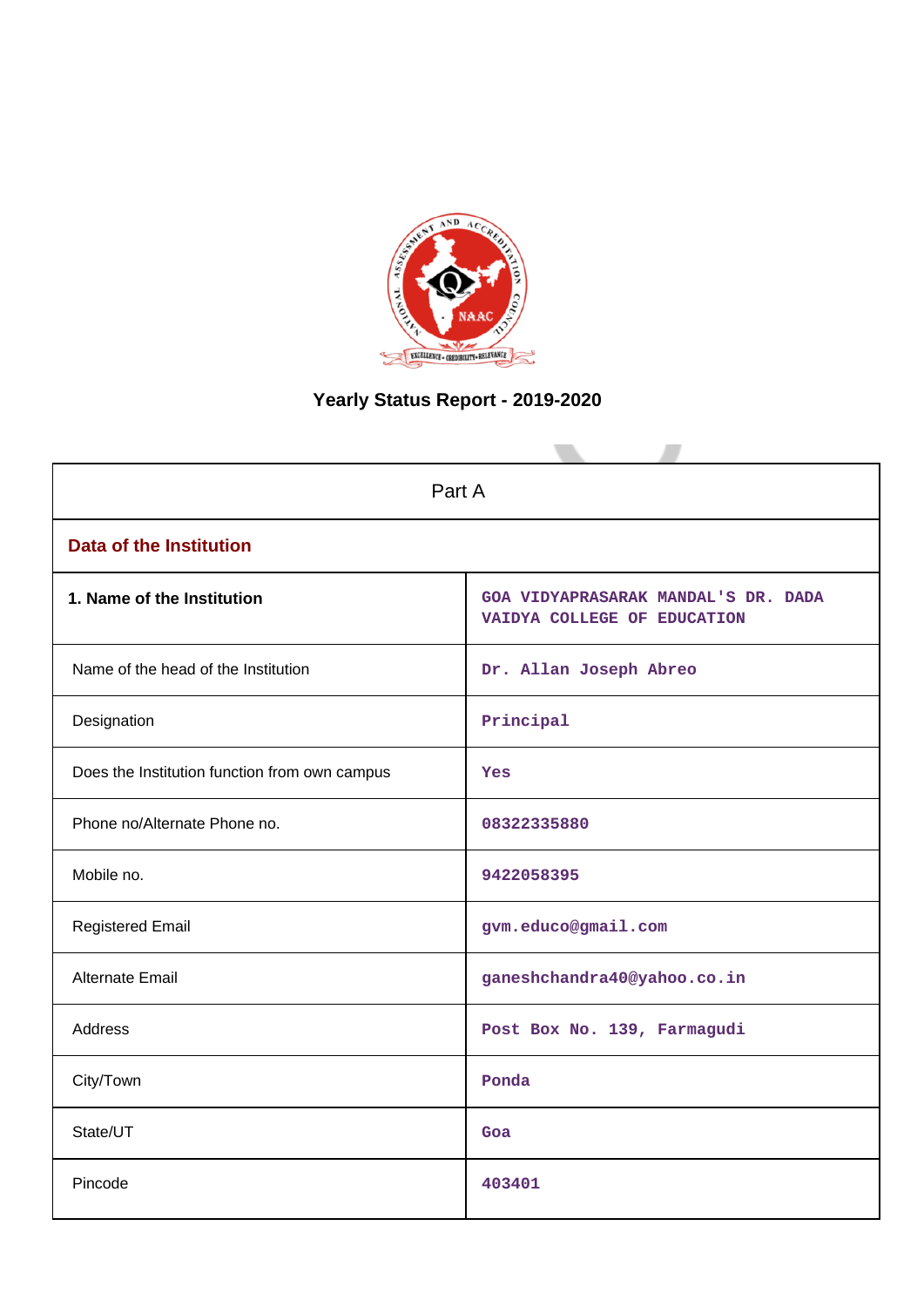| 2. Institutional Status                                                  |                                                     |
|--------------------------------------------------------------------------|-----------------------------------------------------|
| Affiliated / Constituent                                                 | Affiliated                                          |
| Type of Institution                                                      | Co-education                                        |
| Location                                                                 | Rural                                               |
| <b>Financial Status</b>                                                  | Self financed and grant-in-aid                      |
| Name of the IQAC co-ordinator/Director                                   | Dr, Jojen Mathew                                    |
| Phone no/Alternate Phone no.                                             | 08322335089                                         |
| Mobile no.                                                               | 9423813450                                          |
| <b>Registered Email</b>                                                  | gvm.educol@gmail.com                                |
| Alternate Email                                                          | ganeshchandra40@yahoo.co.in                         |
| 3. Website Address                                                       |                                                     |
| Web-link of the AQAR: (Previous Academic Year)                           | https://www.gvmcollege.com/pdfs/AQAR<br>2018-19.pdf |
| 4. Whether Academic Calendar prepared during<br>the year                 | Yes                                                 |
| if yes, whether it is uploaded in the institutional website:<br>Weblink: | https://www.gvmcollege.com/academic cal             |

# **5. Accrediation Details**

| Cycle | Grade | <b>CGPA</b><br>Year of |              | Validity          |                   |
|-------|-------|------------------------|--------------|-------------------|-------------------|
|       |       |                        | Accrediation | Period From       | Period To         |
|       | в     | 2.77                   | 2011         | $16 - Sep-2011$   | $15 - Sep - 2016$ |
|       | $B+$  | 2.51                   | 2017         | $23 - Jan - 2017$ | $22 - Jan - 2022$ |

# **6. Date of Establishment of IQAC 07-Jun-2012**

[endar/Terms19-20.pdf](https://www.gvmcollege.com/academic_calendar/Terms19-20.pdf)

# **7. Internal Quality Assurance System**

| Quality initiatives by IQAC during the year for promoting quality culture |                 |                                       |  |
|---------------------------------------------------------------------------|-----------------|---------------------------------------|--|
| Item / Title of the quality initiative by<br>IQAC                         | Date & Duration | Number of participants/ beneficiaries |  |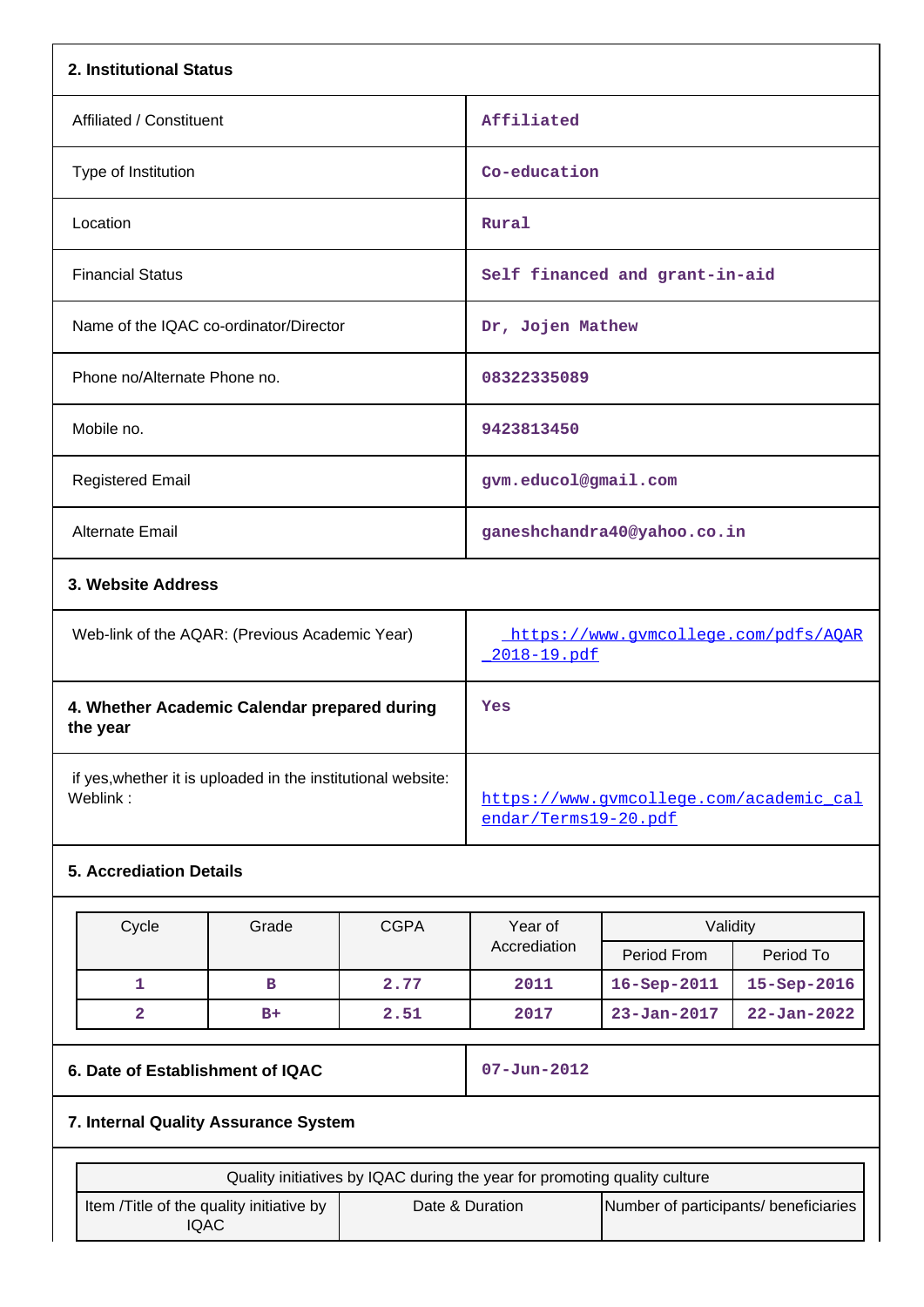| National Conference on,                                               | $13 - \text{Mar} - 2020$<br>8       | 50             |
|-----------------------------------------------------------------------|-------------------------------------|----------------|
| Workshop on Academic<br>Writing                                       | $06 - \text{Mar} - 2020$<br>3       | 30             |
| Workshop on Basics of<br>Research                                     | $22 - Oct - 2019$<br>$\mathbf{2}$   | 14             |
| Regular IQAC meetings<br>with the Staff                               | $21 - Oct - 2019$<br>3              | 14             |
| Regular IQAC meetings<br>$06 - Aug - 2019$<br>with the Staff<br>3     |                                     | 14             |
| Regular Meetings with<br><b>IQAC</b>                                  | $06 - Dec - 2019$<br>$\overline{2}$ | 10             |
| Regular Meetings with<br>25-Sep-2019<br>$\overline{2}$<br><b>IOAC</b> |                                     | 10             |
| Regular Meetings with<br><b>IQAC</b>                                  | $31 - Ju1 - 2019$<br>$\overline{2}$ | 10             |
| Regular Meetings with<br><b>IQAC</b>                                  | $03 - May - 2019$<br>2              | $\overline{7}$ |
|                                                                       | View File                           |                |

# **8. Provide the list of funds by Central/ State Government- UGC/CSIR/DST/DBT/ICMR/TEQIP/World Bank/CPE of UGC etc.**

| Institution/Departmen<br>t/Faculty           | Scheme   | <b>Funding Agency</b> | Year of award with<br>duration | Amount   |
|----------------------------------------------|----------|-----------------------|--------------------------------|----------|
| GVM's Dada<br>Vaidya College<br>of Education | RUSA 2.0 | <b>MHRD</b>           | 2020<br>365                    | 50000000 |
| View File                                    |          |                       |                                |          |

| 9. Whether composition of IQAC as per latest<br><b>NAAC</b> guidelines:                                            | Yes              |
|--------------------------------------------------------------------------------------------------------------------|------------------|
| Upload latest notification of formation of IQAC                                                                    | <u>View File</u> |
| 10. Number of IQAC meetings held during the<br>year :                                                              | 4                |
| The minutes of IQAC meeting and compliances to the<br>decisions have been uploaded on the institutional<br>website | Yes              |
| Upload the minutes of meeting and action taken report                                                              | View File        |
| 11. Whether IQAC received funding from any of<br>the funding agency to support its activities<br>during the year?  | <b>No</b>        |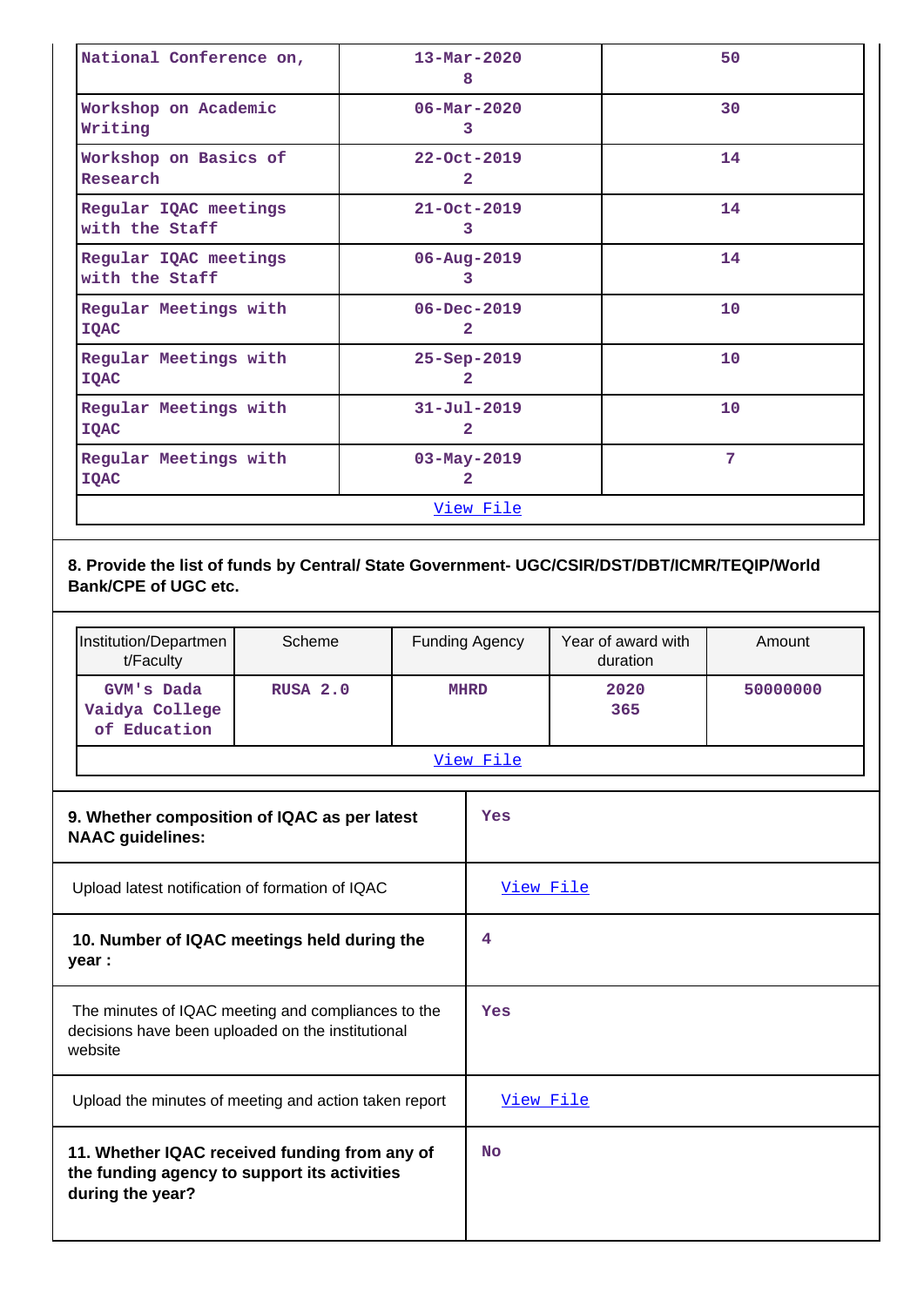**12. Significant contributions made by IQAC during the current year(maximum five bullets)**

**Regular meetings with IQAC members**

**Regular IQAC meetings with the Staff**

**Workshop on Basics of Research**

**Workshop on Academic Writing**

**National Conference on, "Transforming Education for the 21 Century: Problems & Concerns"**

[View File](https://assessmentonline.naac.gov.in/public/Postacc/Contribution/13738_Contribution.xlsx)

**13. Plan of action chalked out by the IQAC in the beginning of the academic year towards Quality Enhancement and outcome achieved by the end of the academic year**

| Plan of Action                                                                                                       | Achivements/Outcomes                                                                  |  |
|----------------------------------------------------------------------------------------------------------------------|---------------------------------------------------------------------------------------|--|
| Medical Check-up for all                                                                                             | Ensuring health and fitness                                                           |  |
| Training program for the MTS of GVM                                                                                  | Up- skilling                                                                          |  |
| Website up-dation                                                                                                    | Transparency in working and Better<br>reach out to stakeholders                       |  |
| Research Journal                                                                                                     | Publication opportunities                                                             |  |
| MOU's with various agencies,<br>institutions                                                                         | Networking, enriching the institutions<br>work culture and widening<br>opportunities. |  |
| Series of Research and EDU Talks                                                                                     | Improving the research Culture                                                        |  |
|                                                                                                                      | View File                                                                             |  |
| 14. Whether AQAR was placed before statutory<br>body?                                                                | Yes                                                                                   |  |
| Name of Statutory Body                                                                                               | <b>Meeting Date</b>                                                                   |  |
| <b>IQAC</b>                                                                                                          | 29-Oct-2021                                                                           |  |
| 15. Whether NAAC/or any other accredited<br>body(s) visited IQAC or interacted with it to<br>assess the functioning? | <b>No</b>                                                                             |  |

| abboos are randaoming.                                |      |
|-------------------------------------------------------|------|
| 16. Whether institutional data submitted to<br>AISHE: | Yes  |
| Year of Submission                                    | 2020 |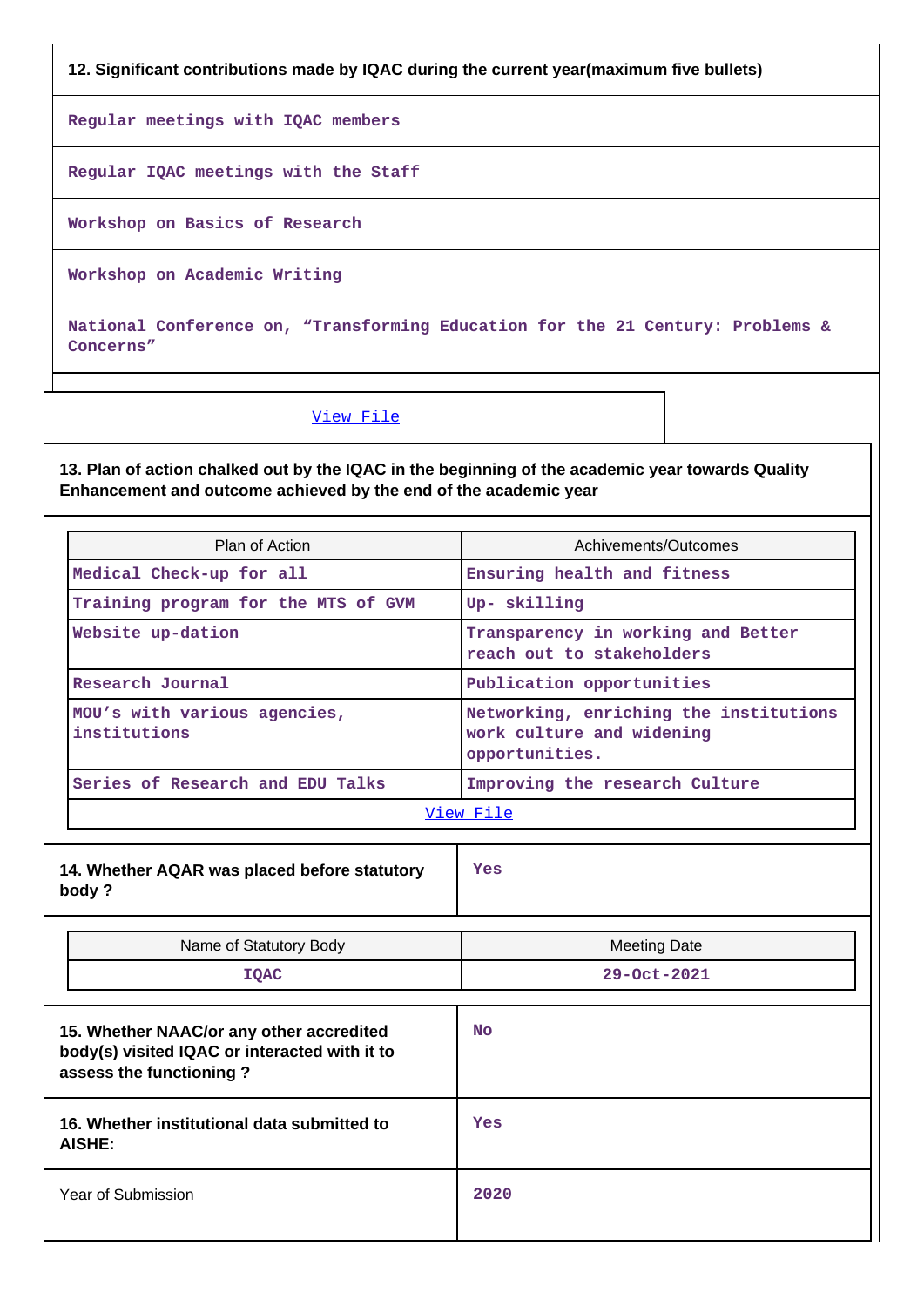| Date of Submission                                                                                  | $24 - Jan - 2020$                                                                                                                                                                                                                                                                                                                                                                                                                                                                                                                                                                                                                                                                                                                                                                                                                                                                                                                                                                                                                                                                                                                                                                                                                                                                                                                                                                                                      |
|-----------------------------------------------------------------------------------------------------|------------------------------------------------------------------------------------------------------------------------------------------------------------------------------------------------------------------------------------------------------------------------------------------------------------------------------------------------------------------------------------------------------------------------------------------------------------------------------------------------------------------------------------------------------------------------------------------------------------------------------------------------------------------------------------------------------------------------------------------------------------------------------------------------------------------------------------------------------------------------------------------------------------------------------------------------------------------------------------------------------------------------------------------------------------------------------------------------------------------------------------------------------------------------------------------------------------------------------------------------------------------------------------------------------------------------------------------------------------------------------------------------------------------------|
| 17. Does the Institution have Management<br><b>Information System?</b>                              | <b>Yes</b>                                                                                                                                                                                                                                                                                                                                                                                                                                                                                                                                                                                                                                                                                                                                                                                                                                                                                                                                                                                                                                                                                                                                                                                                                                                                                                                                                                                                             |
| If yes, give a brief descripiton and a list of modules<br>currently operational (maximum 500 words) | The College has a management<br>Information system to facilitate and<br>focus on administrative relationships<br>and communication between Governing<br>Bodies, Teaching Staff, Office and the<br>students. It also ensures smooth<br>functioning of the daily activities and<br>intimates all about the progression of<br>academic happenings. It assists the<br>college staff in optimizing decision<br>making, improving operational<br>efficiency and delivery of outstanding<br>educational practices. Management<br>Information system thereby facilitates<br>and supports the whole administrative<br>area in various capacities and areas.<br>To mention a few as under Biometrics<br>system functional for students and<br>teachers for the purpose of attendance.<br>Office automation is partially<br>functional. Library automation is fully<br>functional with access given to all on<br>campus and links provided on the<br>college website. College official email<br>is coordinated with staff emails and<br>students of both the years. College<br>official What's App group for Staff,<br>Students of FY and SY B.Ed for smooth<br>communication and transparency of<br>functioning. Google Classroom for<br>individual subjects is functional.<br>College Website is functional. College<br>Social media handle and site such as<br>Instagram, Facebook, You tube channel<br>is functional for all. |

# **Part B**

# **CRITERION I – CURRICULAR ASPECTS**

#### **1.1 – Curriculum Planning and Implementation**

 1.1.1 – Institution has the mechanism for well planned curriculum delivery and documentation. Explain in 500 words

 **Over the years the college has devised a stable curriculum delivery and documentation procedure/policy. This is implemented with required variation if needed. These includes the following 1. Curriculum delivery/implementation is aligned with the overall vision and culture of the college. For example, our policy has been that students present seminars in each course. Celebration of national and local festivals through co-curricular activities aiming at national integration, respect for different religious traditions etc. 2. In the beginning of the academic year, teachers are allocated different**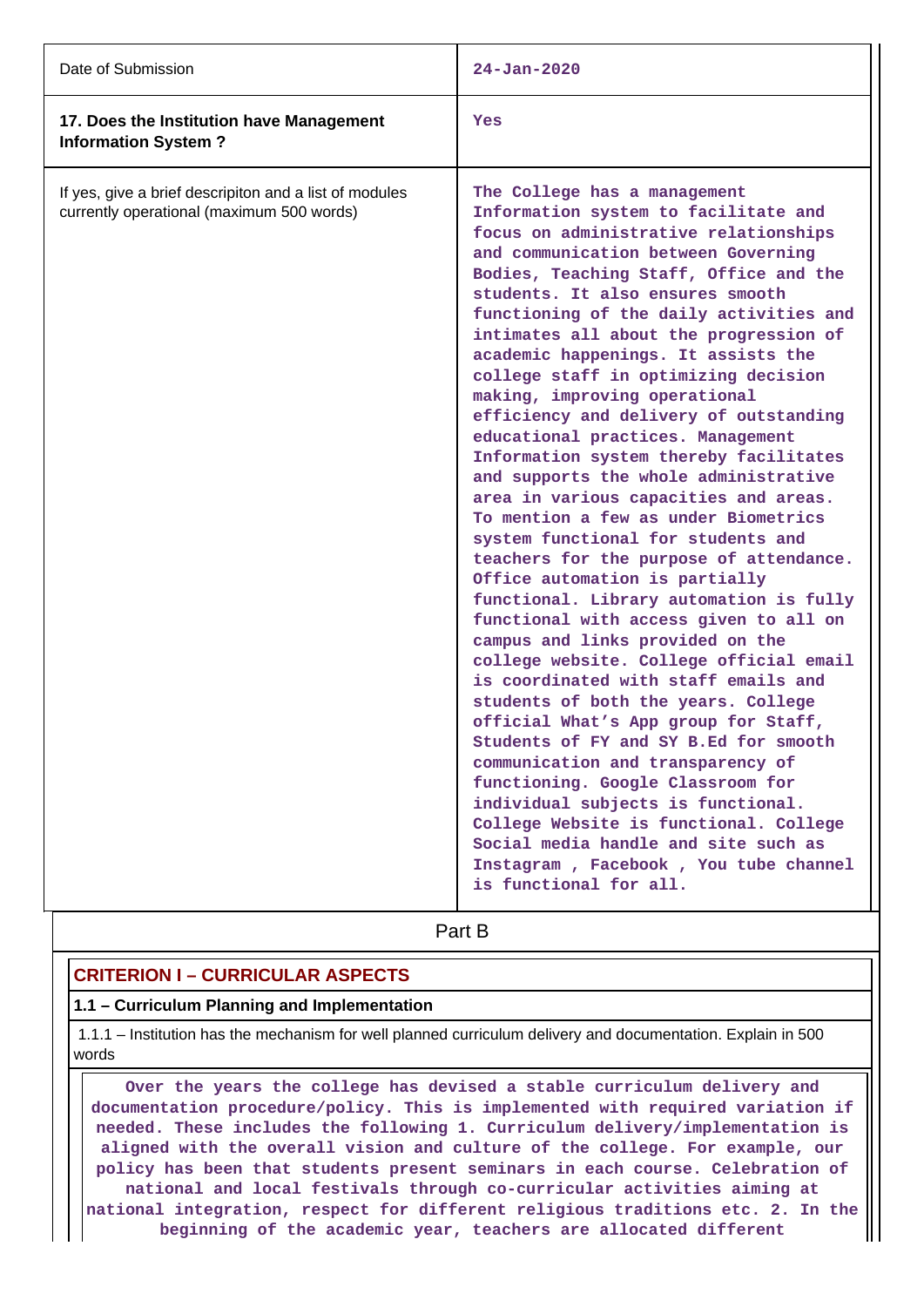**responsibilities. This includes, allocation of courses of study, allocation of responsibilities on co-curricular activities, allocation of administrative responsibilities. Administrative responsibilities includes the area like conduct of Micro teaching, Practice teaching, Internship, Examination, guest lecture, IQAC and time table, etc. 3.Experience and expertise of teachers is kept in mind in allocation of responsibilities. 4. Annual plan is made in consultation with the teaching and non-teaching staff and in compliance with the annual plan of the schools, as the college activities in internship is dependent of school plan. 5. Time table making is very flexible because of the nature of B,Ed programme. However, it is not so flexible that it is unpredictable. One or two teachers handle time table work along with in-charge of various responsibilities to avoid any clash of activities. 6. A senior teacher is appointed as overall academic in-charge of all academic activities so that co- ordination of various activities and programmes is made possible. 7. Regular staff meeting are held, sometimes formally and at times informally as ours is a small college with and few staff (12 or 13). Minutes are recorded, communicated in what'sapp group. College office maintains the record of all activities including minutes of various meetings. 8. Internal assessment on practicals as well as theoretical aspects is well planned, communicated to students before time. Examination in charge takes care of all these. However, all are discussed in staff meeting before-hand. 9. Individual teachers keep records of all assignment and projects given to students various years. Their submitted documents are kept for three years. 10. Assigned marks and grades are all submitted to the office ( Person in charge of examination related responsibilities). All examination records are kept safely. Students not submitting files are reminded so that all record are collected, graded and marks submitted so that declaration of result is not delayed.**

| 1.1.2 - Certificate/ Diploma Courses introduced during the academic year                                                                                                 |                                                                                            |                                                     |                      |                                                 |                             |
|--------------------------------------------------------------------------------------------------------------------------------------------------------------------------|--------------------------------------------------------------------------------------------|-----------------------------------------------------|----------------------|-------------------------------------------------|-----------------------------|
| Certificate                                                                                                                                                              | Diploma Courses                                                                            | Dates of<br>Introduction                            | Duration             | Focus on employ<br>ability/entreprene<br>urship | <b>Skill</b><br>Development |
| Nil                                                                                                                                                                      | Nil                                                                                        | Nil                                                 | Nil                  | Nil                                             | Nil                         |
| 1.2 - Academic Flexibility                                                                                                                                               |                                                                                            |                                                     |                      |                                                 |                             |
|                                                                                                                                                                          | 1.2.1 - New programmes/courses introduced during the academic year                         |                                                     |                      |                                                 |                             |
|                                                                                                                                                                          | Programme/Course                                                                           | Programme Specialization                            |                      | Dates of Introduction                           |                             |
|                                                                                                                                                                          | <b>MEd</b>                                                                                 |                                                     | Masters in Education |                                                 | 06/06/2019                  |
|                                                                                                                                                                          |                                                                                            |                                                     | View File            |                                                 |                             |
| 1.2.2 - Programmes in which Choice Based Credit System (CBCS)/Elective course system implemented at the<br>affiliated Colleges (if applicable) during the academic year. |                                                                                            |                                                     |                      |                                                 |                             |
| Date of implementation of<br>Name of programmes adopting<br>Programme Specialization<br>CBCS<br><b>CBCS/Elective Course System</b>                                       |                                                                                            |                                                     |                      |                                                 |                             |
|                                                                                                                                                                          | <b>Nill</b>                                                                                | <b>Nill</b><br><b>NIL</b>                           |                      |                                                 |                             |
| 1.2.3 - Students enrolled in Certificate/ Diploma Courses introduced during the year                                                                                     |                                                                                            |                                                     |                      |                                                 |                             |
| Certificate<br>Diploma Course                                                                                                                                            |                                                                                            |                                                     |                      |                                                 |                             |
|                                                                                                                                                                          | <b>Number of Students</b>                                                                  | 0<br>0                                              |                      |                                                 |                             |
| 1.3 - Curriculum Enrichment                                                                                                                                              |                                                                                            |                                                     |                      |                                                 |                             |
|                                                                                                                                                                          | 1.3.1 - Value-added courses imparting transferable and life skills offered during the year |                                                     |                      |                                                 |                             |
|                                                                                                                                                                          | <b>Value Added Courses</b>                                                                 | Date of Introduction<br>Number of Students Enrolled |                      |                                                 |                             |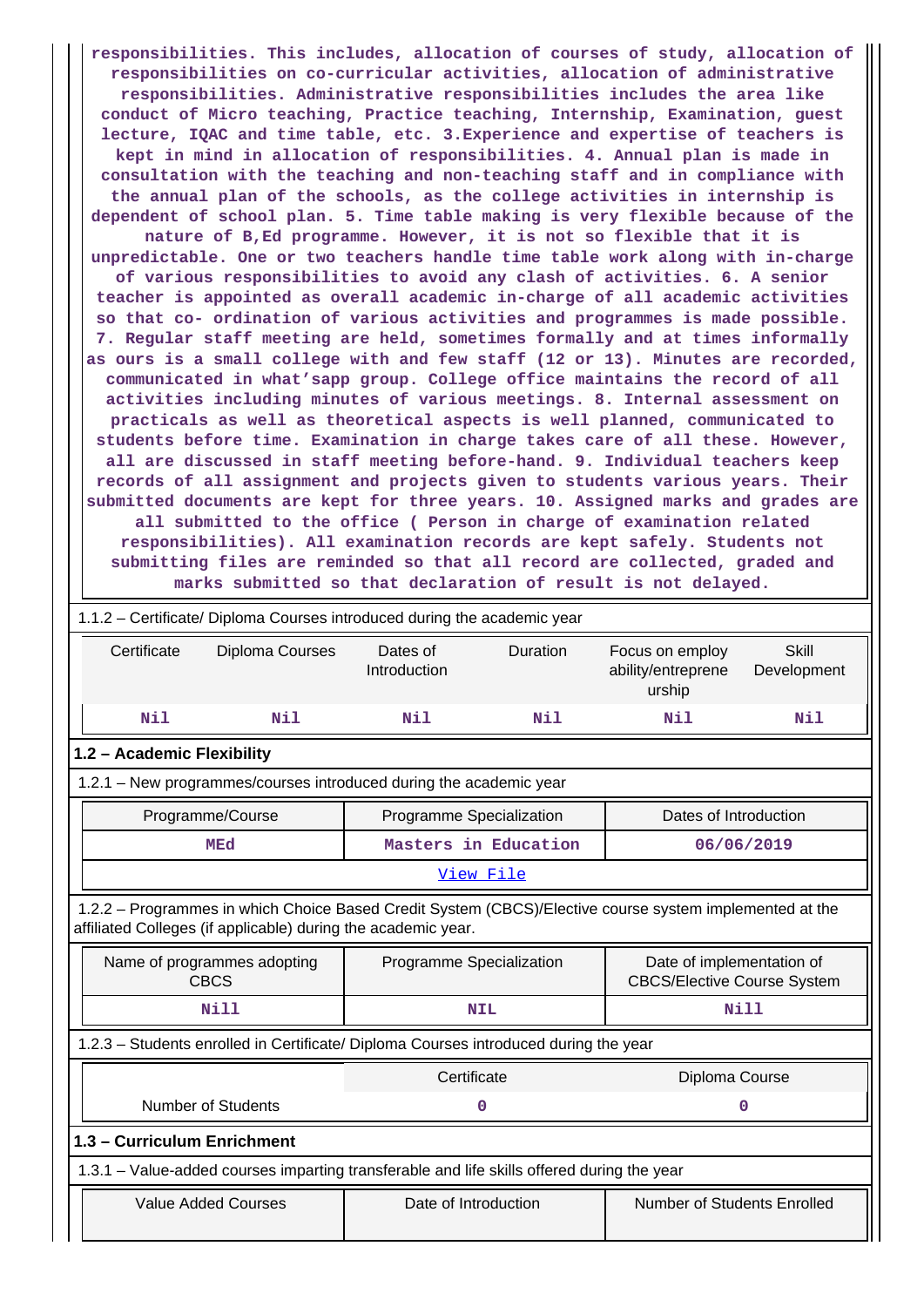| <b>NIL</b>                                                                                                                          | Nill                                                                                     |                         | $\mathbf{0}$ |  |  |
|-------------------------------------------------------------------------------------------------------------------------------------|------------------------------------------------------------------------------------------|-------------------------|--------------|--|--|
| No file uploaded.                                                                                                                   |                                                                                          |                         |              |  |  |
| 1.3.2 - Field Projects / Internships under taken during the year                                                                    |                                                                                          |                         |              |  |  |
| Project/Programme Title                                                                                                             | No. of students enrolled for Field<br>Programme Specialization<br>Projects / Internships |                         |              |  |  |
| <b>BEd</b>                                                                                                                          | of 4 weeks for First year<br>students in various<br>Schools in Goa                       | Internship for a period | 97           |  |  |
| <b>BEd</b>                                                                                                                          | of four months                                                                           | Internship for a period | 100          |  |  |
| <u>View File</u>                                                                                                                    |                                                                                          |                         |              |  |  |
| 1.4 - Feedback System                                                                                                               |                                                                                          |                         |              |  |  |
| 1.4.1 - Whether structured feedback received from all the stakeholders.                                                             |                                                                                          |                         |              |  |  |
| <b>Students</b><br>Yes                                                                                                              |                                                                                          |                         |              |  |  |
| <b>Teachers</b>                                                                                                                     |                                                                                          |                         | Yes          |  |  |
| Employers                                                                                                                           |                                                                                          |                         | Yes          |  |  |
| Alumni                                                                                                                              |                                                                                          | Yes                     |              |  |  |
| Yes<br>Parents                                                                                                                      |                                                                                          |                         |              |  |  |
| 1.4.2 - How the feedback obtained is being analyzed and utilized for overall development of the institution?<br>(maximum 500 words) |                                                                                          |                         |              |  |  |
| <b>Feedback Obtained</b>                                                                                                            |                                                                                          |                         |              |  |  |
| Feedback is obtained for various activities and areas every year. The following                                                     |                                                                                          |                         |              |  |  |

**are the activities under it 1. Feedback on Micro Teaching: Feedback from the staff and students is taken just after the conclusion of Micro teaching. From students it is taken at times informally in the general class and at times in writing. Based on these planning is altered as and if required. The students are duly kept in the loop and informed about the feed forwards taken into consideration. 2. Feedback on Practice Teaching: generally we send students to school for Internship/practice teaching in both the years. When the students come back to college, they write internship report wherein they reflect on the internship/practice teaching experience. Also the college takes feedback anonymously from the students on improvement on the internship program. These feedbacks are read and appropriate reply is given to the students and required changes are done in the forthcoming internship. 3. Feedback on Webinars/seminar/workshops: There is mechanism to collect feedback from the participants in all webinars/seminars and workshop. These are shown to the resource persons and seminar coordinators for improvement. 4. Feedback from students on college teaching-learning. This is done at the end every year. There is a planned mechanism to do so. Questionnaires are administered to them and they submit anonymously. These are analyzed informally, shown to all teachers. And certain remarkable observations/suggestions are discussed in the staff meeting. 5. Feedback from Internship Schools that student teachers go to for a period of 1 month in First year and 4 months in Second year of B. Ed is taken by the respective Teacher Mentors appointed as Supervisors for those particular Schools. Specific days are allotted for School visits and interaction with the concerned School Headmasters as well as SubjectTeachers/ Supervisors. The informal feedback so taken is duly communicated to the Internship in-charge lecturer as well as the College Principal. In fact the College Principal himself pays due visits to a few Schools to maintain contacts**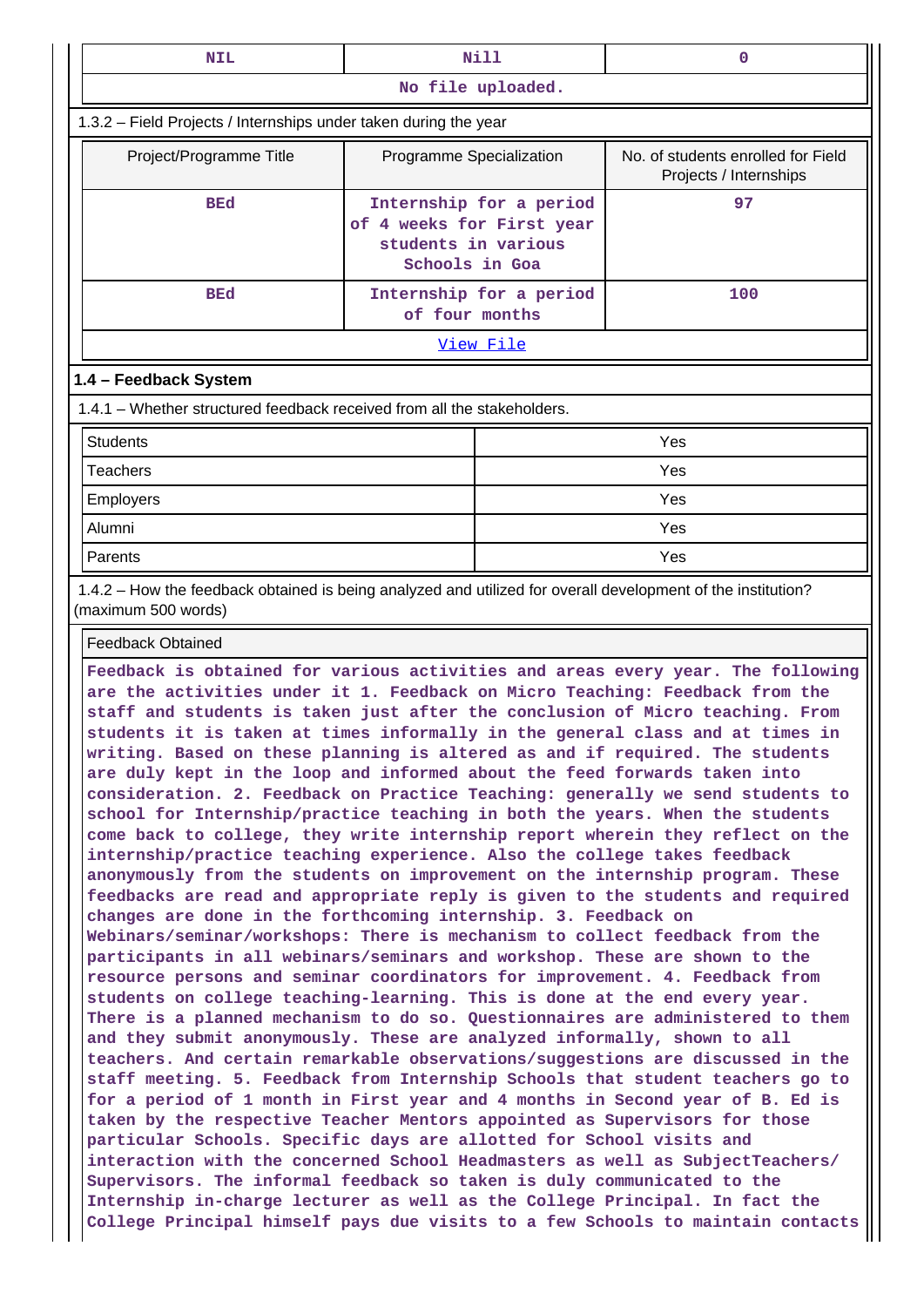# **CRITERION II – TEACHING- LEARNING AND EVALUATION**

# **2.1 – Student Enrolment and Profile**

#### 2.1.1 – Demand Ratio during the year

| Name of the<br>Programme                    | Programme<br>Specialization | Number of seats<br>available | Number of<br>Application received | <b>Students Enrolled</b> |  |  |
|---------------------------------------------|-----------------------------|------------------------------|-----------------------------------|--------------------------|--|--|
| MEd                                         | Education                   | 50                           | 29                                | 29                       |  |  |
| Education<br><b>BEd</b><br>97<br>812<br>100 |                             |                              |                                   |                          |  |  |
| View File                                   |                             |                              |                                   |                          |  |  |

# **2.2 – Catering to Student Diversity**

2.2.1 – Student - Full time teacher ratio (current year data)

| Year | Number of          | Number of          | Number of                          | Number of         | Number of        |
|------|--------------------|--------------------|------------------------------------|-------------------|------------------|
|      | students enrolled  | students enrolled  | fulltime teachers                  | fulltime teachers | teachers         |
|      | in the institution | in the institution | available in the                   | available in the  | teaching both UG |
|      | (UG)               | (PG)               | institution                        | institution       | and PG courses   |
|      |                    |                    | teaching only UG Iteaching only PG |                   |                  |
|      |                    |                    | courses                            | courses           |                  |
| 2019 | 197                | 29                 | 14                                 |                   |                  |

## **2.3 – Teaching - Learning Process**

 2.3.1 – Percentage of teachers using ICT for effective teaching with Learning Management Systems (LMS), Elearning resources etc. (current year data)

| Number of<br>Teachers on Roll | Number of<br>teachers using<br>ICT (LMS, e-<br>Resources) | <b>ICT Tools and</b><br>resources<br>available | Number of ICT<br>enabled<br><b>Classrooms</b> | Numberof smart<br>classrooms | E-resources and<br>techniques used |
|-------------------------------|-----------------------------------------------------------|------------------------------------------------|-----------------------------------------------|------------------------------|------------------------------------|
| 16                            | 16                                                        | 16                                             |                                               |                              |                                    |

[View File of ICT Tools and resources](https://assessmentonline.naac.gov.in/public/Postacc/ict_tools/13738_ict_tools_1638767243.xlsx)

[View File of E-resources and techniques used](https://assessmentonline.naac.gov.in/public/Postacc/e_resource/13738_e_resource_1638767336.xlsx)

2.3.2 – Students mentoring system available in the institution? Give details. (maximum 500 words)

 At the beginning of the academic year the B.Ed students are divided into groups in the ration1:20 and one mentor teacher is assigned to each group. Each mentor is given clear instruction on their duties and responsibilities. There will be some group related (CCA/WE) activities class in each week as per the regular time table. The mentor teachers spend quality time with the group members by having informal interactions with regard to theirs CCA performance and their personal and academic problems both individually and collectively. Students are supported through personal/educational guidance and mentoring. Subject-wise special remedial classes are provided for slow learners. The mentors extend various support to students such as O Grievance redressal cell has been setup for listening and execution of complaints of students. O Placement cell has been set up to provide placement services and related information to B.Ed students. O Co-curricular cultural events are organized and the students under each CCA mentor participate. O Periodic seminars and workshops are conducted. -Appreciation ceremony/ Felicitationis organized to appreciate meritorious students. The students who are little slow in their grasping as compared to their counterparts are identified on the basis of their class participation, classroom performance and regularity in submission of assignments, punctuality and personal interactions. The institute through its teachers handles it sensitivity and pays required attention to learners with various pace. Every subjects teacher organizes a series of programmes like O Tests, debates, group discussions, communication skills class, proficiency and personality development workshops/sessions. O Institute work with students as per the requirements. They are facilitated with state of the art facilities in terms of well- equipped library provided with latest edition of books, online journals, computer labs, internet (wi-fi) and other amenities. -Co-curricular or extract co-curricular activities encouraging participative learning approach. Students also participate in research activities and learn beyond the prescribed course curriculum. The activities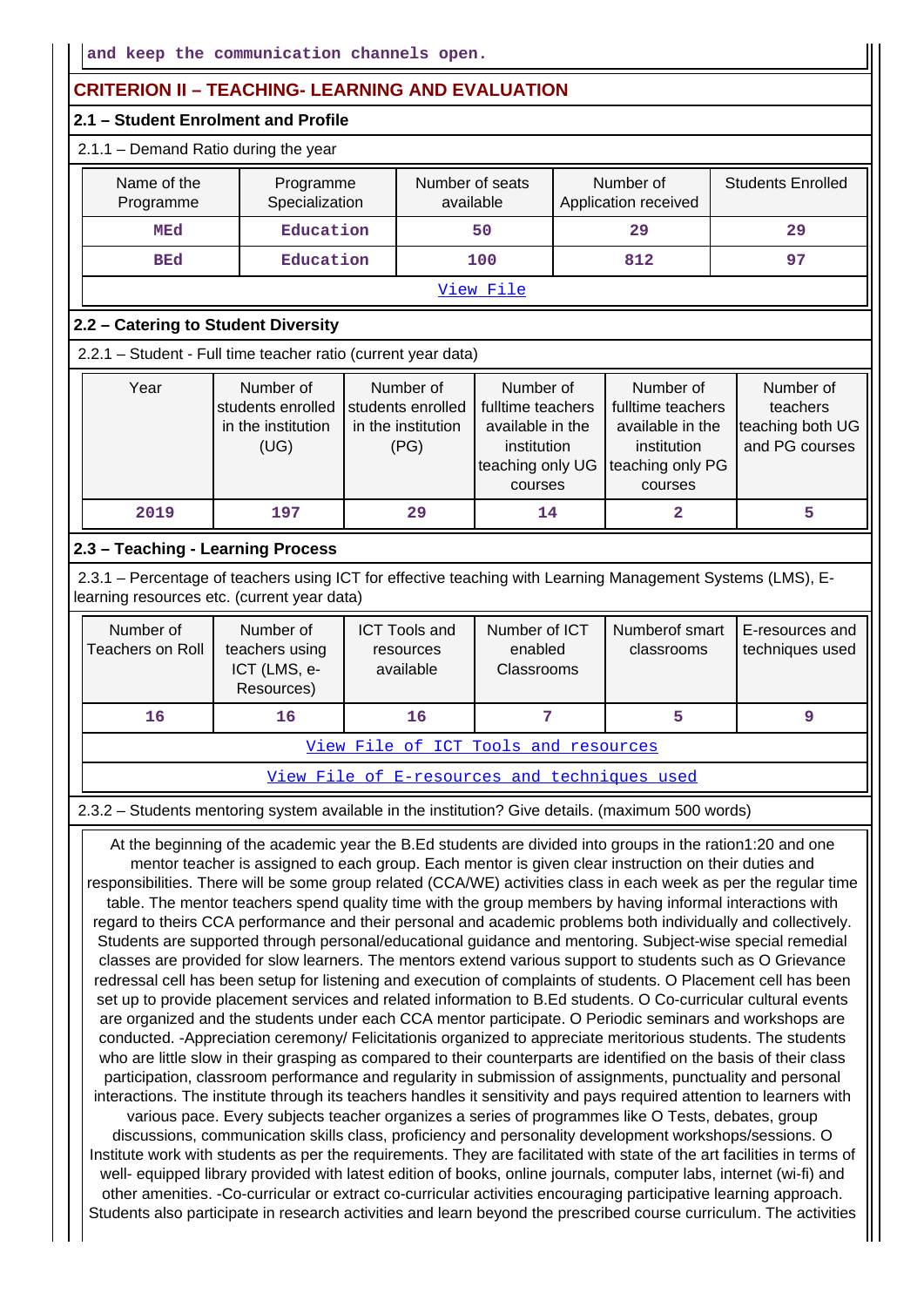like Yuva Mohastav, Sci-fun, Geographize, Hindi Day, Marathi Din, Quiz, Debates, Seminars, Subject specific Exhibition, Cross-Country Run etc are conducted for learners to motivate them and help them excel in all the fields. As a result of well-groomed learners the institute has bagged 7/8 gold medals so far.

| Number of students enrolled in the<br>institution                                                                                                                                              |                                                                                                                             | Number of fulltime teachers                                                                                |  |                         | Mentor: Mentee Ratio   |                                             |      |                                                                                               |
|------------------------------------------------------------------------------------------------------------------------------------------------------------------------------------------------|-----------------------------------------------------------------------------------------------------------------------------|------------------------------------------------------------------------------------------------------------|--|-------------------------|------------------------|---------------------------------------------|------|-----------------------------------------------------------------------------------------------|
| 226                                                                                                                                                                                            |                                                                                                                             | 16                                                                                                         |  |                         |                        |                                             | 1:14 |                                                                                               |
|                                                                                                                                                                                                | 2.4 - Teacher Profile and Quality                                                                                           |                                                                                                            |  |                         |                        |                                             |      |                                                                                               |
| 2.4.1 - Number of full time teachers appointed during the year                                                                                                                                 |                                                                                                                             |                                                                                                            |  |                         |                        |                                             |      |                                                                                               |
| No. of sanctioned<br>positions                                                                                                                                                                 | No. of filled positions<br>Vacant positions                                                                                 |                                                                                                            |  |                         |                        | Positions filled during<br>the current year |      | No. of faculty with<br>Ph.D                                                                   |
| 18                                                                                                                                                                                             | 16                                                                                                                          |                                                                                                            |  | $\overline{\mathbf{2}}$ |                        | 4                                           |      | 4                                                                                             |
| 2.4.2 - Honours and recognition received by teachers (received awards, recognition, fellowships at State, National,<br>International level from Government, recognised bodies during the year) |                                                                                                                             |                                                                                                            |  |                         |                        |                                             |      |                                                                                               |
| Year of Award                                                                                                                                                                                  |                                                                                                                             | Name of full time teachers<br>receiving awards from<br>state level, national level,<br>international level |  |                         | Designation            |                                             |      | Name of the award,<br>fellowship, received from<br>Government or recognized<br>bodies         |
| 2019                                                                                                                                                                                           |                                                                                                                             | Mr. Diptej<br>Vernekar                                                                                     |  |                         | Assistant<br>Professor |                                             |      | Forbes 30 Under<br>30 Young Achiever<br>of 2019 under Art<br>category by Forbes<br>India team |
| 2019                                                                                                                                                                                           | Associate<br>Woman Achiever<br>Ms. Karuna<br>Award, State Ex-<br>Satardekar<br>Professor<br>NCC Association<br>(SENA), Goa. |                                                                                                            |  |                         |                        |                                             |      |                                                                                               |
| 2020                                                                                                                                                                                           | Ms. Karuna<br>Satardekar                                                                                                    |                                                                                                            |  | Associate<br>Professor  |                        |                                             |      | Woman Excellence<br>Award, Nashik<br>Patrakar Sangh                                           |
| View File                                                                                                                                                                                      |                                                                                                                             |                                                                                                            |  |                         |                        |                                             |      |                                                                                               |
|                                                                                                                                                                                                | 2.5 - Evaluation Process and Reforms                                                                                        |                                                                                                            |  |                         |                        |                                             |      |                                                                                               |
| 2.5.1 – Number of days from the date of semester-end/ year- end examination till the declaration of results during<br>the year                                                                 |                                                                                                                             |                                                                                                            |  |                         |                        |                                             |      |                                                                                               |

| Programme Name | Programme Code | Semester/year | Last date of the last<br>semester-end/year-<br>end examination | Date of declaration of<br>results of semester-<br>end/year-end<br>examination |
|----------------|----------------|---------------|----------------------------------------------------------------|-------------------------------------------------------------------------------|
| <b>BEd</b>     | B.Ed           | 2019-2020     | 17/08/2020                                                     | 29/09/2020                                                                    |
|                |                | View File     |                                                                |                                                                               |

2.5.2 – Reforms initiated on Continuous Internal Evaluation(CIE) system at the institutional level (250 words)

 **University has given full autonomy to colleges on Internal Assessment. Taking advantage of it, the college has initiated/followed the following practices in internal assessment. • This autonomy is given to individual teachers to plan, execute and improvise Internal assessment in their respective papers, in adherence with the requisites of the University. • Teachers give Projects and Assignments keeping in mind the weightage as well as the overall nature and structure of the units and sub units .Recent developments and research in the fields is kept in focus. • For projects and assignment, teachers design and use**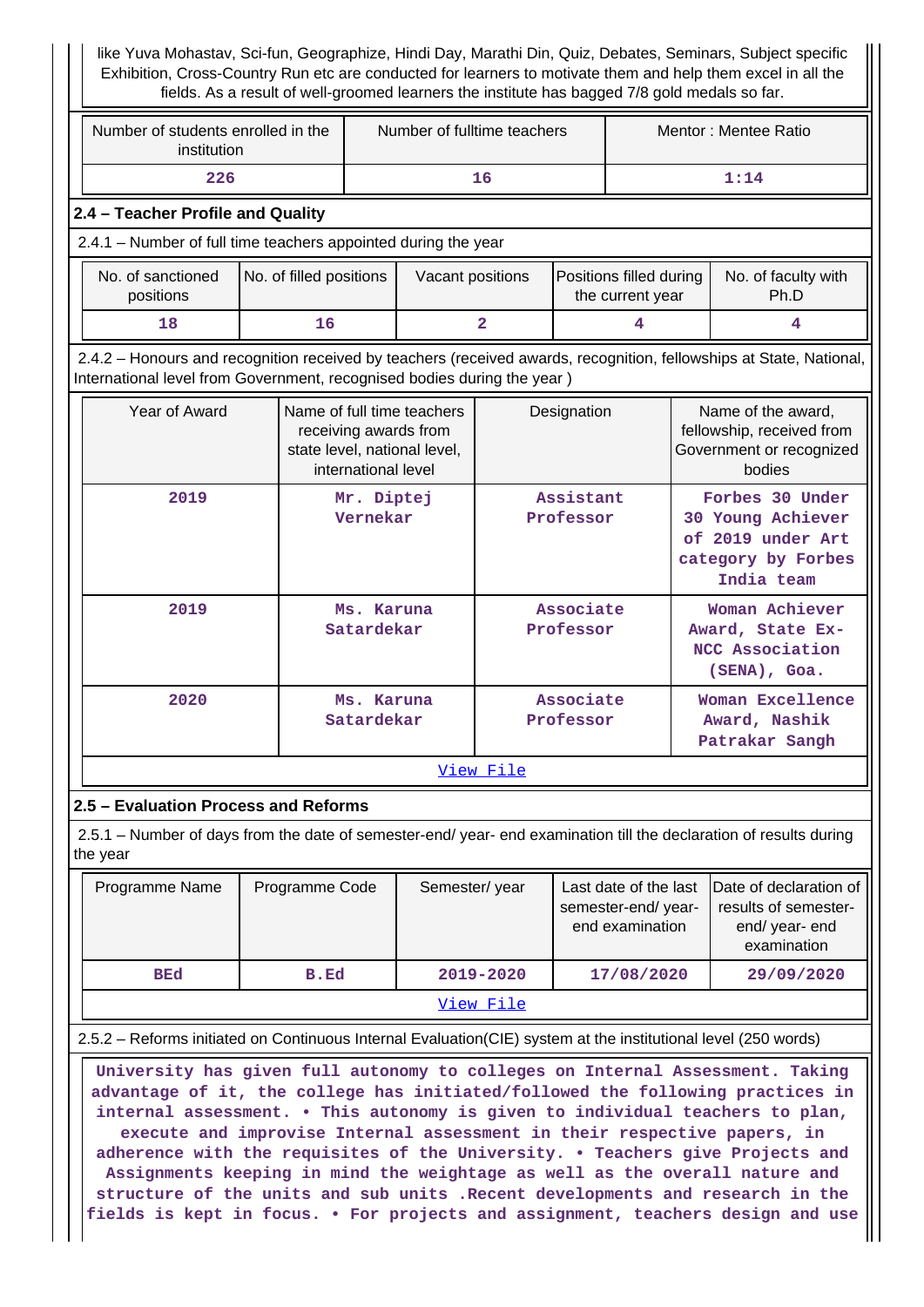**alternate assessment tools such as Rubrics, Checklists or Portfolios. Records and appropriate documentation of projects and assignment given to students is systematically maintained. • The institution encouraged and made a policy to ask students to present the assignment/project either in the form of Seminars, group or Individual Presentation, Wall paper, Poster Exhibition etc. • Teacher provide consistent guidance to the students on projects and assignment at the time of planning, execution and Report writing stages. • Internal assessment was linked to students' attendance as well as timely submissions. Incentives to students who attend the classes regularly. • In Projects assessment, viva-voce was insisted wherever it is required. Requirements in academics and various Cocurricular activities is continuously and comprehensively assessed.**

 2.5.3 – Academic calendar prepared and adhered for conduct of Examination and other related matters (250 words)

 **The university prepares academic calendar and based on that the college prepares Annual Plan. This ensures that the curriculum is enriched through related activities like assessment activities, guest lecture, extension services, co-curricular and extracurricular activities teaching practice and other activities. • Academic calendar of the college is jointly prepared by experienced teacher keeping in mind several factors, particularly in conjunction with the School calendar, considering the Internship program. • This is then given to students in the beginning of the year so that they know the working of the academic programmes and related activities in advance. • All college teaching, assessment, sports and other co-curricular activities are planned based on the academic calendar. • Assignment of projects are also specified in the calendar to help teachers to give projects on time. Submission of projects and assignment by the students is specified therin. • The calendar is to be followed, but if required the institution maintains a flexibility to alter as per the need of the time and thereby does not hesitate todeviate from the plan to accommodate quality changes. • Overall, the calendar becomes a guide to plan and execute our academic and curricular programs in a planned**

**manner.**

#### **2.6 – Student Performance and Learning Outcomes**

 2.6.1 – Program outcomes, program specific outcomes and course outcomes for all programs offered by the institution are stated and displayed in website of the institution (to provide the weblink)

https://www.qvmcollege.com/courses\_and\_activities.php

2.6.2 – Pass percentage of students

| Programme<br>Code | Programme<br>Name                          | Programme<br>Specialization | Number of<br>students<br>appeared in the<br>final year<br>examination | Number of<br>students passed<br>in final year<br>examination | Pass Percentage |  |  |  |  |
|-------------------|--------------------------------------------|-----------------------------|-----------------------------------------------------------------------|--------------------------------------------------------------|-----------------|--|--|--|--|
| B.Ed              | education<br><b>BEd</b><br>97<br>100<br>97 |                             |                                                                       |                                                              |                 |  |  |  |  |
| View File         |                                            |                             |                                                                       |                                                              |                 |  |  |  |  |

#### **2.7 – Student Satisfaction Survey**

 2.7.1 – Student Satisfaction Survey (SSS) on overall institutional performance (Institution may design the questionnaire) (results and details be provided as weblink)

<https://gvmcollege.com/gvmfeedback/>

# **CRITERION III – RESEARCH, INNOVATIONS AND EXTENSION**

#### **3.1 – Resource Mobilization for Research**

3.1.1 – Research funds sanctioned and received from various agencies, industry and other organisations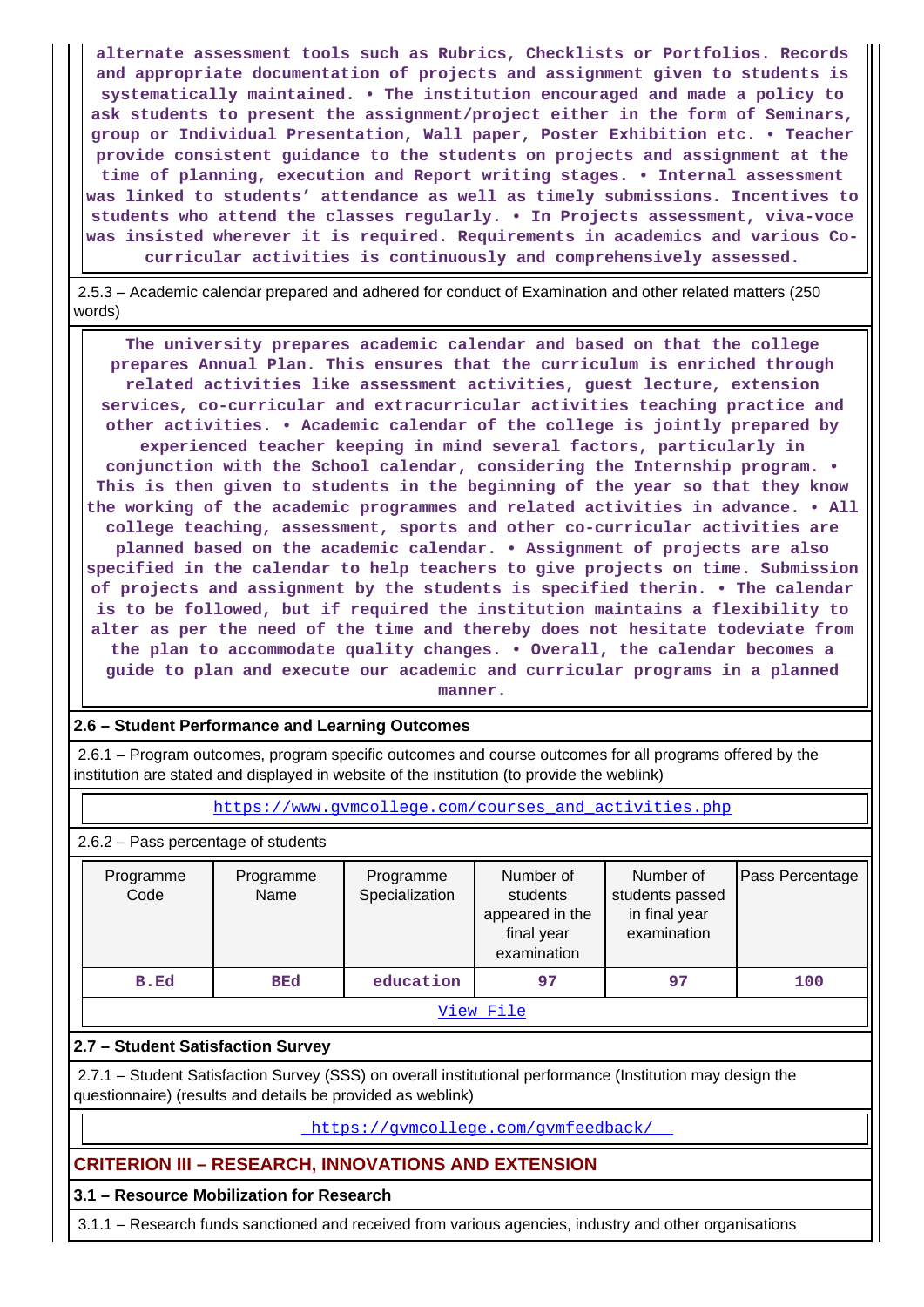| Nature of the Project                                                                                                                    | <b>Duration</b>                 |                                        | Name of the funding<br>agency |                                                                          |             | Total grant<br>sanctioned |      | Amount received<br>during the year |
|------------------------------------------------------------------------------------------------------------------------------------------|---------------------------------|----------------------------------------|-------------------------------|--------------------------------------------------------------------------|-------------|---------------------------|------|------------------------------------|
| Minor<br>Projects                                                                                                                        | 730                             |                                        |                               | <b>UGC</b>                                                               |             | 4.6                       |      | <b>Nill</b>                        |
|                                                                                                                                          |                                 |                                        |                               | View File                                                                |             |                           |      |                                    |
| 3.2 - Innovation Ecosystem                                                                                                               |                                 |                                        |                               |                                                                          |             |                           |      |                                    |
| 3.2.1 – Workshops/Seminars Conducted on Intellectual Property Rights (IPR) and Industry-Academia Innovative<br>practices during the year |                                 |                                        |                               |                                                                          |             |                           |      |                                    |
| Title of workshop/seminar                                                                                                                |                                 |                                        | Name of the Dept.             |                                                                          |             |                           |      | Date                               |
| Workshop on Academic<br>Writing                                                                                                          |                                 |                                        | GVM's Extension<br>Department |                                                                          |             |                           |      | 06/03/2020                         |
| Workshop on Video making<br>OBS Training                                                                                                 |                                 |                                        | GVMs Fine arts Department     |                                                                          |             |                           |      | 14/09/2020                         |
| Musical reach out program<br><b>SPIC Macay</b>                                                                                           |                                 |                                        | <b>SPIC Macay</b>             |                                                                          |             |                           |      | 04/02/2020                         |
|                                                                                                                                          | Health Hygiene Talk,<br>Seminar |                                        |                               | Dr. Jose Felipe Alvares,<br>Senior Consultant Apolo<br>Hospital, Margaon |             |                           |      | 24/02/2020                         |
| First Aid Workshop                                                                                                                       |                                 | Dr. Nutan Dev , Dr. Raju<br>10/02/2020 |                               |                                                                          |             |                           |      |                                    |
| 3.2.2 - Awards for Innovation won by Institution/Teachers/Research scholars/Students during the year                                     |                                 |                                        |                               |                                                                          |             |                           |      |                                    |
| Title of the innovation<br>Name of Awardee<br>Awarding Agency<br>Date of award<br>Category                                               |                                 |                                        |                               |                                                                          |             |                           |      |                                    |
| <b>NIL</b>                                                                                                                               | Nill                            |                                        | Nill                          |                                                                          | Nill        |                           | Nill |                                    |
|                                                                                                                                          |                                 |                                        | No file uploaded.             |                                                                          |             |                           |      |                                    |
| 3.2.3 – No. of Incubation centre created, start-ups incubated on campus during the year                                                  |                                 |                                        |                               |                                                                          |             |                           |      |                                    |
| Incubation<br>Center                                                                                                                     | Name                            |                                        | Sponsered By                  | Name of the<br>Start-up                                                  |             | Nature of Start-<br>up    |      | Date of<br>Commencement            |
| <b>NIL</b>                                                                                                                               | <b>NIL</b>                      |                                        | <b>NIL</b>                    | <b>NIL</b>                                                               | Nill        |                           |      | <b>Nill</b>                        |
|                                                                                                                                          |                                 |                                        |                               | No file uploaded.                                                        |             |                           |      |                                    |
| 3.3 - Research Publications and Awards                                                                                                   |                                 |                                        |                               |                                                                          |             |                           |      |                                    |
| 3.3.1 - Incentive to the teachers who receive recognition/awards                                                                         |                                 |                                        |                               |                                                                          |             |                           |      |                                    |
| <b>State</b>                                                                                                                             |                                 |                                        | National                      |                                                                          |             |                           |      | International                      |
| 0                                                                                                                                        |                                 |                                        | 0                             |                                                                          |             |                           |      | 0                                  |
| 3.3.2 - Ph. Ds awarded during the year (applicable for PG College, Research Center)                                                      |                                 |                                        |                               |                                                                          |             |                           |      |                                    |
|                                                                                                                                          | Name of the Department          |                                        |                               |                                                                          |             | Number of PhD's Awarded   |      |                                    |
|                                                                                                                                          | <b>NIL</b>                      |                                        |                               |                                                                          |             |                           | 0    |                                    |
| 3.3.3 - Research Publications in the Journals notified on UGC website during the year                                                    |                                 |                                        |                               |                                                                          |             |                           |      |                                    |
| <b>Type</b>                                                                                                                              |                                 | Department                             |                               | Number of Publication                                                    |             |                           |      | Average Impact Factor (if<br>any)  |
| <b>Nill</b>                                                                                                                              |                                 | <b>NIL</b>                             |                               |                                                                          | $\mathbf 0$ |                           |      | 0                                  |
|                                                                                                                                          |                                 |                                        | No file uploaded.             |                                                                          |             |                           |      |                                    |
| 3.3.4 - Books and Chapters in edited Volumes / Books published, and papers in National/International Conference                          |                                 |                                        |                               |                                                                          |             |                           |      |                                    |
| Proceedings per Teacher during the year                                                                                                  |                                 |                                        |                               |                                                                          |             |                           |      |                                    |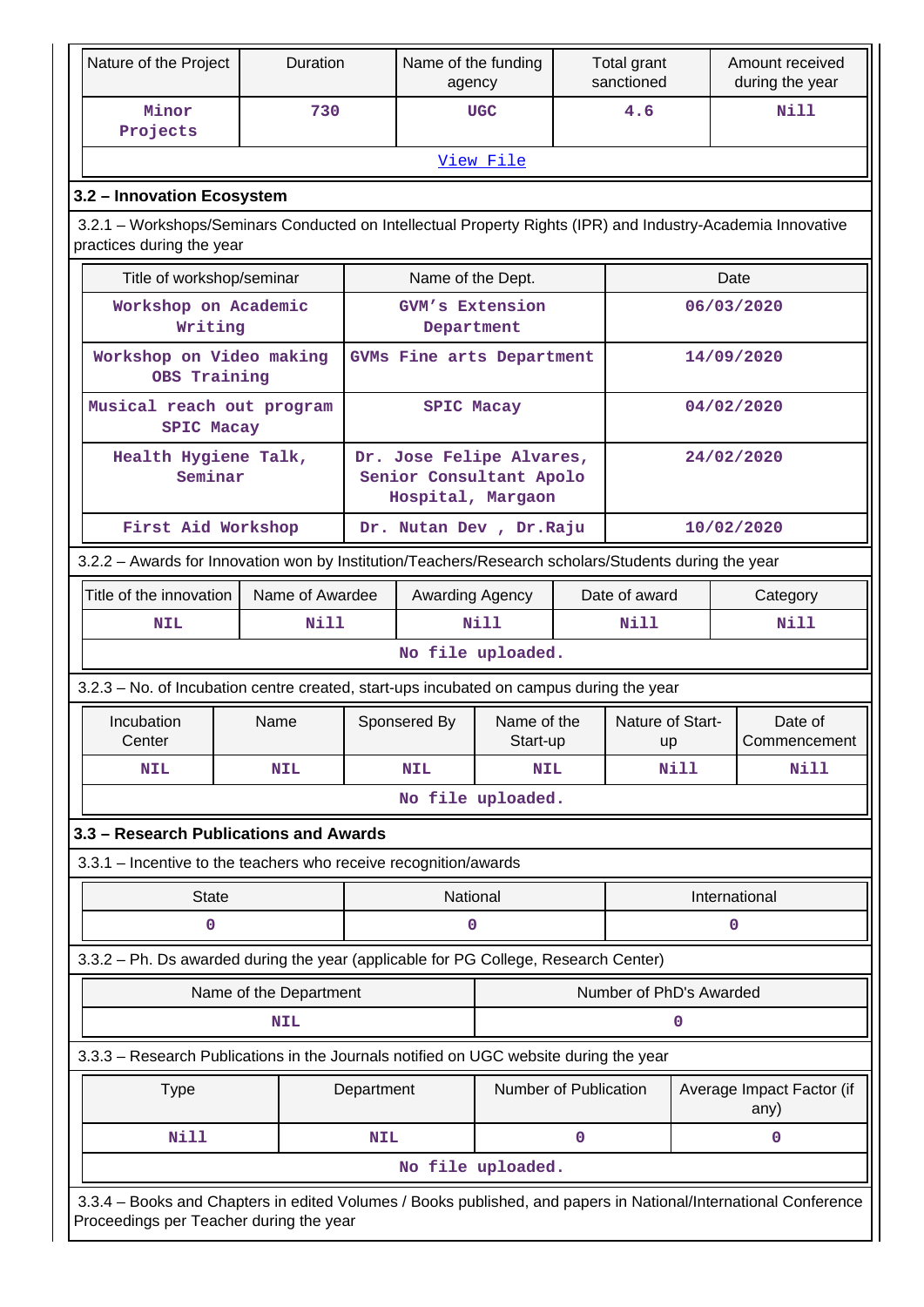| Department                 |                                                                                     |                   |                  |                                                 | Number of Publication                           |                        |                   |                              |                                                                                                              |                                                      |                                                      |                                                                                                                    |
|----------------------------|-------------------------------------------------------------------------------------|-------------------|------------------|-------------------------------------------------|-------------------------------------------------|------------------------|-------------------|------------------------------|--------------------------------------------------------------------------------------------------------------|------------------------------------------------------|------------------------------------------------------|--------------------------------------------------------------------------------------------------------------------|
|                            |                                                                                     |                   |                  | GVMs College of Education                       |                                                 |                        | 13                |                              |                                                                                                              |                                                      |                                                      |                                                                                                                    |
|                            | No file uploaded.                                                                   |                   |                  |                                                 |                                                 |                        |                   |                              |                                                                                                              |                                                      |                                                      |                                                                                                                    |
|                            |                                                                                     |                   |                  | Web of Science or PubMed/ Indian Citation Index |                                                 |                        |                   |                              |                                                                                                              |                                                      |                                                      | 3.3.5 - Bibliometrics of the publications during the last Academic year based on average citation index in Scopus/ |
|                            | Title of the<br>Name of<br>Paper<br>Author                                          |                   | Title of journal |                                                 | Year of<br>publication                          |                        |                   | <b>Citation Index</b>        | Institutional<br>affiliation as<br>mentioned in<br>the publication                                           |                                                      | Number of<br>citations<br>excluding self<br>citation |                                                                                                                    |
| <b>NIL</b>                 |                                                                                     | <b>NIL</b>        |                  | <b>NIL</b>                                      |                                                 |                        | <b>Nill</b>       |                              | 0                                                                                                            | <b>NIL</b>                                           |                                                      | 0                                                                                                                  |
|                            |                                                                                     |                   |                  |                                                 |                                                 |                        | No file uploaded. |                              |                                                                                                              |                                                      |                                                      |                                                                                                                    |
|                            |                                                                                     |                   |                  |                                                 |                                                 |                        |                   |                              | 3.3.6 - h-Index of the Institutional Publications during the year. (based on Scopus/ Web of science)         |                                                      |                                                      |                                                                                                                    |
| Title of the<br>Paper      |                                                                                     | Name of<br>Author |                  | Title of journal                                |                                                 | Year of<br>publication |                   |                              | h-index                                                                                                      | Number of<br>citations<br>excluding self<br>citation |                                                      | Institutional<br>affiliation as<br>mentioned in<br>the publication                                                 |
| <b>NIL</b>                 |                                                                                     | <b>NIL</b>        |                  | <b>NIL</b>                                      |                                                 |                        | <b>Nill</b>       |                              | $\mathbf 0$                                                                                                  | 0                                                    |                                                      | <b>NIL</b>                                                                                                         |
|                            |                                                                                     |                   |                  |                                                 |                                                 |                        | No file uploaded. |                              |                                                                                                              |                                                      |                                                      |                                                                                                                    |
|                            | 3.3.7 - Faculty participation in Seminars/Conferences and Symposia during the year: |                   |                  |                                                 |                                                 |                        |                   |                              |                                                                                                              |                                                      |                                                      |                                                                                                                    |
|                            | Number of Faculty                                                                   |                   |                  | International                                   |                                                 | National               | <b>State</b>      |                              |                                                                                                              | Local                                                |                                                      |                                                                                                                    |
|                            | Attended/Semi<br>nars/Workshops                                                     |                   |                  | Nill                                            | 8                                               |                        |                   | 1                            |                                                                                                              |                                                      | $\mathbf 0$                                          |                                                                                                                    |
|                            |                                                                                     |                   |                  |                                                 |                                                 |                        | View File         |                              |                                                                                                              |                                                      |                                                      |                                                                                                                    |
| 3.4 - Extension Activities |                                                                                     |                   |                  |                                                 |                                                 |                        |                   |                              |                                                                                                              |                                                      |                                                      |                                                                                                                    |
|                            |                                                                                     |                   |                  |                                                 |                                                 |                        |                   |                              | Non- Government Organisations through NSS/NCC/Red cross/Youth Red Cross (YRC) etc., during the year          |                                                      |                                                      | 3.4.1 – Number of extension and outreach programmes conducted in collaboration with industry, community and        |
|                            | Title of the activities                                                             |                   |                  |                                                 | Organising unit/agency/<br>collaborating agency |                        |                   |                              | Number of teachers<br>participated in such<br>activities                                                     |                                                      |                                                      | Number of students<br>participated in such<br>activities                                                           |
|                            | Red Ribbon Club                                                                     |                   |                  | Goa State Aids<br>Control Society               |                                                 |                        |                   |                              | 4                                                                                                            |                                                      |                                                      | 97                                                                                                                 |
|                            |                                                                                     |                   |                  |                                                 |                                                 |                        | No file uploaded. |                              |                                                                                                              |                                                      |                                                      |                                                                                                                    |
| during the year            |                                                                                     |                   |                  |                                                 |                                                 |                        |                   |                              | 3.4.2 - Awards and recognition received for extension activities from Government and other recognized bodies |                                                      |                                                      |                                                                                                                    |
|                            | Name of the activity                                                                |                   |                  | Award/Recognition                               |                                                 |                        |                   |                              | <b>Awarding Bodies</b>                                                                                       |                                                      |                                                      | Number of students<br><b>Benefited</b>                                                                             |
|                            | Geographize                                                                         |                   | Certificates     |                                                 |                                                 |                        |                   | Chowgule College,<br>Margaon |                                                                                                              |                                                      | 50                                                   |                                                                                                                    |
|                            | Swacha Bharat<br>3rd Prize<br>Summer Internship<br>Program                          |                   |                  |                                                 |                                                 |                        |                   | Goa University<br>and MHRD   |                                                                                                              |                                                      | 97                                                   |                                                                                                                    |
| Shivaji State Level        | Chatrapati<br>Quiz                                                                  |                   |                  | 3rd Prize                                       |                                                 |                        |                   |                              | Cultural<br>Department, Goa<br>University                                                                    |                                                      |                                                      | $\overline{\mathbf{2}}$                                                                                            |
|                            |                                                                                     |                   |                  |                                                 |                                                 |                        | View File         |                              |                                                                                                              |                                                      |                                                      |                                                                                                                    |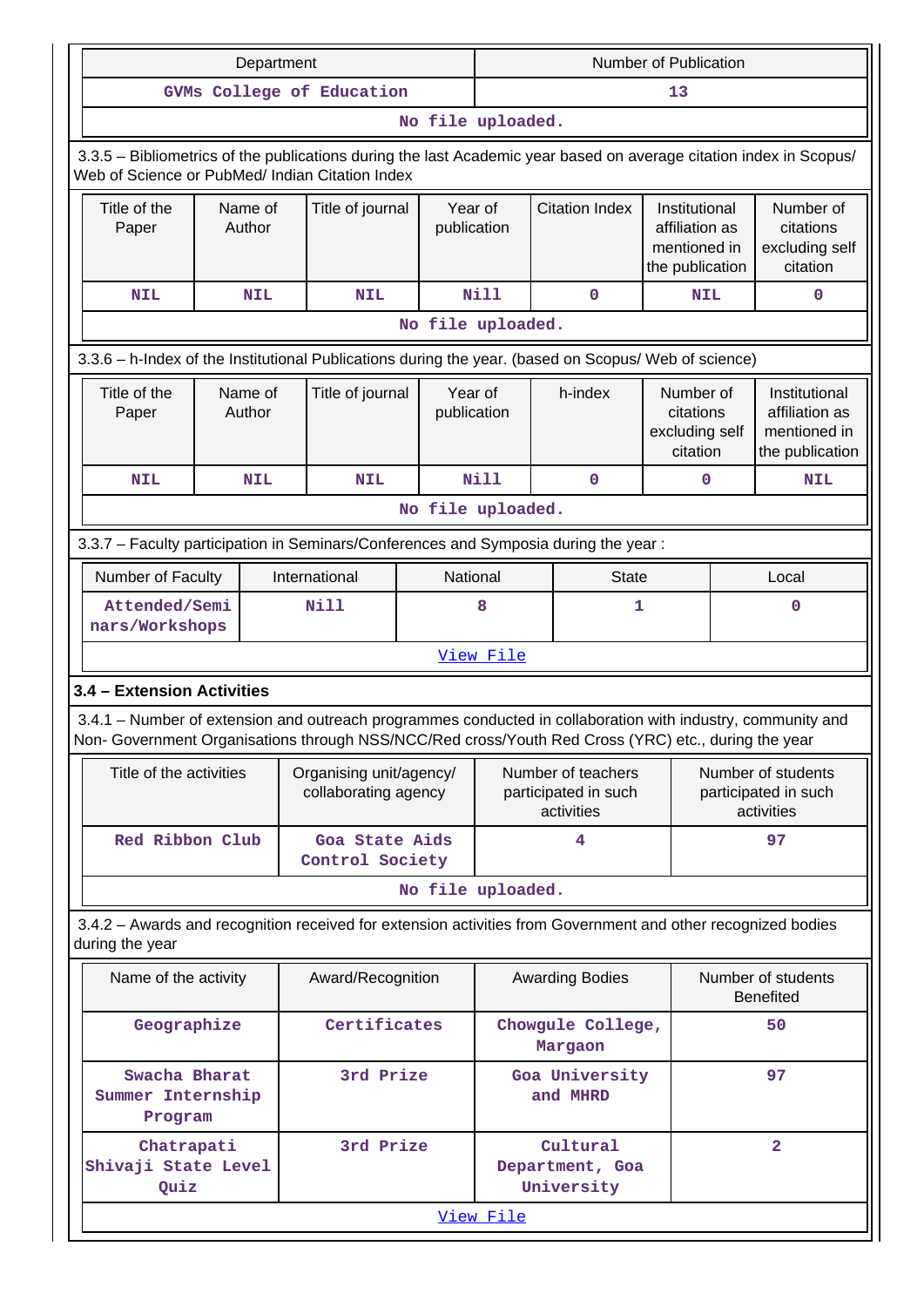3.4.3 – Students participating in extension activities with Government Organisations, Non-Government Organisations and programmes such as Swachh Bharat, Aids Awareness, Gender Issue, etc. during the year

| Name of the scheme       | Organising unit/Agen<br>cy/collaborating<br>agency | Name of the activity                             | Number of teachers<br>participated in such<br>activites | Number of students<br>participated in such<br>activites |
|--------------------------|----------------------------------------------------|--------------------------------------------------|---------------------------------------------------------|---------------------------------------------------------|
| Swacha Bharat<br>Abhiyan | Goa<br>University and<br><b>MHRD</b>               | Swacha<br>Pakhwaad 14<br>days                    | 2                                                       | 97                                                      |
| Swacha Bharat<br>Abhiyan | Goa<br>University and<br><b>MHRD</b>               | Swacha Bharat<br>Summer<br>Internship<br>Program |                                                         | 200                                                     |
|                          |                                                    | View File                                        |                                                         |                                                         |

## **3.5 – Collaborations**

3.5.1 – Number of Collaborative activities for research, faculty exchange, student exchange during the year

| Nature of activity | Participant | Source of financial support | <b>Duration</b> |  |  |  |
|--------------------|-------------|-----------------------------|-----------------|--|--|--|
| NIL                |             | <b>NIL</b>                  |                 |  |  |  |
| No file uploaded.  |             |                             |                 |  |  |  |

 3.5.2 – Linkages with institutions/industries for internship, on-the- job training, project work, sharing of research facilities etc. during the year

| Nature of linkage | Title of the<br>linkage                                                | Name of the<br>partnering<br>institution/<br>industry<br>/research lab<br>with contact<br>details | <b>Duration From</b> | Duration To | Participant |  |  |
|-------------------|------------------------------------------------------------------------|---------------------------------------------------------------------------------------------------|----------------------|-------------|-------------|--|--|
| Internship        | School<br>15 to 17<br>Internship<br>Secondary<br>Schools<br>across Goa |                                                                                                   | 28/09/2019           | 19/12/2019  | 97          |  |  |
| Internship        | School<br>Internship                                                   | 15 to 17<br>Secondary<br>Schools<br>across Goa                                                    | 25/11/2019           | 19/12/2019  | 97          |  |  |
|                   | View File                                                              |                                                                                                   |                      |             |             |  |  |

 3.5.3 – MoUs signed with institutions of national, international importance, other universities, industries, corporate houses etc. during the year

| Organisation | Date of MoU signed | Purpose/Activities | Number of<br>students/teachers<br>participated under MoUs |
|--------------|--------------------|--------------------|-----------------------------------------------------------|
|              | Nill               | Nill               |                                                           |

**No file uploaded.**

# **CRITERION IV – INFRASTRUCTURE AND LEARNING RESOURCES**

# **4.1 – Physical Facilities**

4.1.1 – Budget allocation, excluding salary for infrastructure augmentation during the year

Budget allocated for infrastructure augmentation Budget utilized for infrastructure development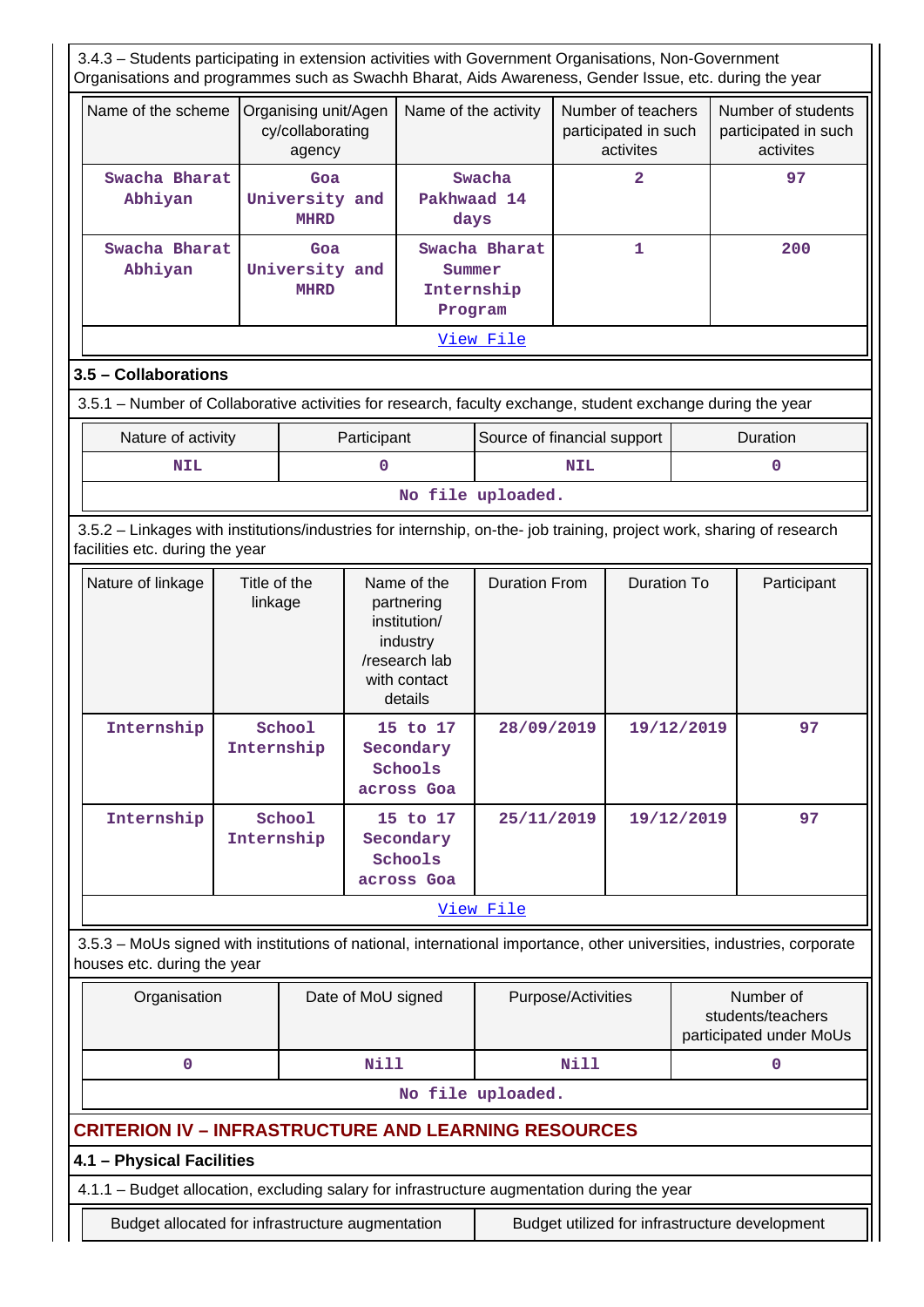| 18.6                                                                       |                                          |                                                                                                                                                                                                                |  |                      | 18.59                                    |                    |                                 |  |
|----------------------------------------------------------------------------|------------------------------------------|----------------------------------------------------------------------------------------------------------------------------------------------------------------------------------------------------------------|--|----------------------|------------------------------------------|--------------------|---------------------------------|--|
|                                                                            |                                          | 4.1.2 - Details of augmentation in infrastructure facilities during the year                                                                                                                                   |  |                      |                                          |                    |                                 |  |
|                                                                            | <b>Facilities</b>                        |                                                                                                                                                                                                                |  |                      | <b>Existing or Newly Added</b>           |                    |                                 |  |
|                                                                            |                                          | Class rooms                                                                                                                                                                                                    |  |                      | Existing                                 |                    |                                 |  |
|                                                                            |                                          | Laboratories                                                                                                                                                                                                   |  |                      |                                          | Existing           |                                 |  |
|                                                                            |                                          | Seminar Halls                                                                                                                                                                                                  |  |                      |                                          | Existing           |                                 |  |
|                                                                            |                                          | Classrooms with LCD facilities                                                                                                                                                                                 |  |                      |                                          | Existing           |                                 |  |
|                                                                            |                                          | Seminar halls with ICT facilities                                                                                                                                                                              |  |                      |                                          | Existing           |                                 |  |
|                                                                            |                                          | Video Centre                                                                                                                                                                                                   |  |                      |                                          | Newly Added        |                                 |  |
|                                                                            |                                          | Number of important equipments<br>purchased (Greater than 1-0 lakh)<br>during the current year                                                                                                                 |  |                      |                                          | Newly Added        |                                 |  |
|                                                                            |                                          | Classrooms with Wi-Fi OR LAN                                                                                                                                                                                   |  |                      |                                          | Existing           |                                 |  |
|                                                                            |                                          |                                                                                                                                                                                                                |  | View File            |                                          |                    |                                 |  |
| 4.2 - Library as a Learning Resource                                       |                                          |                                                                                                                                                                                                                |  |                      |                                          |                    |                                 |  |
| 4.2.1 - Library is automated {Integrated Library Management System (ILMS)} |                                          |                                                                                                                                                                                                                |  |                      |                                          |                    |                                 |  |
| Name of the ILMS<br>software                                               |                                          | Nature of automation (fully<br>or patially)                                                                                                                                                                    |  | Version              |                                          | Year of automation |                                 |  |
| NewGenLib                                                                  |                                          | Partially                                                                                                                                                                                                      |  | Helium 3.1.2         |                                          | 2015               |                                 |  |
|                                                                            | 4.2.2 - Library Services                 |                                                                                                                                                                                                                |  |                      |                                          |                    |                                 |  |
| Library<br>Service Type                                                    |                                          | Existing                                                                                                                                                                                                       |  | Newly Added<br>Total |                                          |                    |                                 |  |
| Text<br><b>Books</b>                                                       | 8856                                     | 2468570                                                                                                                                                                                                        |  | 285                  | 9940                                     | 9141               | 2478510                         |  |
| Reference<br><b>Books</b>                                                  | 6928                                     | $\mathbf 0$                                                                                                                                                                                                    |  | 314                  | 613875                                   | 7242               | 613875                          |  |
| $e-$<br>Journals                                                           | $\mathbf 0$                              | 5900                                                                                                                                                                                                           |  | $\mathbf 0$          | 18000                                    | $\mathbf{0}$       | 23900                           |  |
| CD &<br>Video                                                              | 201                                      | 34949                                                                                                                                                                                                          |  | $\mathbf 0$          | $\mathbf{0}$                             | 201                | 34949                           |  |
| e-Books                                                                    | $\mathbf 0$                              | 5900                                                                                                                                                                                                           |  | $\mathbf 0$          | $\mathbf 0$                              | $\mathbf 0$        | 5900                            |  |
| Journals                                                                   | 36                                       | 20000                                                                                                                                                                                                          |  | $\mathbf 0$          | $\mathbf 0$                              | 36                 | 20000                           |  |
|                                                                            |                                          |                                                                                                                                                                                                                |  | View File            |                                          |                    |                                 |  |
| (Learning Management System (LMS) etc                                      |                                          | 4.2.3 - E-content developed by teachers such as: e-PG- Pathshala, CEC (under e-PG- Pathshala CEC (Under<br>Graduate) SWAYAM other MOOCs platform NPTEL/NMEICT/any other Government initiatives & institutional |  |                      |                                          |                    |                                 |  |
| Name of the Teacher                                                        |                                          | Name of the Module                                                                                                                                                                                             |  |                      | Platform on which module<br>is developed |                    | Date of launching e-<br>content |  |
| <b>NIL</b>                                                                 |                                          | <b>NIL</b>                                                                                                                                                                                                     |  | <b>NIL</b>           |                                          | <b>Nill</b>        |                                 |  |
|                                                                            |                                          |                                                                                                                                                                                                                |  | No file uploaded.    |                                          |                    |                                 |  |
| 4.3 - IT Infrastructure                                                    |                                          |                                                                                                                                                                                                                |  |                      |                                          |                    |                                 |  |
|                                                                            | 4.3.1 - Technology Upgradation (overall) |                                                                                                                                                                                                                |  |                      |                                          |                    |                                 |  |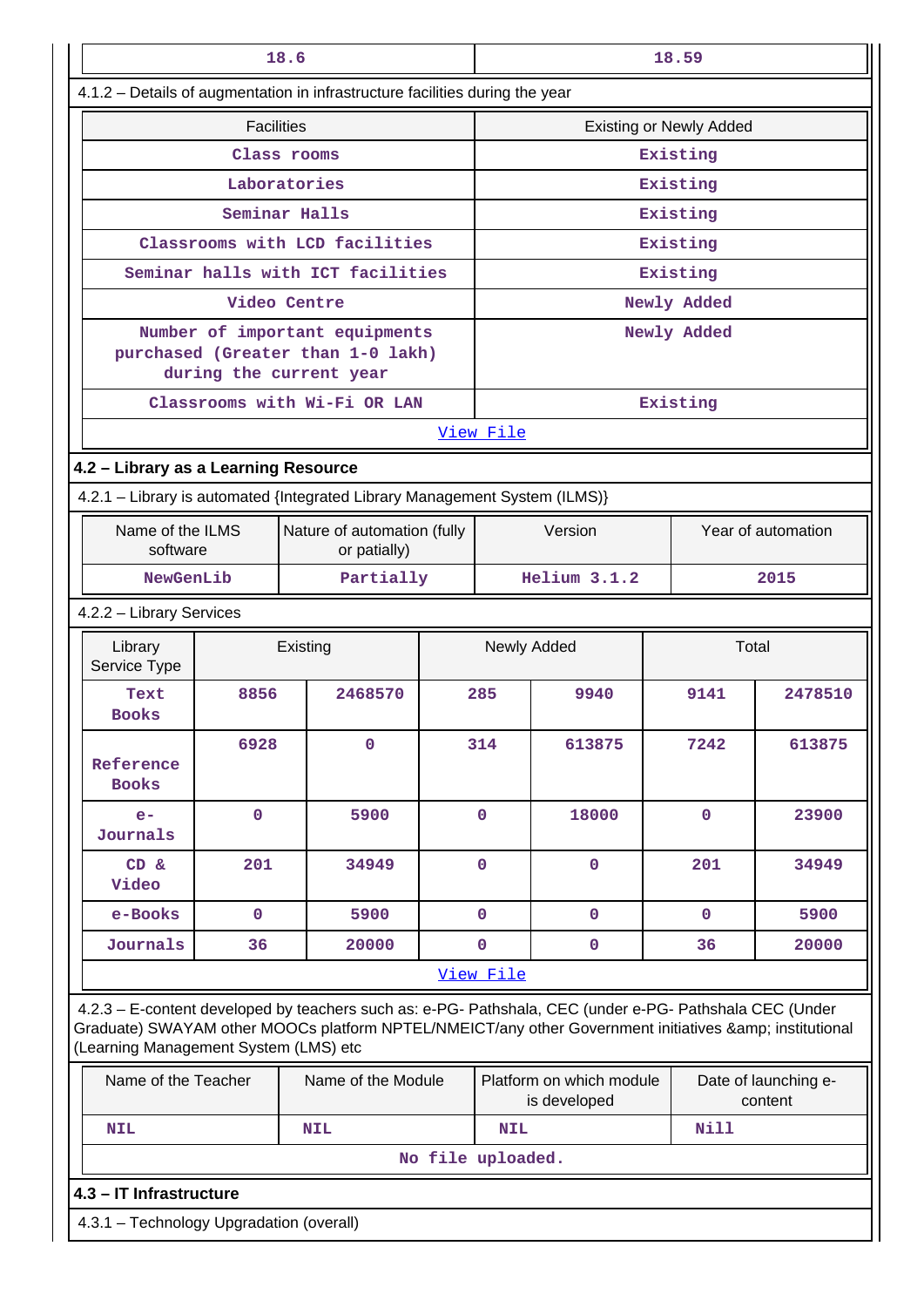| <b>Type</b>                                                                                                                                                                                       | <b>Total Co</b><br>mputers                                                | Computer<br>Lab                            | Internet            | <b>Browsing</b><br>centers | Computer<br>Centers | Office       | Departme<br>nts    | Available<br><b>Bandwidt</b><br>h (MBPS/<br>GBPS)                                                                                                                                                                                                                                                                                                                                                                                                                                                                                                                                                                                                                                                                                                                                                                                                                                                                                                                                                                                                                                                                                                                                                                                                                                                                                                                                                                                                                                                                                                                                                                                                                                                                                                                                                               | <b>Others</b> |
|---------------------------------------------------------------------------------------------------------------------------------------------------------------------------------------------------|---------------------------------------------------------------------------|--------------------------------------------|---------------------|----------------------------|---------------------|--------------|--------------------|-----------------------------------------------------------------------------------------------------------------------------------------------------------------------------------------------------------------------------------------------------------------------------------------------------------------------------------------------------------------------------------------------------------------------------------------------------------------------------------------------------------------------------------------------------------------------------------------------------------------------------------------------------------------------------------------------------------------------------------------------------------------------------------------------------------------------------------------------------------------------------------------------------------------------------------------------------------------------------------------------------------------------------------------------------------------------------------------------------------------------------------------------------------------------------------------------------------------------------------------------------------------------------------------------------------------------------------------------------------------------------------------------------------------------------------------------------------------------------------------------------------------------------------------------------------------------------------------------------------------------------------------------------------------------------------------------------------------------------------------------------------------------------------------------------------------|---------------|
| Existin<br>g                                                                                                                                                                                      | 50                                                                        | $\overline{a}$                             | $\overline{2}$      | $\overline{2}$             | $\overline{a}$      | 8            | 1                  | 4                                                                                                                                                                                                                                                                                                                                                                                                                                                                                                                                                                                                                                                                                                                                                                                                                                                                                                                                                                                                                                                                                                                                                                                                                                                                                                                                                                                                                                                                                                                                                                                                                                                                                                                                                                                                               | 1             |
| <b>Added</b>                                                                                                                                                                                      | 36                                                                        | $\mathbf 0$                                | $\mathbf 0$         | $\mathbf 0$                | $\mathbf{0}$        | $\mathbf{0}$ | $\mathbf{0}$       | 8                                                                                                                                                                                                                                                                                                                                                                                                                                                                                                                                                                                                                                                                                                                                                                                                                                                                                                                                                                                                                                                                                                                                                                                                                                                                                                                                                                                                                                                                                                                                                                                                                                                                                                                                                                                                               | $\mathbf 0$   |
| Total                                                                                                                                                                                             | 86                                                                        | 2                                          | $\overline{2}$      | $\overline{\mathbf{2}}$    | $\overline{2}$      | 8            | $\mathbf{1}$       | 12                                                                                                                                                                                                                                                                                                                                                                                                                                                                                                                                                                                                                                                                                                                                                                                                                                                                                                                                                                                                                                                                                                                                                                                                                                                                                                                                                                                                                                                                                                                                                                                                                                                                                                                                                                                                              | 1             |
| 4.3.2 - Bandwidth available of internet connection in the Institution (Leased line)                                                                                                               |                                                                           |                                            |                     |                            |                     |              |                    |                                                                                                                                                                                                                                                                                                                                                                                                                                                                                                                                                                                                                                                                                                                                                                                                                                                                                                                                                                                                                                                                                                                                                                                                                                                                                                                                                                                                                                                                                                                                                                                                                                                                                                                                                                                                                 |               |
|                                                                                                                                                                                                   |                                                                           |                                            |                     |                            | 12 MBPS/ GBPS       |              |                    |                                                                                                                                                                                                                                                                                                                                                                                                                                                                                                                                                                                                                                                                                                                                                                                                                                                                                                                                                                                                                                                                                                                                                                                                                                                                                                                                                                                                                                                                                                                                                                                                                                                                                                                                                                                                                 |               |
| 4.3.3 - Facility for e-content                                                                                                                                                                    |                                                                           |                                            |                     |                            |                     |              |                    |                                                                                                                                                                                                                                                                                                                                                                                                                                                                                                                                                                                                                                                                                                                                                                                                                                                                                                                                                                                                                                                                                                                                                                                                                                                                                                                                                                                                                                                                                                                                                                                                                                                                                                                                                                                                                 |               |
|                                                                                                                                                                                                   |                                                                           | Name of the e-content development facility |                     |                            |                     |              | recording facility | Provide the link of the videos and media centre and                                                                                                                                                                                                                                                                                                                                                                                                                                                                                                                                                                                                                                                                                                                                                                                                                                                                                                                                                                                                                                                                                                                                                                                                                                                                                                                                                                                                                                                                                                                                                                                                                                                                                                                                                             |               |
|                                                                                                                                                                                                   |                                                                           | <b>NIL</b>                                 |                     |                            |                     |              | <b>Nill</b>        |                                                                                                                                                                                                                                                                                                                                                                                                                                                                                                                                                                                                                                                                                                                                                                                                                                                                                                                                                                                                                                                                                                                                                                                                                                                                                                                                                                                                                                                                                                                                                                                                                                                                                                                                                                                                                 |               |
| 4.4 - Maintenance of Campus Infrastructure                                                                                                                                                        |                                                                           |                                            |                     |                            |                     |              |                    |                                                                                                                                                                                                                                                                                                                                                                                                                                                                                                                                                                                                                                                                                                                                                                                                                                                                                                                                                                                                                                                                                                                                                                                                                                                                                                                                                                                                                                                                                                                                                                                                                                                                                                                                                                                                                 |               |
|                                                                                                                                                                                                   |                                                                           |                                            |                     |                            |                     |              |                    | 4.4.1 – Expenditure incurred on maintenance of physical facilities and academic support facilities, excluding salary                                                                                                                                                                                                                                                                                                                                                                                                                                                                                                                                                                                                                                                                                                                                                                                                                                                                                                                                                                                                                                                                                                                                                                                                                                                                                                                                                                                                                                                                                                                                                                                                                                                                                            |               |
| component, during the year                                                                                                                                                                        |                                                                           |                                            |                     |                            |                     |              |                    |                                                                                                                                                                                                                                                                                                                                                                                                                                                                                                                                                                                                                                                                                                                                                                                                                                                                                                                                                                                                                                                                                                                                                                                                                                                                                                                                                                                                                                                                                                                                                                                                                                                                                                                                                                                                                 |               |
| Assigned Budget on<br>Expenditure incurred on<br>Expenditure incurredon<br>Assigned budget on<br>maintenance of academic<br>maintenance of physical<br>academic facilities<br>physical facilities |                                                                           |                                            | facilites           |                            |                     |              |                    |                                                                                                                                                                                                                                                                                                                                                                                                                                                                                                                                                                                                                                                                                                                                                                                                                                                                                                                                                                                                                                                                                                                                                                                                                                                                                                                                                                                                                                                                                                                                                                                                                                                                                                                                                                                                                 |               |
|                                                                                                                                                                                                   | 15.28                                                                     |                                            | facilities<br>15.23 |                            |                     | $\Omega$     |                    | O                                                                                                                                                                                                                                                                                                                                                                                                                                                                                                                                                                                                                                                                                                                                                                                                                                                                                                                                                                                                                                                                                                                                                                                                                                                                                                                                                                                                                                                                                                                                                                                                                                                                                                                                                                                                               |               |
|                                                                                                                                                                                                   |                                                                           |                                            |                     |                            |                     |              |                    | 4.4.2 - Procedures and policies for maintaining and utilizing physical, academic and support facilities - laboratory,                                                                                                                                                                                                                                                                                                                                                                                                                                                                                                                                                                                                                                                                                                                                                                                                                                                                                                                                                                                                                                                                                                                                                                                                                                                                                                                                                                                                                                                                                                                                                                                                                                                                                           |               |
|                                                                                                                                                                                                   |                                                                           |                                            |                     |                            |                     |              |                    | General cleanliness of the campus and classrooms: the regular support staff/<br>multitasking staff of the college are in-charge of maintaining the cleanliness<br>of the classrooms. The Office head clerk maintain a register allotting the<br>classrooms to them. Their work is supervised by a teacher assigned for this<br>purpose. The inside part of the campus( corridor, veranda staircase, toilet and<br>washrooms) is maintained by two contract employees appointed for this purpose.<br>Their work is also monitored by one teacher and the head clerk. Outside area of<br>the college that includes garden, parking area and open space is maintained by<br>a gardener so appointed on contract. Library: Library is open for all students<br>and staff of the college, IGNOU students and student and teachers of any<br>institutions. However, books are given to only the students and staff of the<br>college. There is rule for library registration and issue of books to the<br>students. All such rules are communicated to students during induction<br>programme. Issue of books to staff is also regulated. There is a library<br>committee to look after purchase and maintenance of the library. We have book<br>banks to help students to keep for whole year. Sport facilities: Now the<br>college has a regular Physical education Director to look after sport<br>activities and facilities. The college has a separate sport room wherein<br>required sport equipment are kept. Some sport facilities/equipment like Table<br>Tanis, carom Board are kept outside the sport room for general use by students<br>and teachers. The Sport director organizes various activities for both students<br>and teachers to make use of these facilities. Maintenance of these facilities |               |
|                                                                                                                                                                                                   | Students are given ICT training in this room. Student also complete their |                                            |                     |                            |                     |              |                    | is looked after by the Sport director with Office staff. Computer room: A<br>dedicated computer technician has been appointed to look after the computer<br>room and the computers. Many of our workshops are held in the computer room.                                                                                                                                                                                                                                                                                                                                                                                                                                                                                                                                                                                                                                                                                                                                                                                                                                                                                                                                                                                                                                                                                                                                                                                                                                                                                                                                                                                                                                                                                                                                                                        |               |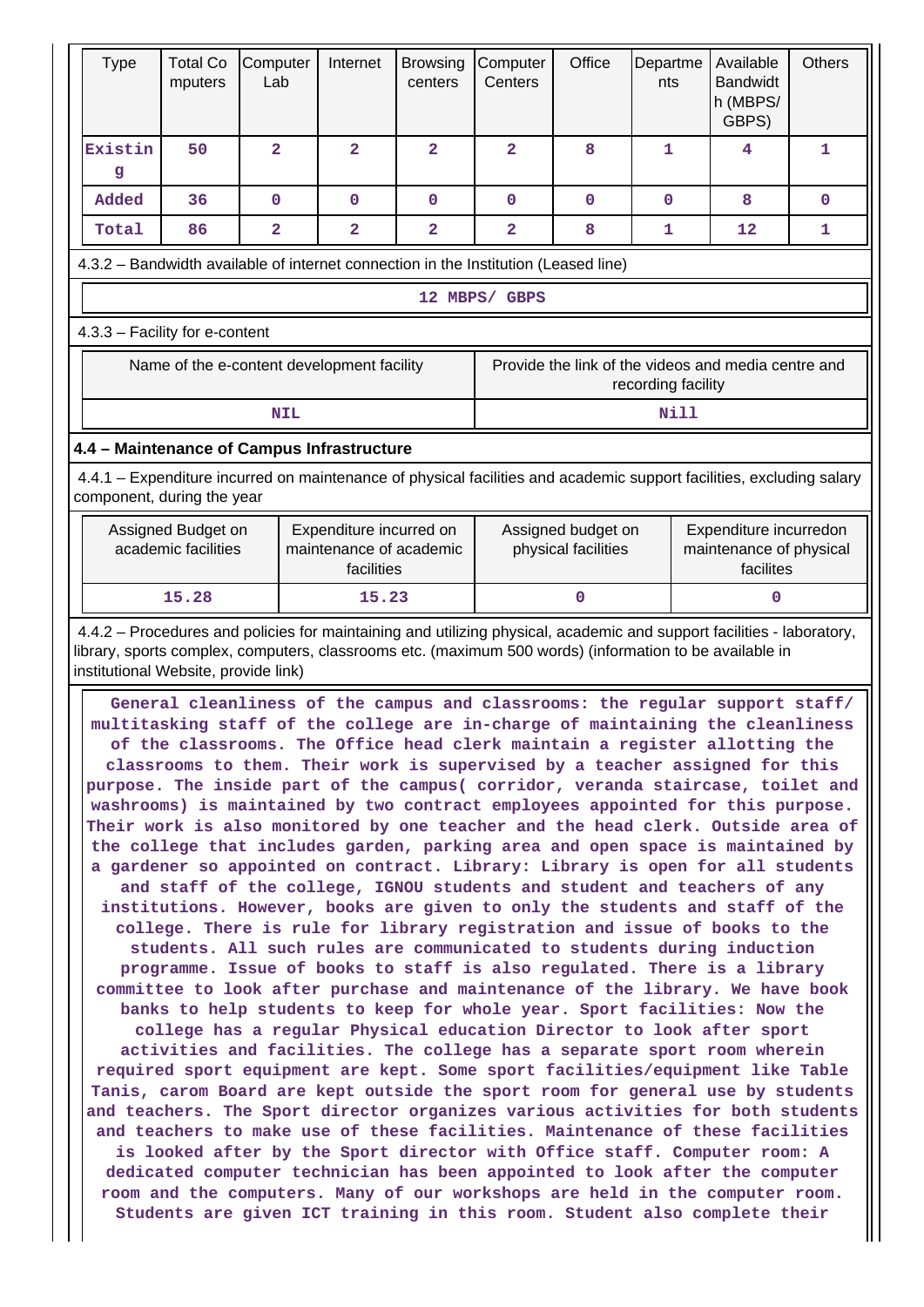**projects and assignment in this room using the facilities. All computers are connected to net. Classrooms: The college has good number of classrooms both large, small and medium for various purpose. All classrooms are fitted with blackboard and /or projectors/Interactive Boards with net connection. The classrooms regularly cleaned by the multi-tasking staff monitored by a teacher. Students are given clear instruction to maintain cleanliness of the room. In each room dustbin are kept. A multi tasking staff collect all waste daily to dispose it safely. Laboratories: The college has various labs ( Science, social science, psychology).All such labs are under the supervision and maintenance of a teacher in that subject. Necessary equipment are kept and used by the students. These rooms are also daily cleaned. A log book is maintained to record the things in the labs.**

<https://www.gvmcollege.com/>

### **CRITERION V – STUDENT SUPPORT AND PROGRESSION**

#### **5.1 – Student Support**

| 5.1.1 - Scholarships and Financial Support |                                        |                    |                         |  |  |  |  |  |
|--------------------------------------------|----------------------------------------|--------------------|-------------------------|--|--|--|--|--|
|                                            | Name/Title of the scheme               | Number of students | <b>Amount in Rupees</b> |  |  |  |  |  |
| Financial Support<br>from institution      | GVM's Student Aid<br>Fund Scholarship4 | 4                  | 12000                   |  |  |  |  |  |
| Financial Support<br>from Other Sources    |                                        |                    |                         |  |  |  |  |  |
| a) National                                | Post Matric<br>Scholarship             | 31                 | 520370                  |  |  |  |  |  |
| b)International                            | 00                                     | 0                  | 0                       |  |  |  |  |  |
|                                            |                                        | View File          |                         |  |  |  |  |  |

 5.1.2 – Number of capability enhancement and development schemes such as Soft skill development, Remedial coaching, Language lab, Bridge courses, Yoga, Meditation, Personal Counselling and Mentoring etc.,

| Name of the capability<br>enhancement scheme | Date of implemetation | Number of students<br>enrolled | Agencies involved |  |  |  |  |
|----------------------------------------------|-----------------------|--------------------------------|-------------------|--|--|--|--|
| Yoga and Health<br>Workshop                  | 09/01/2019            | 197                            | PTA, Dr. Dhumwaad |  |  |  |  |
| Soft Skill<br>Development Lecture            | 06/03/2019            | 97                             | <b>GVMs B.ED</b>  |  |  |  |  |
| Life Skills                                  | 06/06/2019            | 97                             | GVMs B.ED         |  |  |  |  |
| Communication<br>skill                       | 06/06/2019            | 97                             | GVMs B.Ed         |  |  |  |  |
| View File                                    |                       |                                |                   |  |  |  |  |

 5.1.3 – Students benefited by guidance for competitive examinations and career counselling offered by the institution during the year

| Year | Name of the<br>scheme       | Number of<br>benefited<br>students for<br>competitive<br>examination | Number of<br>benefited<br>students by<br>career<br>counseling<br>activities | Number of<br>students who<br>have passedin<br>the comp. exam | Number of<br>studentsp placed |
|------|-----------------------------|----------------------------------------------------------------------|-----------------------------------------------------------------------------|--------------------------------------------------------------|-------------------------------|
| 2019 | Competitive<br><b>Exams</b> | 29                                                                   | 0                                                                           | 10                                                           |                               |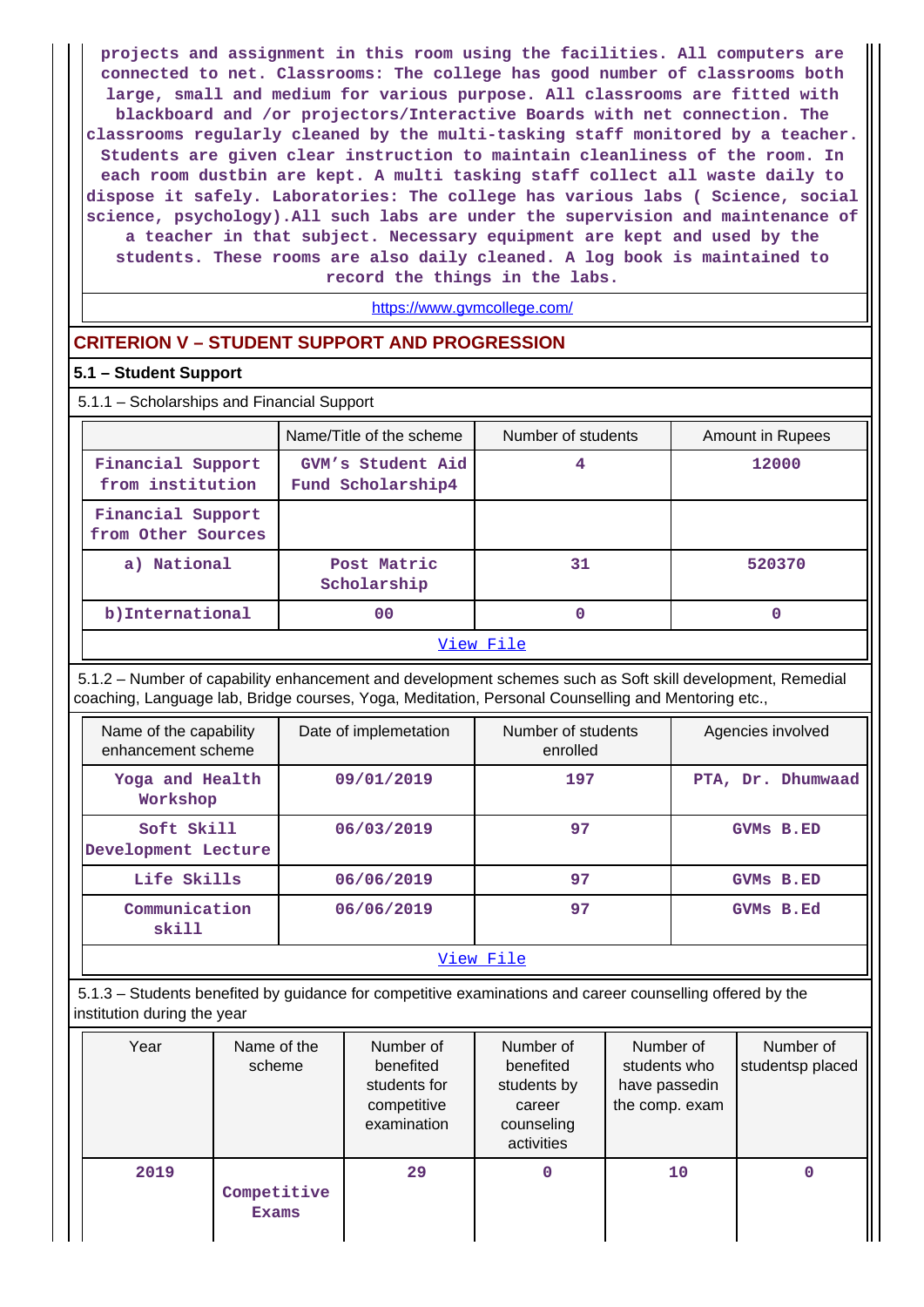|                                                                                                                                                                                        | Guidance by<br>M.Ed                                         |                                                            |                                                              |                                                |                                     |  |  |  |  |  |  |  |
|----------------------------------------------------------------------------------------------------------------------------------------------------------------------------------------|-------------------------------------------------------------|------------------------------------------------------------|--------------------------------------------------------------|------------------------------------------------|-------------------------------------|--|--|--|--|--|--|--|
|                                                                                                                                                                                        | Department                                                  |                                                            |                                                              |                                                |                                     |  |  |  |  |  |  |  |
|                                                                                                                                                                                        | View File                                                   |                                                            |                                                              |                                                |                                     |  |  |  |  |  |  |  |
| 5.1.4 – Institutional mechanism for transparency, timely redressal of student grievances, Prevention of sexual<br>harassment and ragging cases during the year                         |                                                             |                                                            |                                                              |                                                |                                     |  |  |  |  |  |  |  |
|                                                                                                                                                                                        | Total grievances received                                   | Number of grievances redressed                             |                                                              | Avg. number of days for grievance<br>redressal |                                     |  |  |  |  |  |  |  |
| 0<br>0<br>0                                                                                                                                                                            |                                                             |                                                            |                                                              |                                                |                                     |  |  |  |  |  |  |  |
| 5.2 - Student Progression                                                                                                                                                              |                                                             |                                                            |                                                              |                                                |                                     |  |  |  |  |  |  |  |
| 5.2.1 - Details of campus placement during the year                                                                                                                                    |                                                             |                                                            |                                                              |                                                |                                     |  |  |  |  |  |  |  |
|                                                                                                                                                                                        | Off campus<br>On campus                                     |                                                            |                                                              |                                                |                                     |  |  |  |  |  |  |  |
| Nameof<br>organizations<br>visited                                                                                                                                                     | Number of<br>students<br>participated                       | Number of<br>stduents placed                               | Nameof<br>organizations<br>visited                           |                                                | Number of<br>stduents placed        |  |  |  |  |  |  |  |
| The<br>Leader,<br>Kerala,<br>India                                                                                                                                                     | 29                                                          | 1<br>Kamakshi<br>Education<br>Society,<br>Curti<br>Ponda29 |                                                              | $\overline{2}$                                 | 3                                   |  |  |  |  |  |  |  |
| View File                                                                                                                                                                              |                                                             |                                                            |                                                              |                                                |                                     |  |  |  |  |  |  |  |
| 5.2.2 - Student progression to higher education in percentage during the year                                                                                                          |                                                             |                                                            |                                                              |                                                |                                     |  |  |  |  |  |  |  |
| Year                                                                                                                                                                                   | Number of<br>students<br>enrolling into<br>higher education | Programme<br>graduated from                                | Depratment<br>graduated from                                 |                                                | Name of<br>programme<br>admitted to |  |  |  |  |  |  |  |
| 2019                                                                                                                                                                                   | 20                                                          | <b>B.Ed</b>                                                | B.Ed<br>GVM's Dr.<br>Dada Vaidya<br>College of<br>Education. |                                                | M.ED                                |  |  |  |  |  |  |  |
|                                                                                                                                                                                        |                                                             |                                                            | View File                                                    |                                                |                                     |  |  |  |  |  |  |  |
| 5.2.3 - Students qualifying in state/ national/ international level examinations during the year<br>(eg:NET/SET/SLET/GATE/GMAT/CAT/GRE/TOFEL/Civil Services/State Government Services) |                                                             |                                                            |                                                              |                                                |                                     |  |  |  |  |  |  |  |
|                                                                                                                                                                                        | Items                                                       |                                                            |                                                              | Number of students selected/ qualifying        |                                     |  |  |  |  |  |  |  |
|                                                                                                                                                                                        | <b>NET</b>                                                  |                                                            |                                                              | 10                                             |                                     |  |  |  |  |  |  |  |
|                                                                                                                                                                                        |                                                             |                                                            | View File                                                    |                                                |                                     |  |  |  |  |  |  |  |
| 5.2.4 - Sports and cultural activities / competitions organised at the institution level during the year                                                                               |                                                             |                                                            |                                                              |                                                |                                     |  |  |  |  |  |  |  |
|                                                                                                                                                                                        | Activity                                                    | Level                                                      |                                                              | Number of Participants                         |                                     |  |  |  |  |  |  |  |
|                                                                                                                                                                                        | Chess Tournament                                            |                                                            | College                                                      |                                                | 16                                  |  |  |  |  |  |  |  |
|                                                                                                                                                                                        | Cross Country Run                                           |                                                            | <b>State level</b>                                           |                                                | 197                                 |  |  |  |  |  |  |  |
|                                                                                                                                                                                        | Annual Sports meet                                          |                                                            | College                                                      |                                                | 97                                  |  |  |  |  |  |  |  |
|                                                                                                                                                                                        | Solo Singing - Value<br>based                               | Collegiate                                                 | State level Inter                                            | 30                                             |                                     |  |  |  |  |  |  |  |
|                                                                                                                                                                                        |                                                             |                                                            | View File                                                    |                                                |                                     |  |  |  |  |  |  |  |
|                                                                                                                                                                                        | 5.3 - Student Participation and Activities                  |                                                            |                                                              |                                                |                                     |  |  |  |  |  |  |  |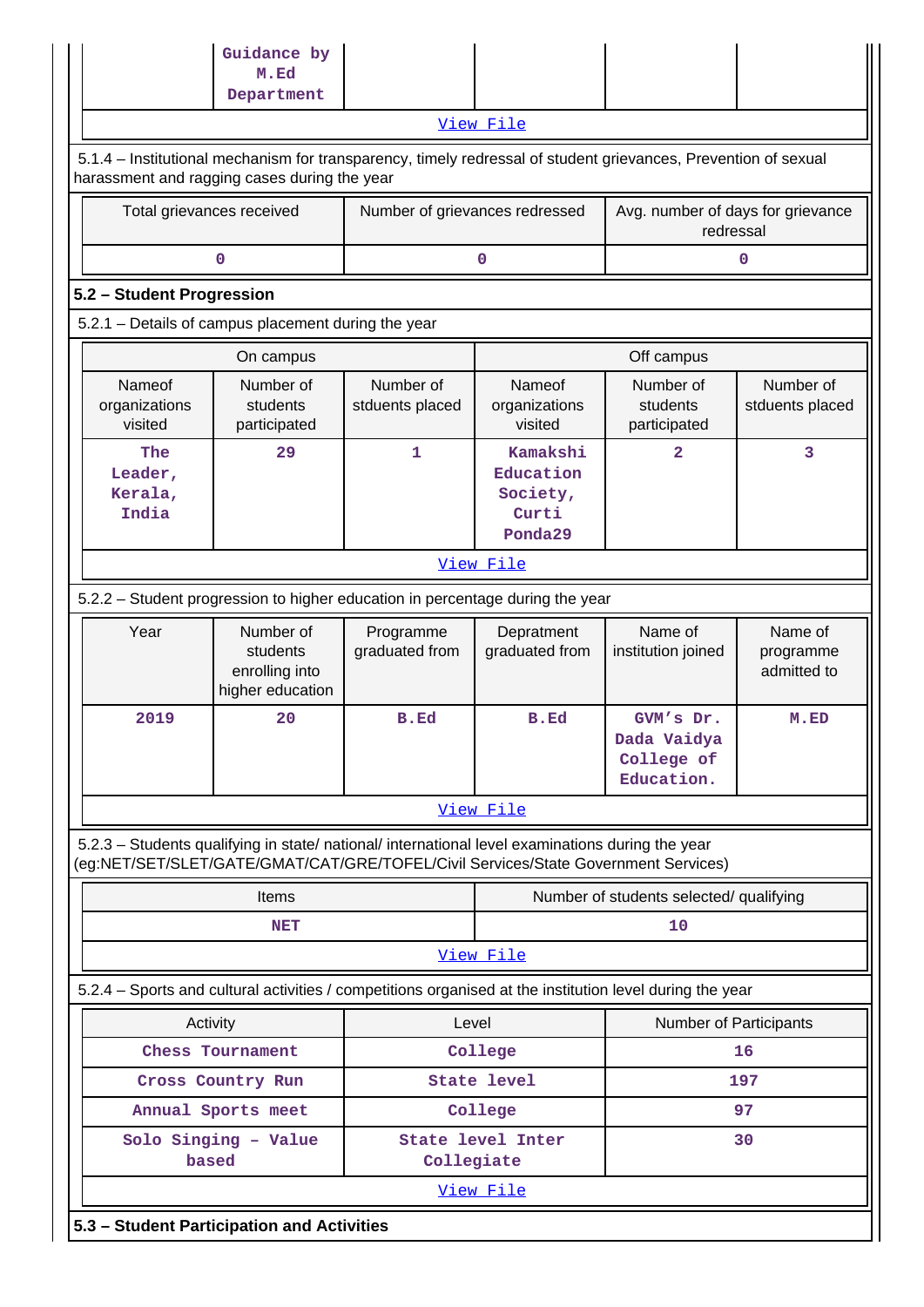5.3.1 – Number of awards/medals for outstanding performance in sports/cultural activities at national/international level (award for a team event should be counted as one)

| Year              | Name of the<br>award/medal                                           | National/<br>Internaional | Number of<br>awards for<br><b>Sports</b> | Number of<br>awards for<br>Cultural | Student ID<br>number | Name of the<br>student                                                     |  |  |
|-------------------|----------------------------------------------------------------------|---------------------------|------------------------------------------|-------------------------------------|----------------------|----------------------------------------------------------------------------|--|--|
| 2019              | <b>Boli</b><br>Dongra<br>Palsanatli<br>Best Docum<br>entary<br>Award | National                  | <b>Nill</b>                              |                                     | Nill                 | Supriya<br>Kankonkar<br>Vallabh<br><b>Barve</b><br>Saheli<br><b>Borkar</b> |  |  |
| No file uploaded. |                                                                      |                           |                                          |                                     |                      |                                                                            |  |  |

5.3.2 – Activity of Student Council & amp; representation of students on academic & amp; administrative bodies/committees of the institution (maximum 500 words)

 **Student Council Representative: In adherence to the directives of Goa University, pertaining the Directorate of Student Welfare (DSW) and University Faculty Representative (UFR), Goa University and the elections held thereby, Mr. SohailKhwaja was elected as University Class Representative (UCR) as well as theUniversity Faculty Representative (UFR). The elected student represents the College in the University and is entitled to do any assigned work of the university. In-house Representatives - Group leaders cum student**

**representatives. The college has an inbuilt mechanism, wherein all students are divided into different groups and administrative bodies/committees for furtherance of academic as well co-curricular and extra-mural activities. Various representatives amongst the students are elected as group heads/leaders for CCA groups, Working with the Community, Communication Skills (EDU-06) for Skill development, Reporters Group for documentation, Red Ribbon Club etc. The group heads/ leaders not only represent the respective students in matters of works related to their general interest and welfare, but also communicate grievances and problems faced by the students to the concerned In-charge**

**authorities. All students are divided into 4 CCA groups based on their talents, of which 1 group serves as the host group to organize the particular event allotted to them, at the beginning of the year. For example • Independence Day Celebrations hosted by the Morpankh group organized competitions for patriotic song, dance, face painting, 14th August. • Ganesh Utsav celebrations, hosted by**

**Urja Group on 29th 30th August, organized competitions for traditional DindiFugdi, followed by GhumatAarti. • Christmas Celebrations hosted by Tandav group organized competitions for Carol Singing and Biblical Character Play,**

**23rd December. • Republic day celebrations comprised of Quiz and Poster competitions, 24th January. Student Representatives cum Group Leaders also function for organizing streamlining various other Subject Enrichment and Extramural activities throughout the year, but their composition may change as per the need of the program. For example • Goa Revolution Day, 18th June – Wall paper exhibition by FY B.Ed SY B.Ed. • International Yoga Day, 21st June with participation of students, teachers and office staff. • International Teacher's Day Celebrations, 5th October- Felicitation of meritorious students, Release of the KampusKonnect Magazine coupled by Musical Jugalbandi. • Cross Country Run, 10 Kms organized by Physical Education Department , 13th October is an Open event for community. • Solo Singing Inter Collegiate competition, for Value based songs, January. • Annual Sports Meet, 7th Feb and Chess Tournament, 22nd January. • Subject specific Exhibitions- Maths in Nature, 23rd July, Science teaching Aids 27th August, Diversity in Inclusion on 19th July , Hindi Din, 14th September, Environment, 16th Jan ,Geographize , 26th Feb, Marathi Din 27th Feb, Content Creation in History and Exhibition. • National Librarians Day,27th August, , Science Day 28th February, International Women's Day 8th March. •**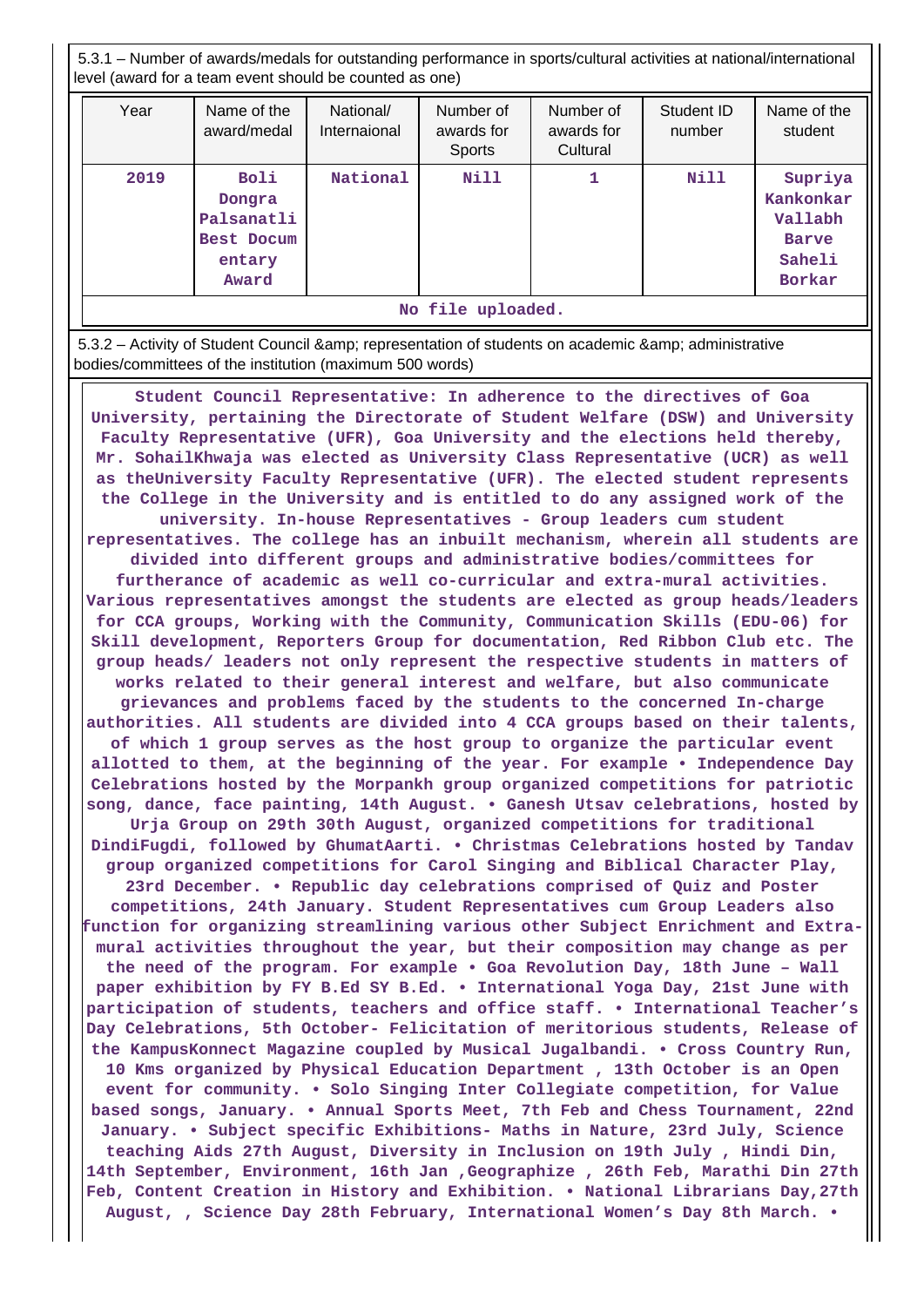#### **Communication Skills (EDU 06 )an academic subject wherein students divided into 12 groups, having 12 group leaders and 12 Mentors for conducting Oral and Written skill activities.**

#### **5.4 – Alumni Engagement**

5.4.1 – Whether the institution has registered Alumni Association?

 **No**

5.4.2 – No. of enrolled Alumni:

**210** 

5.4.3 – Alumni contribution during the year (in Rupees) :

**0**

5.4.4 – Meetings/activities organized by Alumni Association :

 **Activities organized by Alumni - 1) Motivational Talk by Warren DSouza , Alumni of GVMs Dr. Dada Vaidya College of education.**

# **CRITERION VI – GOVERNANCE, LEADERSHIP AND MANAGEMENT**

**6.1 – Institutional Vision and Leadership**

 6.1.1 – Mention two practices of decentralization and participative management during the last year (maximum 500 words)

 **A. Induction Programme: In the beginning of the Academic year ( in the month of June ) there wasinduction programme conducted for first year batch so B.Ed students. This programme aimed atgiving orientation to FY students about the college, its academic and co-curricular activities,requirements etcamd to search their talents in various areas. Tom conduct this programme, oneteacher was given responsibility ( Mr Sanjay Govekar). This is an example of decentralization andparticipative management. He in consultation with other teachers and principal planned theprogramme which was again discussed in the staff and finalized. This programme was conductedwherein all teachers actively participated in executing the programme. For example, two teacherswere in charge of orienting on practice teaching and Internship. Like this several team of teacherswere formed to do several activities during the Induction Programme. This is another case ofparticipative management and decentralization. Not only this, the second year B,Ed students werealso involved in designing and executing a small slot in the induction programme. To sum up, it wasa done with active involvement of all staff along with the co-operation of students and head of theInstitute. B. State Level Seminar on Academic Writing: It is another example of decentralization andparticipative management of the college. This seminar was State Level Seminar meant for Collegeteachers for which extra care needed in planning, organizing it. This was organized by IQAC,Research Centre and Extension Department of the College, three agencies involved along with theCollege.It was decided by IQAC, planned and executed by the Extension Department, funded by ResearchCentre with support of the College. Extension department prepared the Brochure of the Seminar,sent letter to the colleges, research students and M.Ed students. It also prepared the programme schedule as suggested by the Resource Persons and the Principal of the College and Co-Ordinator of Research Center. Proper planning was done for compeering the inaugural programme wherein Chief Guest and Resource Persons and principal were present. This was done by the co-operation ofCollege staff and IQAC Coordinator. All staff provided helping hand in conducting the seminar thatwent off well. The Support staff of the Extension Department was involved in deciding and executing the minor detail of the seminar that was well**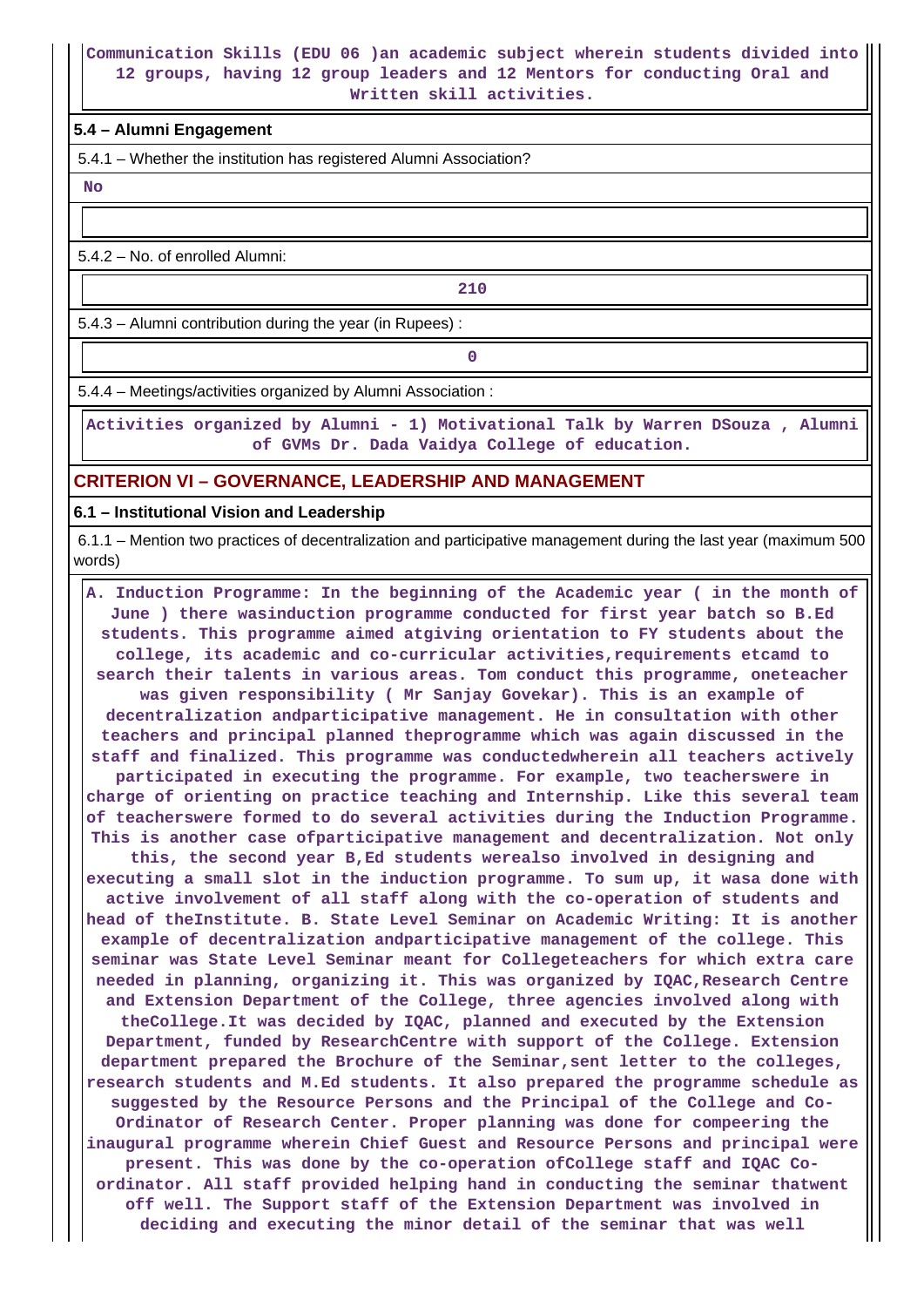6.1.2 – Does the institution have a Management Information System (MIS)?

**Partial**

#### **6.2 – Strategy Development and Deployment**

6.2.1 – Quality improvement strategies adopted by the institution for each of the following (with in 100 words each):

| <b>Strategy Type</b>                                          | Details                                                                                                                                                                                                                                                                                                                                                                                                                                                                                                                                                                  |
|---------------------------------------------------------------|--------------------------------------------------------------------------------------------------------------------------------------------------------------------------------------------------------------------------------------------------------------------------------------------------------------------------------------------------------------------------------------------------------------------------------------------------------------------------------------------------------------------------------------------------------------------------|
| Admission of Students                                         | Admission to the programme is done by<br>Government of Goa through centralized<br>admission process. Students are given<br>admission through an admission test<br>conducted by Goa University. Admission<br>is entirely through merit.                                                                                                                                                                                                                                                                                                                                   |
| Industry Interaction / Collaboration                          | The college has collaboration with<br>schools for all kind of field<br>engagement of the students of the<br>college. The Head of the schools are<br>called to the college for briefing them<br>on practice teaching and internship.<br>These schools provide all kind of<br>support to the college in conducting<br>the practice teaching. The teachers of<br>these schools are given in-service<br>training in the college on priority<br>basis.                                                                                                                        |
| Human Resource Management                                     | College follows recruitment procedure<br>of the University and Govt of Goa for<br>both teaching and non- teaching posts.<br>The staff is given training and also<br>sent for in- service courses for<br>upgradation of skills in the relevant<br>area. The staffs is utilized in the<br>area of their specialization so that<br>maximum advantage is taken from the<br>skill and expertise of the staff.<br>Junior staff is encourages to learn<br>from senior faculties and also the<br>senior faculties learn from the junior<br>ones.                                 |
| Library, ICT and Physical<br>Infrastructure / Instrumentation | The Library committee takes care of<br>the library infrastructure like library<br>automation, procuring quality books and<br>journals. Power supply points to use<br>laptop, charge mobile in the library<br>has been upgraded. Computer room with<br>working computers with net connectivity<br>completed. Physical infrastructure has<br>been strengthened on room renovation,<br>toiles and wash basin repairing,<br>cleaning the campus both inside and<br>outside is done regularly with<br>dedicated staff. With RUSA grants<br>college infrastructure is improved |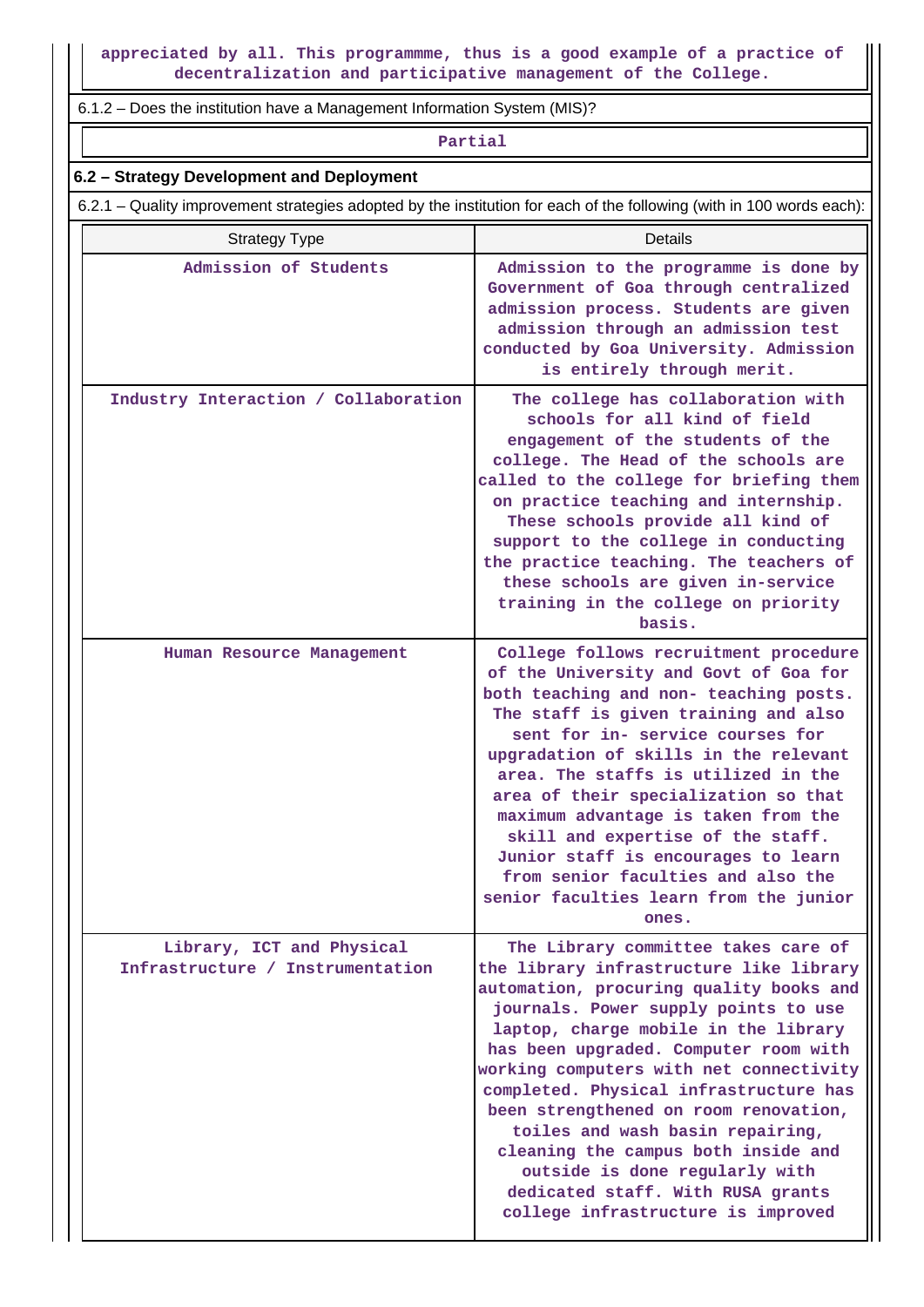| Research and Development   | As the college now is a Research<br>center in Education, it took several<br>initiatives to improve research culture<br>in the institution. Staff seminar is<br>organized wherein the staff present<br>paper and lead a discussion on any<br>appropriate theme. College organized a<br>number of seminars/ talk on research<br>and writing meant for both the staff,<br>and research scholar of the college and<br>other colleges. Staff and research<br>students were given a special workshop<br>on avoiding plagiarism. Teachers<br>attended several seminars and workshops<br>with the support of the college |
|----------------------------|------------------------------------------------------------------------------------------------------------------------------------------------------------------------------------------------------------------------------------------------------------------------------------------------------------------------------------------------------------------------------------------------------------------------------------------------------------------------------------------------------------------------------------------------------------------------------------------------------------------|
| Examination and Evaluation | University Examination is conducted<br>by the University. The college<br>facilitates preparing the students for<br>the examination in whatever possible<br>way. Students were oriented to the<br>University Question paper pattern, how<br>to attempt the questions, how to write<br>different types of questions and how to<br>manage time. Question Bank is supplied<br>to the students by the teachers in<br>their subjects. Internal evaluation is<br>systematically done using assessment<br>rubrics and feedback mechanism.                                                                                |
| Teaching and Learning      | ICT has come a in a big way to the<br>college in teaching and learning.<br>Teachers are now using Interactive<br>Board, Google classroom, blogs.<br>Students are given web based<br>assignments and projects and they also<br>do it collaboratively as and when<br>possible. Student's presentation of<br>their projects and assignment is<br>practices in all courses. Field trips,<br>and survey like project based leaning<br>is encouraged. Personal guidance in<br>solving students learning difficulties<br>is given to deserving students.                                                                |
| Curriculum Development     | The College being an affiliated<br>college to the Goa University, it has<br>little role to play in curriculum<br>development of the College. The<br>Principal of the College is the<br>Chairman of Board of Studies in<br>Education and dean of the Faculty and<br>another teacher is member of Board of<br>Studies in Education. These two along<br>with other member of Board of Studies<br>in Education plan the curriculum<br>related matter of the University.<br>However, as the Principal is the Dean<br>and Chairman of Board of Studies in<br>Education, our teachers play                              |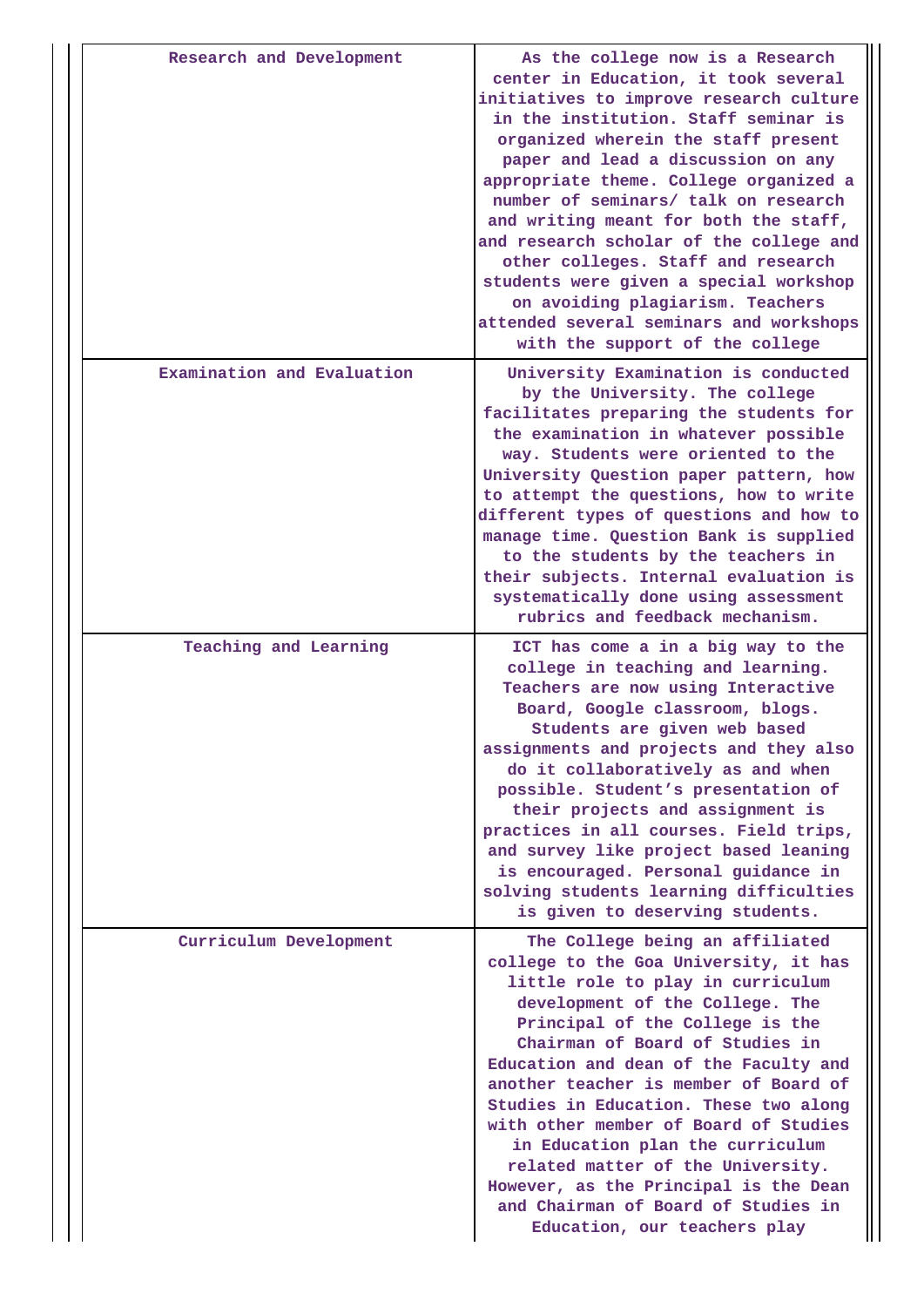**significant role in all curriculum related activities all the time.**

 6.2.2 – Implementation of e-governance in areas of operations: E-governace area **Details Administration ? Administration A separate server of 16 GB to store data of the college. All communication is done digitally avoiding wastage of papers Finance and Accounts Finance and accounting is done using "Tally". Planning and Development The college has partially implemented e-governance in planning and administration. All communication is done through email, student's record and record on matters relating to college is kept in digital format for easy access. Student Admission and Support Admission list is made by Government of Goa. Allotted students are communicated all details regarding admission formalities through Government DHE website. Students pay fees online. Examination 1 Property Property Property Property Property Property Property Property Property Property Property Property Property Property Property Property Property Property Prope university. From the college side, Internal assessment data is sent online to the University. All processing of internal marks is done using appropriate software.**

# **6.3 – Faculty Empowerment Strategies**

 6.3.1 – Teachers provided with financial support to attend conferences / workshops and towards membership fee of professional bodies during the year

| Year | Name of Teacher         | Name of conference/<br>workshop attended<br>for which financial<br>support provided | Name of the<br>professional body for<br>which membership<br>fee is provided | Amount of support |
|------|-------------------------|-------------------------------------------------------------------------------------|-----------------------------------------------------------------------------|-------------------|
| 2020 | Ms Karuna<br>Satardekar | Seminar at<br>PES College and<br>at NIE, Panaji<br>Goa                              | PES college                                                                 | 2500              |
| 2020 | Dr. Jojen<br>Mathew     | Seminar at<br>Dhempe College,<br>Miramar                                            | dhempe<br>college                                                           | 925               |
| 2020 | Prajakta<br>Kavlekar    | Seminar on<br>Performing Arts<br>, NIE Goa                                          | <b>NIE Goa</b>                                                              | 1200              |
| 2020 | Dr. Jojen<br>Mathew     | International<br>Seminar, Govt<br>College of Arts<br>Science,<br>Khandola           | Govt college<br>Khandola                                                    | 1270              |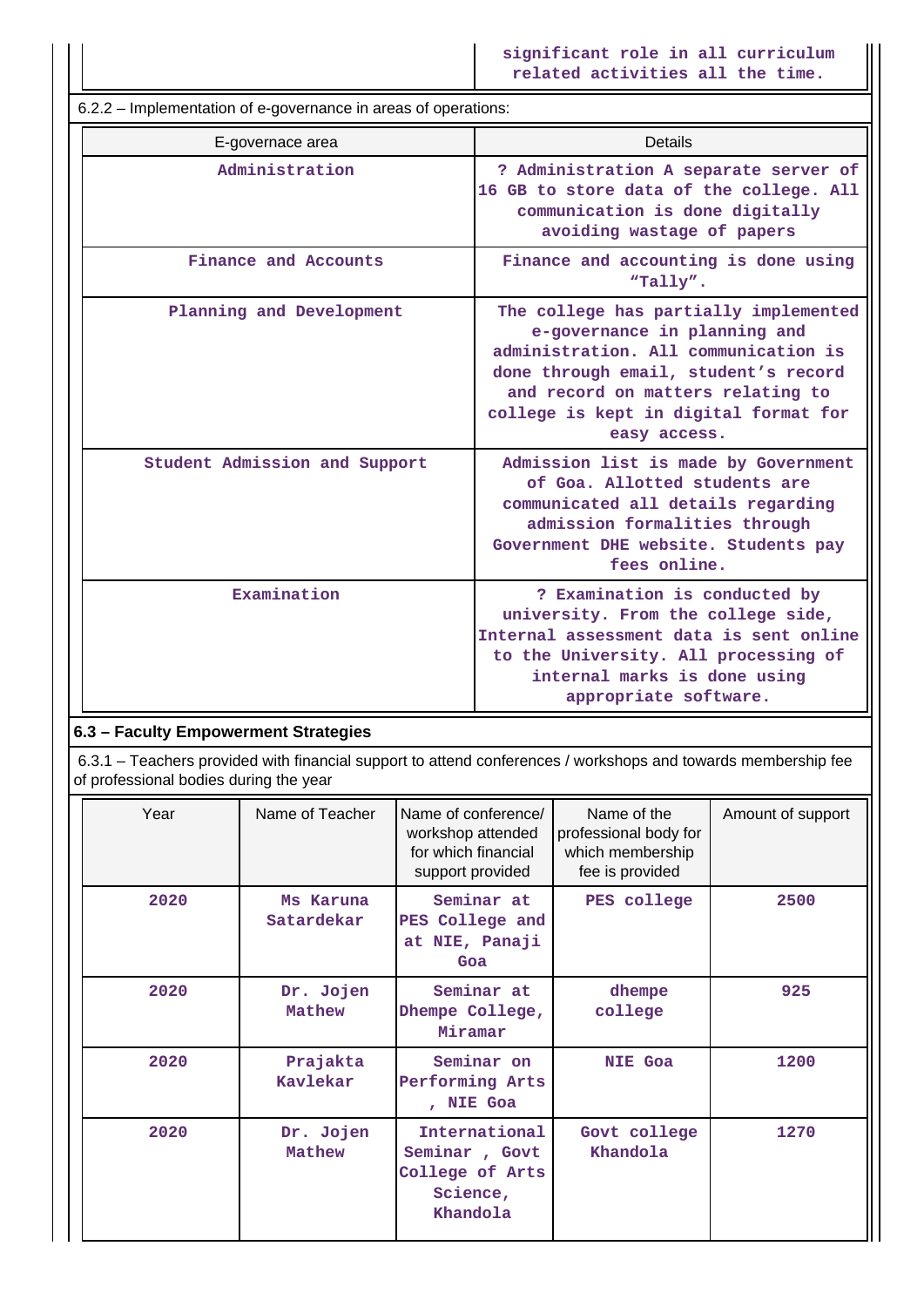| 2020                                                                   |                                                                                                                                                                                            |                                                                                                          | Mr. Shaunak<br>Pagi                                                                               |                                                                                | Scientific<br>International<br>Conference on<br>Physical<br>Education<br>Allied Sciences |                          |                                                              |                                                  |      | 3745                                                 |  |       |
|------------------------------------------------------------------------|--------------------------------------------------------------------------------------------------------------------------------------------------------------------------------------------|----------------------------------------------------------------------------------------------------------|---------------------------------------------------------------------------------------------------|--------------------------------------------------------------------------------|------------------------------------------------------------------------------------------|--------------------------|--------------------------------------------------------------|--------------------------------------------------|------|------------------------------------------------------|--|-------|
| 2020                                                                   |                                                                                                                                                                                            | Mr. Sunil<br>International<br>Kumar<br>Geography<br>Conference,<br>Goa, PGMA Govt<br>College<br>Khandola |                                                                                                   | 3rd                                                                            |                                                                                          | Govt college<br>Khandola |                                                              |                                                  | 2500 |                                                      |  |       |
| 2020                                                                   |                                                                                                                                                                                            |                                                                                                          | Dr. Anna<br>Neena George                                                                          | Conference<br>of, The<br>association of<br>Mathematics<br>teachers in<br>India | Annual                                                                                   |                          | The<br>association of<br>Mathematics<br>teachers in<br>India |                                                  |      |                                                      |  | 10000 |
|                                                                        |                                                                                                                                                                                            |                                                                                                          |                                                                                                   |                                                                                | View File                                                                                |                          |                                                              |                                                  |      |                                                      |  |       |
|                                                                        | 6.3.2 - Number of professional development / administrative training programmes organized by the College for<br>teaching and non teaching staff during the year                            |                                                                                                          |                                                                                                   |                                                                                |                                                                                          |                          |                                                              |                                                  |      |                                                      |  |       |
| Year                                                                   | Title of the<br>professional<br>development<br>programme<br>organised for<br>teaching staff                                                                                                |                                                                                                          | Title of the<br>administrative<br>training<br>programme<br>organised for<br>non-teaching<br>staff | From date                                                                      |                                                                                          |                          | To Date                                                      | Number of<br>participants<br>(Teaching<br>staff) |      | Number of<br>participants<br>(non-teaching<br>staff) |  |       |
| 2020                                                                   | $E-$<br>content de<br>velopment<br>and video<br>production                                                                                                                                 |                                                                                                          | <b>NIL</b>                                                                                        |                                                                                |                                                                                          |                          | 22/06/2020 24/06/2020                                        | 14                                               |      | Nill                                                 |  |       |
| 2020                                                                   |                                                                                                                                                                                            | Nil                                                                                                      | Computer<br>ised<br>Accounting                                                                    | 07/09/2020                                                                     |                                                                                          |                          | 11/09/2020                                                   | <b>Nill</b>                                      |      | 6                                                    |  |       |
|                                                                        |                                                                                                                                                                                            |                                                                                                          |                                                                                                   |                                                                                | View File                                                                                |                          |                                                              |                                                  |      |                                                      |  |       |
|                                                                        | 6.3.3 - No. of teachers attending professional development programmes, viz., Orientation Programme, Refresher<br>Course, Short Term Course, Faculty Development Programmes during the year |                                                                                                          |                                                                                                   |                                                                                |                                                                                          |                          |                                                              |                                                  |      |                                                      |  |       |
|                                                                        | Title of the<br>Number of teachers<br>From Date<br>professional<br>who attended<br>development<br>programme                                                                                |                                                                                                          |                                                                                                   |                                                                                | To date                                                                                  |                          |                                                              | Duration                                         |      |                                                      |  |       |
| FIP                                                                    | 1<br>UGC sponsored<br>26/06/2020                                                                                                                                                           |                                                                                                          | 24/07/2020                                                                                        |                                                                                |                                                                                          | 8                        |                                                              |                                                  |      |                                                      |  |       |
|                                                                        |                                                                                                                                                                                            |                                                                                                          |                                                                                                   |                                                                                | View File                                                                                |                          |                                                              |                                                  |      |                                                      |  |       |
| 6.3.4 – Faculty and Staff recruitment (no. for permanent recruitment): |                                                                                                                                                                                            |                                                                                                          |                                                                                                   |                                                                                |                                                                                          |                          |                                                              |                                                  |      |                                                      |  |       |
|                                                                        |                                                                                                                                                                                            | Teaching                                                                                                 |                                                                                                   |                                                                                |                                                                                          |                          |                                                              | Non-teaching                                     |      |                                                      |  |       |
| Permanent                                                              |                                                                                                                                                                                            |                                                                                                          | Full Time                                                                                         |                                                                                | Permanent<br><b>Full Time</b>                                                            |                          |                                                              |                                                  |      |                                                      |  |       |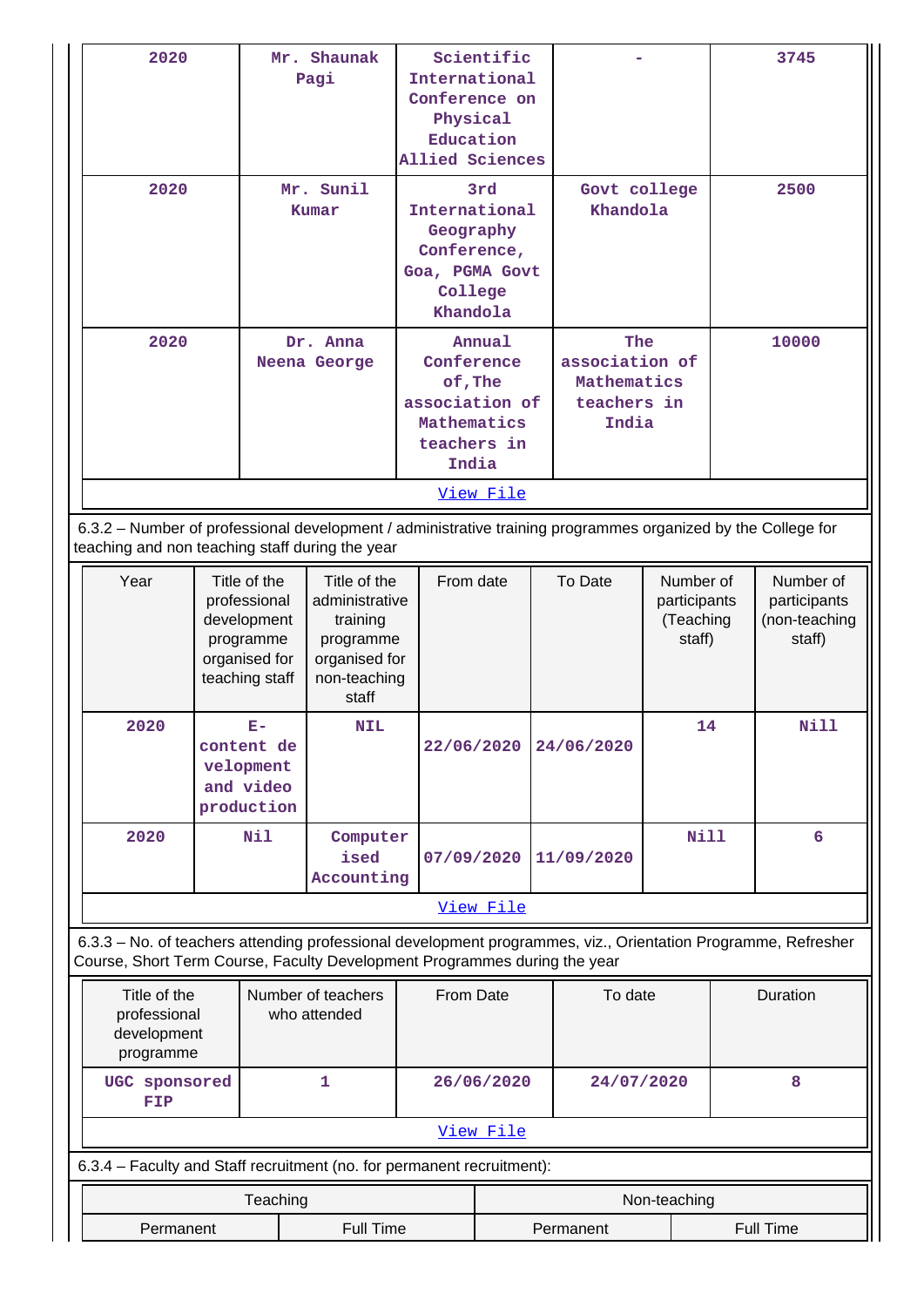| $\overline{9}$                                                                                                                                                                                                                                                                                                                                                                                                                                                                                                                                                                                                                                                                                                                                                                                                                                                                                                                                                                                                                                                                                                                                                                            |                                                                                                                                                                                                                                               | 9                             | 18           |           | 18                                                                                                             |  |  |  |  |
|-------------------------------------------------------------------------------------------------------------------------------------------------------------------------------------------------------------------------------------------------------------------------------------------------------------------------------------------------------------------------------------------------------------------------------------------------------------------------------------------------------------------------------------------------------------------------------------------------------------------------------------------------------------------------------------------------------------------------------------------------------------------------------------------------------------------------------------------------------------------------------------------------------------------------------------------------------------------------------------------------------------------------------------------------------------------------------------------------------------------------------------------------------------------------------------------|-----------------------------------------------------------------------------------------------------------------------------------------------------------------------------------------------------------------------------------------------|-------------------------------|--------------|-----------|----------------------------------------------------------------------------------------------------------------|--|--|--|--|
| 6.3.5 - Welfare schemes for                                                                                                                                                                                                                                                                                                                                                                                                                                                                                                                                                                                                                                                                                                                                                                                                                                                                                                                                                                                                                                                                                                                                                               |                                                                                                                                                                                                                                               |                               |              |           |                                                                                                                |  |  |  |  |
| Teaching<br>Non-teaching<br><b>Students</b>                                                                                                                                                                                                                                                                                                                                                                                                                                                                                                                                                                                                                                                                                                                                                                                                                                                                                                                                                                                                                                                                                                                                               |                                                                                                                                                                                                                                               |                               |              |           |                                                                                                                |  |  |  |  |
| GVM's Credit                                                                                                                                                                                                                                                                                                                                                                                                                                                                                                                                                                                                                                                                                                                                                                                                                                                                                                                                                                                                                                                                                                                                                                              |                                                                                                                                                                                                                                               |                               | GVM's Credit |           | Scholarships                                                                                                   |  |  |  |  |
| Cooperative Society.                                                                                                                                                                                                                                                                                                                                                                                                                                                                                                                                                                                                                                                                                                                                                                                                                                                                                                                                                                                                                                                                                                                                                                      |                                                                                                                                                                                                                                               | Cooperative Society.          |              |           |                                                                                                                |  |  |  |  |
| 6.4 - Financial Management and Resource Mobilization                                                                                                                                                                                                                                                                                                                                                                                                                                                                                                                                                                                                                                                                                                                                                                                                                                                                                                                                                                                                                                                                                                                                      |                                                                                                                                                                                                                                               |                               |              |           |                                                                                                                |  |  |  |  |
| 6.4.1 – Institution conducts internal and external financial audits regularly (with in 100 words each)                                                                                                                                                                                                                                                                                                                                                                                                                                                                                                                                                                                                                                                                                                                                                                                                                                                                                                                                                                                                                                                                                    |                                                                                                                                                                                                                                               |                               |              |           |                                                                                                                |  |  |  |  |
| Internal audit: Institution is regularly conducting internal auditing with the<br>help of internal financial committee especially salary auditing, course<br>auditing, academic auditing, energy auditing, fund auditing from RUSA, UGC and<br>NCTE etc-. The expenses incurred under different heads are thoroughly checked<br>by verifying the bills and vouchers. If any discrepancy is found, the same is<br>brought to the notice of the principal. External auditing is carrying out every<br>financial year for checking the transparency of funds from state governments<br>and central governments. The accounts of the college are audited by chartered<br>accountant regularly as per the government rules. The auditor ensures that all<br>payments are duly authorized after the audit, the report is sent to the<br>management for review. Any queries, in the process of audit would be attended<br>immediately along with the supporting documents within the prescribed time<br>limits. Total transparency is maintained in the entire process of Internal as<br>well as External audit especially whenever and wherever there is any financial<br>matter is considered. |                                                                                                                                                                                                                                               |                               |              |           |                                                                                                                |  |  |  |  |
| year(not covered in Criterion III)                                                                                                                                                                                                                                                                                                                                                                                                                                                                                                                                                                                                                                                                                                                                                                                                                                                                                                                                                                                                                                                                                                                                                        |                                                                                                                                                                                                                                               |                               |              |           | 6.4.2 – Funds / Grants received from management, non-government bodies, individuals, philanthropies during the |  |  |  |  |
| Name of the non government<br>funding agencies /individuals                                                                                                                                                                                                                                                                                                                                                                                                                                                                                                                                                                                                                                                                                                                                                                                                                                                                                                                                                                                                                                                                                                                               |                                                                                                                                                                                                                                               | Funds/ Grnats received in Rs. |              |           | Purpose                                                                                                        |  |  |  |  |
|                                                                                                                                                                                                                                                                                                                                                                                                                                                                                                                                                                                                                                                                                                                                                                                                                                                                                                                                                                                                                                                                                                                                                                                           | Industrial Development<br>92100<br>Sponsorships for Cross<br>Corp, Korde Electronics, N<br>Country Run<br>Fernandes, V Verekar,<br>D.Jain, Rajalaxmi<br>Furniture, D Naik<br>Gaonkar, Vaishnav<br>Constructions, Neelkanth<br>Steel Furniture |                               |              |           |                                                                                                                |  |  |  |  |
|                                                                                                                                                                                                                                                                                                                                                                                                                                                                                                                                                                                                                                                                                                                                                                                                                                                                                                                                                                                                                                                                                                                                                                                           |                                                                                                                                                                                                                                               |                               | View File    |           |                                                                                                                |  |  |  |  |
| 6.4.3 - Total corpus fund generated                                                                                                                                                                                                                                                                                                                                                                                                                                                                                                                                                                                                                                                                                                                                                                                                                                                                                                                                                                                                                                                                                                                                                       |                                                                                                                                                                                                                                               |                               |              |           |                                                                                                                |  |  |  |  |
|                                                                                                                                                                                                                                                                                                                                                                                                                                                                                                                                                                                                                                                                                                                                                                                                                                                                                                                                                                                                                                                                                                                                                                                           |                                                                                                                                                                                                                                               | 205405                        |              |           |                                                                                                                |  |  |  |  |
| 6.5 - Internal Quality Assurance System                                                                                                                                                                                                                                                                                                                                                                                                                                                                                                                                                                                                                                                                                                                                                                                                                                                                                                                                                                                                                                                                                                                                                   |                                                                                                                                                                                                                                               |                               |              |           |                                                                                                                |  |  |  |  |
| 6.5.1 – Whether Academic and Administrative Audit (AAA) has been done?                                                                                                                                                                                                                                                                                                                                                                                                                                                                                                                                                                                                                                                                                                                                                                                                                                                                                                                                                                                                                                                                                                                    |                                                                                                                                                                                                                                               |                               |              |           |                                                                                                                |  |  |  |  |
| <b>Audit Type</b>                                                                                                                                                                                                                                                                                                                                                                                                                                                                                                                                                                                                                                                                                                                                                                                                                                                                                                                                                                                                                                                                                                                                                                         |                                                                                                                                                                                                                                               | External                      |              |           | Internal                                                                                                       |  |  |  |  |
|                                                                                                                                                                                                                                                                                                                                                                                                                                                                                                                                                                                                                                                                                                                                                                                                                                                                                                                                                                                                                                                                                                                                                                                           | Yes/No                                                                                                                                                                                                                                        | Agency                        |              | Yes/No    | Authority                                                                                                      |  |  |  |  |
| Academic                                                                                                                                                                                                                                                                                                                                                                                                                                                                                                                                                                                                                                                                                                                                                                                                                                                                                                                                                                                                                                                                                                                                                                                  | No                                                                                                                                                                                                                                            |                               | Nill         | <b>No</b> | Nill                                                                                                           |  |  |  |  |
| Administrative                                                                                                                                                                                                                                                                                                                                                                                                                                                                                                                                                                                                                                                                                                                                                                                                                                                                                                                                                                                                                                                                                                                                                                            | No                                                                                                                                                                                                                                            | Nill<br>Nill<br>No            |              |           |                                                                                                                |  |  |  |  |
| 6.5.2 - Activities and support from the Parent - Teacher Association (at least three)                                                                                                                                                                                                                                                                                                                                                                                                                                                                                                                                                                                                                                                                                                                                                                                                                                                                                                                                                                                                                                                                                                     |                                                                                                                                                                                                                                               |                               |              |           |                                                                                                                |  |  |  |  |
| PTA voluntarily and partially supported financially in the conduct of Cross<br>Country Run held on 13th October 2019. . Dr. Dhumvad , a PTA member and a                                                                                                                                                                                                                                                                                                                                                                                                                                                                                                                                                                                                                                                                                                                                                                                                                                                                                                                                                                                                                                  |                                                                                                                                                                                                                                               |                               |              |           |                                                                                                                |  |  |  |  |

**practicing senior doctor in Ayurvedic College Shiroda, Goa organized a 2 day**

 $\parallel$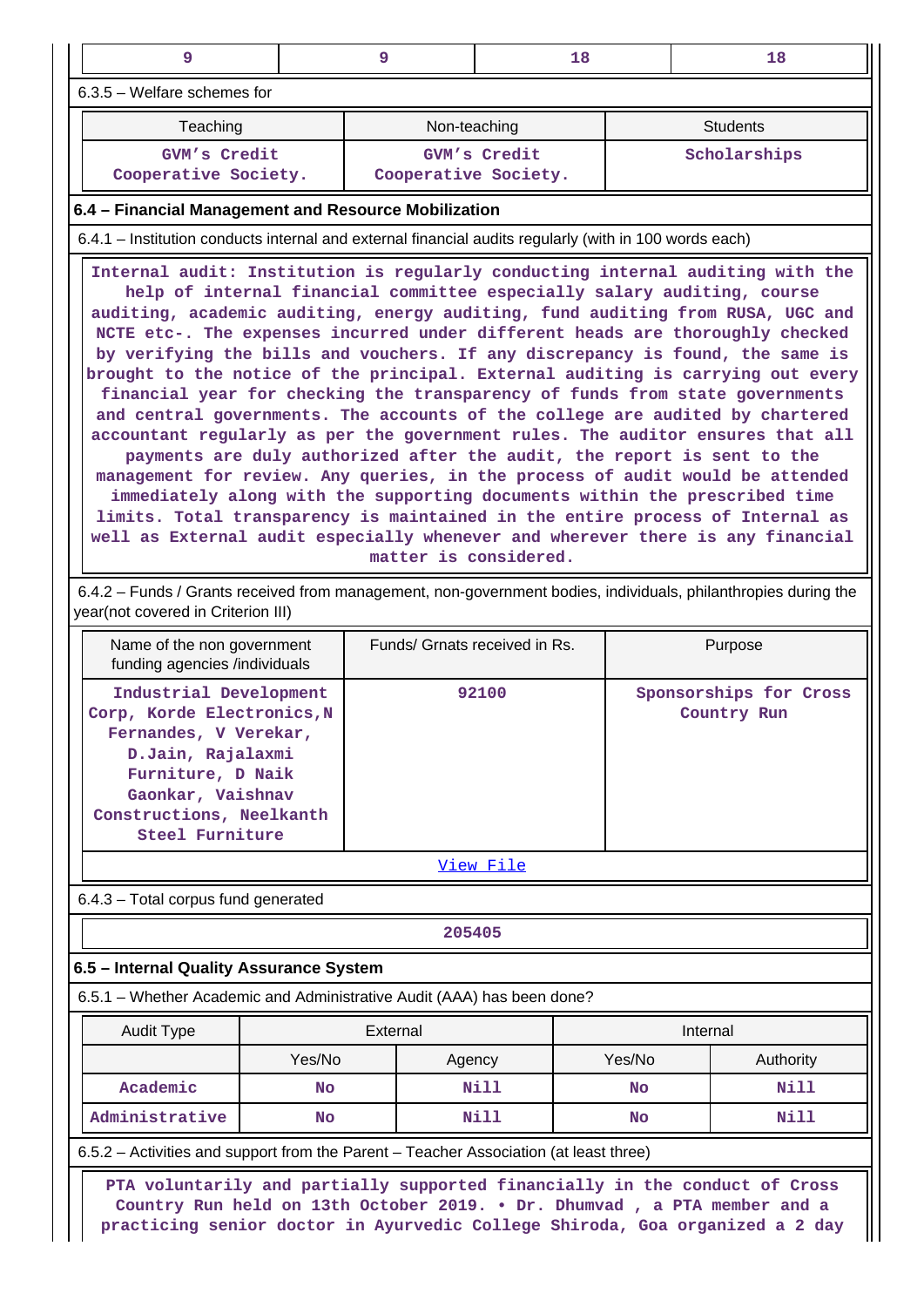**Workshop for First and Second Year B. Ed students on Yoga and Health on 9th and 10th January 2020 • PTA members participated and contributed their views in the International Teachers day celebrations held on 5th October 2019**

6.5.3 – Development programmes for support staff (at least three)

 **Teachers are given leave to attend Seminars and Workshop conducted in different intuitions. • Their expenses ( TA, DA and registration) is reimbursed by the college. • A number of Workshops, Conferences and Seminars are organized for the college teachers throughout the year by Guest speakers and renowned personnel's and professional experts.**

6.5.4 – Post Accreditation initiative(s) (mention at least three)

 **1) Updratdation of Audio visual Room and ICT facilities in the Institution. 2)ICT and E-content development training was given to all faculty members from the view of utilizing the upgraded Audio Visual Room . In accordance to this the faculty shall be able to develop E-content modules. 3)Series of Research Talks and Workshops were organized for developing the research acumen of the Staff and Research Scholars.**

6.5.5 – Internal Quality Assurance System Details

| a) Submission of Data for AISHE portal | Yes |
|----------------------------------------|-----|
| b) Participation in NIRF               | No  |
| c)ISO certification                    | No  |
| d)NBA or any other quality audit       | No  |

6.5.6 – Number of Quality Initiatives undertaken during the year

| Year | Name of quality<br>initiative by IQAC                                                                          | Date of<br>conducting IQAC | <b>Duration From</b> | Duration To | Number of<br>participants |
|------|----------------------------------------------------------------------------------------------------------------|----------------------------|----------------------|-------------|---------------------------|
| 2020 | E-content<br>development<br>and video<br>production                                                            | 24/06/2020                 | 22/06/2020           | 24/06/2020  | 14                        |
| 2020 | Training<br>in EXCEL,<br>TALLY,<br><b>GOOGLE APPS</b><br>for office<br>Staff                                   | 07/09/2020                 | 07/09/2020           | 11/09/2020  | 6                         |
| 2020 | Workshop<br>on Academic<br>Writing                                                                             | 06/03/2020                 | 06/03/2020           | 06/03/2020  | 30                        |
| 2020 | National<br>Conference<br>on, "Transfo<br>rming<br>Education<br>for the 21<br>Century:<br>Problems<br>Concerns | 12/03/2020                 | 12/03/2020           | 13/03/2020  | 50                        |
| 2019 | Workshop<br>on Basics of<br>Research                                                                           | 22/10/2020                 | 22/10/2020           | 22/10/2020  | 14                        |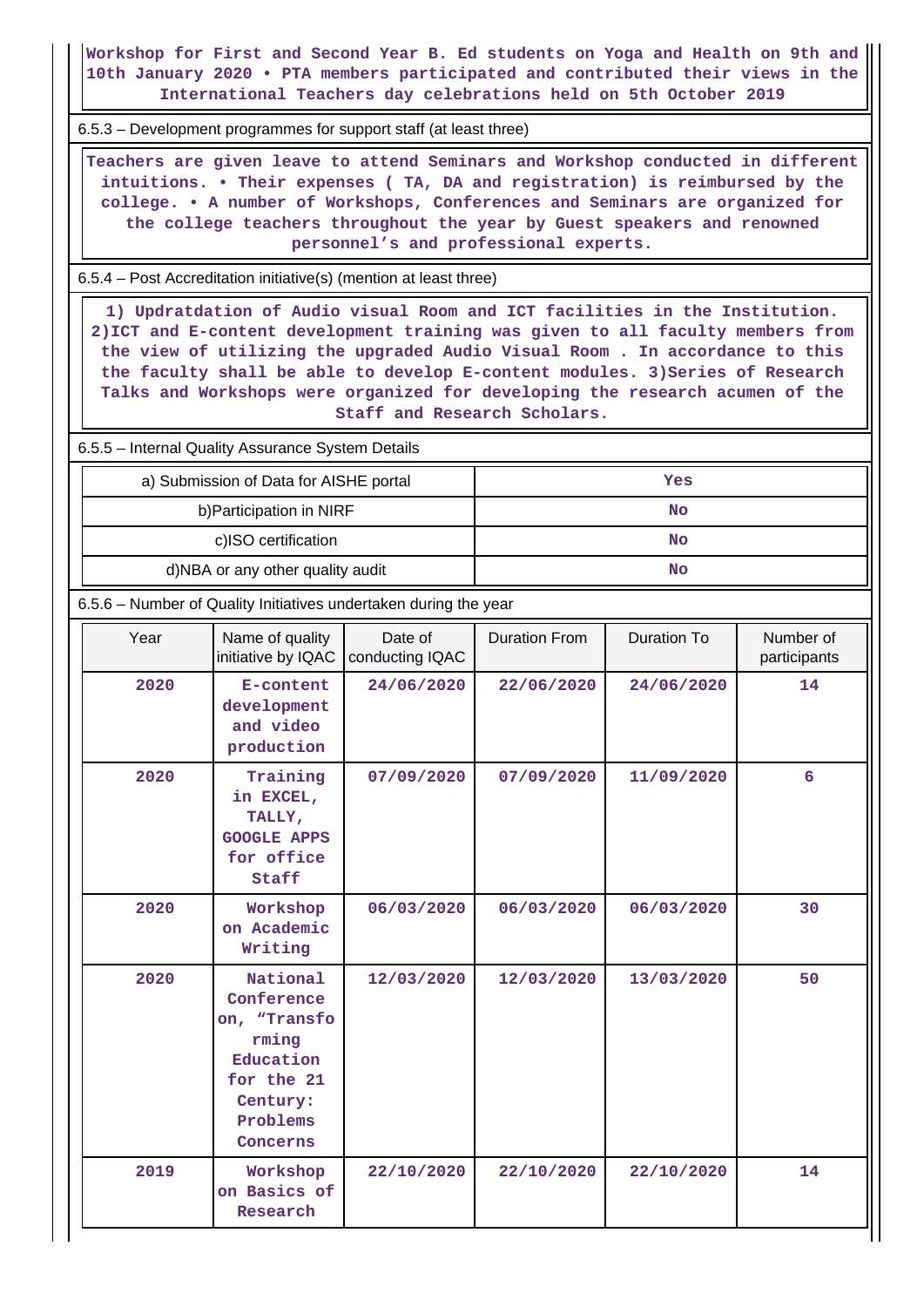#### [View File](https://assessmentonline.naac.gov.in/public/Postacc/Quality_Initiatives_B/13738_Quality_Initiatives_B_1635521220.xlsx)

# **CRITERION VII – INSTITUTIONAL VALUES AND BEST PRACTICES**

### **7.1 – Institutional Values and Social Responsibilities**

 7.1.1 – Gender Equity (Number of gender equity promotion programmes organized by the institution during the year)

| Title of the<br>programme                                          | Period from | Period To  | Number of Participants |      |
|--------------------------------------------------------------------|-------------|------------|------------------------|------|
|                                                                    |             |            | Female                 | Male |
| EDU-14 Gender<br>Education<br>Course                               | 06/06/2019  | 30/04/2020 | 83                     | 14   |
| Sensitization<br>Program for<br>Internal<br>Complaint<br>Committee | 26/08/2019  | 26/08/2019 | 83                     | 14   |
| Diversity and<br>Inclusion<br>Exhibition                           | 19/07/2019  | 19/07/2019 | 83                     | 14   |
| International<br>Women's Day<br>Celebrations                       | 08/03/2020  | 09/03/2020 | 90                     | 20   |
| International<br>Colloquium on<br>Women in<br>Education            | 06/07/2020  | 06/07/2020 | 15                     | 9    |

7.1.2 – Environmental Consciousness and Sustainability/Alternate Energy initiatives such as:

Percentage of power requirement of the University met by the renewable energy sources

**Percentage of power requirement of the College met by the renewable energy sources Solutions to reduce our Carbon footprint- The Carbon offsetting and reduction scheme awareness starts from each individual as the College believes in Teach and Touch Lives. Initiatives include 1. Use of local products – Vocal for Local 2. Green practices-Reduce, refuse, reuse and repurpose consciously. 3. Energy conservation through LED bulbs and tube lights. Switch off lights and fan when not in use and adhere to natural lighting and ventilation whenever possible. 4. Save Water- water security response by repairing leakages, ensuring taps are switched off completely. Posters Competition was organized for students. 5. Save food posters are put up in college pantry. 6. Car Pooling by Students and Faculty, Use of Public Transport as and when possible by students faculty 7. Motivation to use Bi-Cycle for fitness and reducing CO2 emissions- Dr. Allen Abreu the Principal of the college himself is an avid cyclist and to spread awareness about the same he cycles to College on Special occasions as 15th August, 26th January and also visits Schools 8. Waste management including segregation of waste at source, effective Solid waste management and E-waste management system in place. 9. Rain water diversion to ground pool/pit.**

7.1.3 – Differently abled (Divyangjan) friendliness

| Number of beneficiaries<br>Yes/No |
|-----------------------------------|
| Yes                               |
|                                   |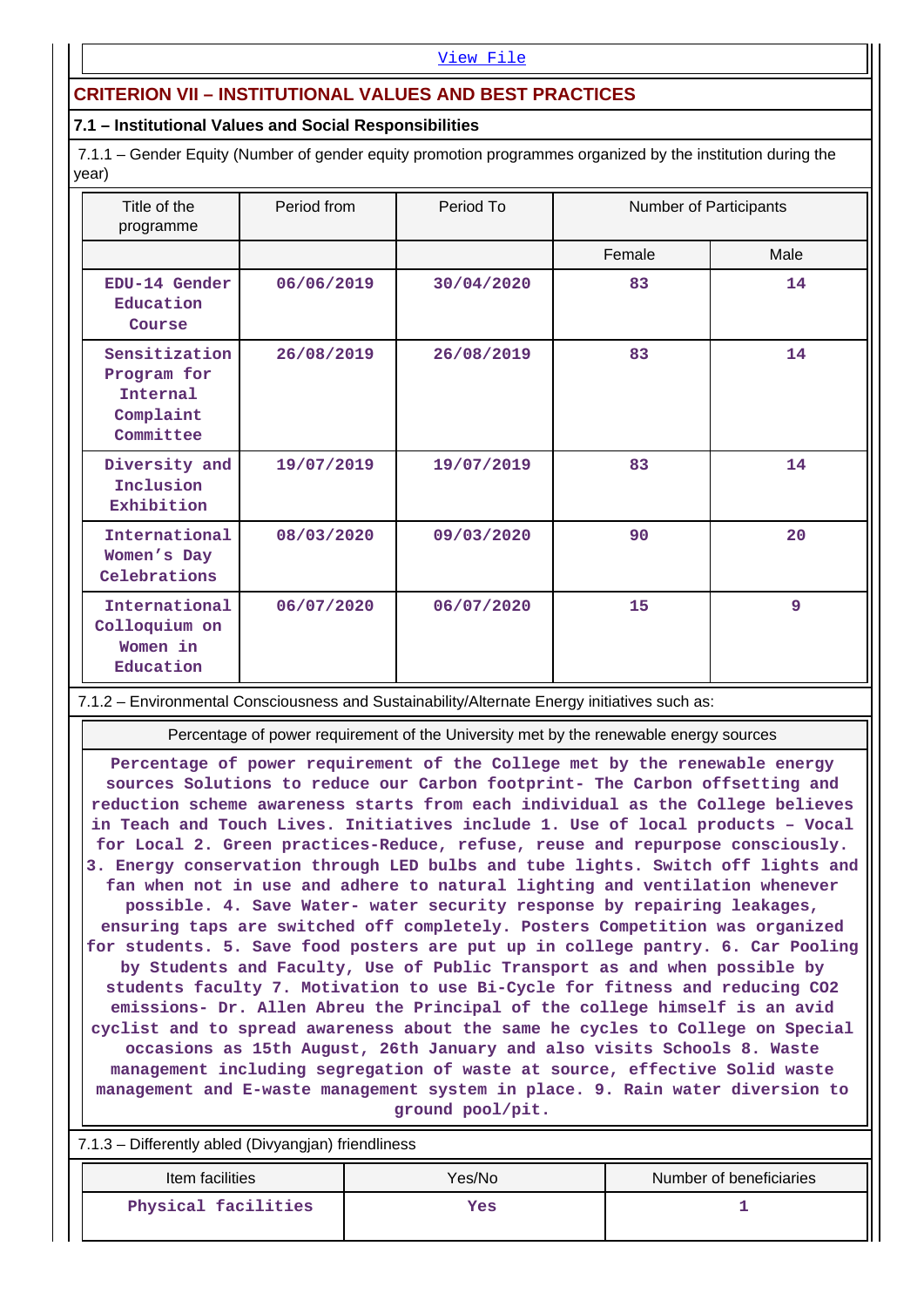| Rest Rooms                                                                                                 |                                                                                             | <b>Yes</b>                                                                                        |                     |                                                                                                   | 1         |                                                                                                                                                                                                                                                                                                                                                                                                                                     |                                                     |                                                                          |                                                     |
|------------------------------------------------------------------------------------------------------------|---------------------------------------------------------------------------------------------|---------------------------------------------------------------------------------------------------|---------------------|---------------------------------------------------------------------------------------------------|-----------|-------------------------------------------------------------------------------------------------------------------------------------------------------------------------------------------------------------------------------------------------------------------------------------------------------------------------------------------------------------------------------------------------------------------------------------|-----------------------------------------------------|--------------------------------------------------------------------------|-----------------------------------------------------|
|                                                                                                            | Scribes for examination                                                                     |                                                                                                   |                     | <b>Yes</b>                                                                                        |           | $\Omega$                                                                                                                                                                                                                                                                                                                                                                                                                            |                                                     |                                                                          |                                                     |
|                                                                                                            | 7.1.4 – Inclusion and Situatedness                                                          |                                                                                                   |                     |                                                                                                   |           |                                                                                                                                                                                                                                                                                                                                                                                                                                     |                                                     |                                                                          |                                                     |
| Year                                                                                                       | Number of<br>initiatives to<br>address<br>locational<br>advantages<br>and disadva<br>ntages | Number of<br>initiatives<br>taken to<br>engage with<br>and<br>contribute to<br>local<br>community |                     | Date                                                                                              | Duration  |                                                                                                                                                                                                                                                                                                                                                                                                                                     | Name of<br>initiative                               | <b>Issues</b><br>addressed                                               | Number of<br>participating<br>students<br>and staff |
| 2019                                                                                                       | $\mathbf{1}$                                                                                | 1                                                                                                 |                     | 13/10/2<br>019                                                                                    | 7         |                                                                                                                                                                                                                                                                                                                                                                                                                                     | Cross<br>Country<br>Run                             | Fit<br>India<br>movement                                                 | 770                                                 |
| 2019                                                                                                       | $\overline{2}$                                                                              | $\overline{a}$                                                                                    |                     | 25/09/2<br>020                                                                                    | 8         |                                                                                                                                                                                                                                                                                                                                                                                                                                     | Working<br>with<br>Community                        | Social<br>responsib<br>ility                                             | 100                                                 |
| 2020                                                                                                       | $\overline{2}$                                                                              | $\overline{2}$                                                                                    |                     | 26/01/2<br>020                                                                                    | 8         |                                                                                                                                                                                                                                                                                                                                                                                                                                     | Swacha<br>Pakhwaad-<br>Community<br>Outreach<br>Prg | Cleanli<br>ness,<br>Sense of<br>responsib<br>ility<br>towards<br>society | 115                                                 |
| 2020                                                                                                       | 1                                                                                           | $\overline{a}$                                                                                    |                     | 15/01/2<br>020                                                                                    | 5         |                                                                                                                                                                                                                                                                                                                                                                                                                                     | Road<br>Safety<br>Talk                              | Road<br>Safety<br><b>Awareness</b>                                       | 200                                                 |
| 2020                                                                                                       | $\mathbf{1}$                                                                                | 5                                                                                                 |                     | 28/02/2<br>020                                                                                    | 6         |                                                                                                                                                                                                                                                                                                                                                                                                                                     | Sci fun                                             | Scienti<br>fic<br>temper                                                 | 31                                                  |
|                                                                                                            |                                                                                             |                                                                                                   |                     |                                                                                                   | View File |                                                                                                                                                                                                                                                                                                                                                                                                                                     |                                                     |                                                                          |                                                     |
|                                                                                                            |                                                                                             |                                                                                                   |                     | 7.1.5 - Human Values and Professional Ethics Code of conduct (handbooks) for various stakeholders |           |                                                                                                                                                                                                                                                                                                                                                                                                                                     |                                                     |                                                                          |                                                     |
|                                                                                                            | Title                                                                                       |                                                                                                   | Date of publication |                                                                                                   |           | Follow up(max 100 words)                                                                                                                                                                                                                                                                                                                                                                                                            |                                                     |                                                                          |                                                     |
| Prospectus/Bulletin of<br>Information for Admission<br>to FY and SY B.Ed<br>Hoardings put up in<br>College |                                                                                             |                                                                                                   | 06/06/2019          |                                                                                                   |           | <b>Bulletin contains</b><br>various ordinances<br>pertaining to student and<br>teachers conduct such as<br>maintenance of<br>discipline, Prohibition<br>and Punishment for<br>Ragging and Sexual<br>Harassment of women at<br>workplace(Prevention,<br>prohibition and Redressal<br>Act, 2013) Prospectus for<br>FY and SY B.Ed students<br>contains vision and<br>mission statement of the<br>College, as well as the<br>syllabus. |                                                     |                                                                          |                                                     |
| Practice Teaching /<br>Internship Handbook                                                                 |                                                                                             |                                                                                                   | 03/06/2019          |                                                                                                   |           | Practice teaching<br>handbook contains the                                                                                                                                                                                                                                                                                                                                                                                          |                                                     |                                                                          |                                                     |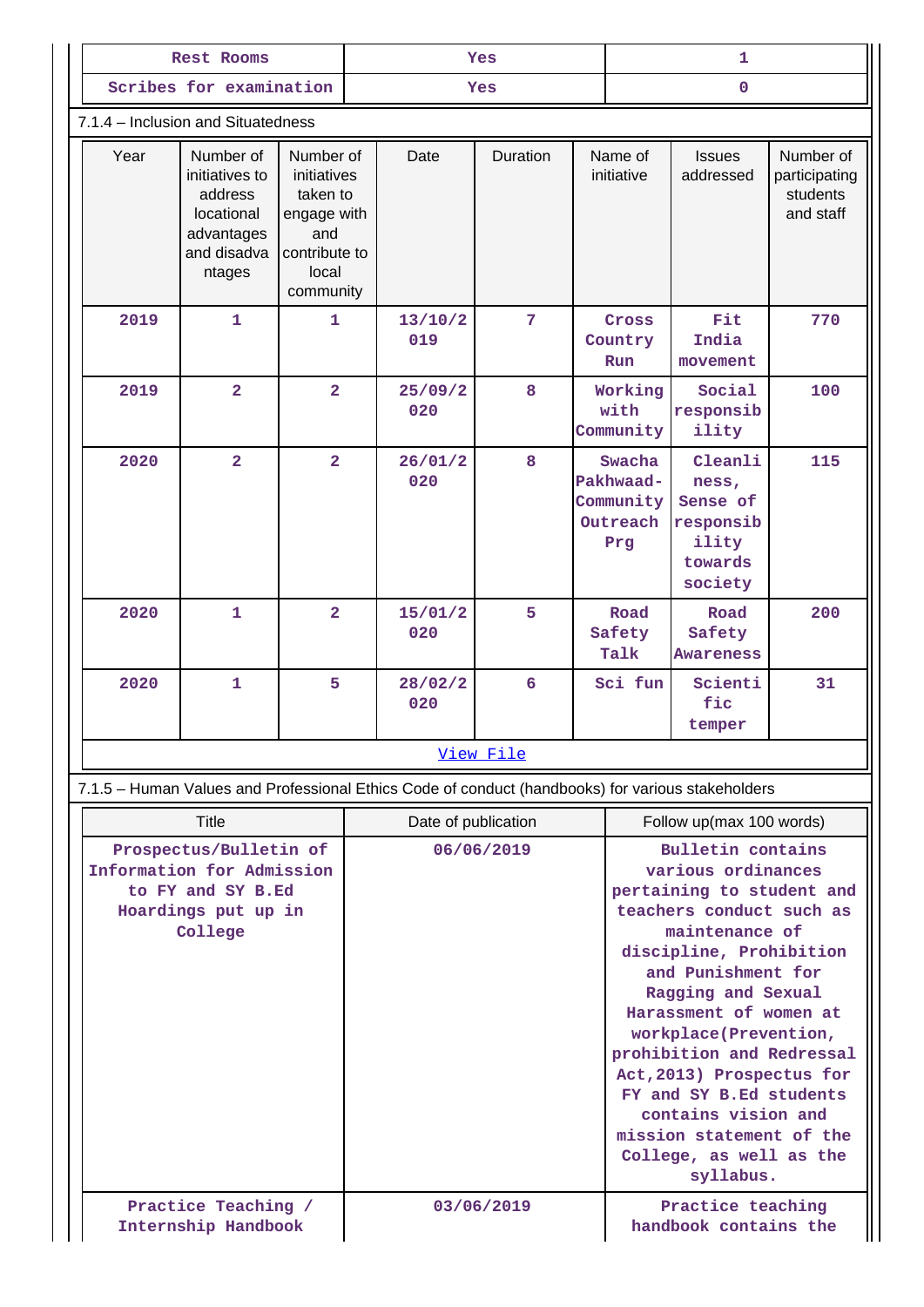|                                                                                                                                  |                                               |                      |                    |                                                                      | general guidelines for<br>Internship activities.<br>Detailed and in depth<br>Orientation is given to<br>students, pertaining to<br>the expected ideal<br>behavior from them during<br>their Internship period |  |
|----------------------------------------------------------------------------------------------------------------------------------|-----------------------------------------------|----------------------|--------------------|----------------------------------------------------------------------|---------------------------------------------------------------------------------------------------------------------------------------------------------------------------------------------------------------|--|
| laboratory                                                                                                                       | Usage guidelines<br>displayed in the Computer |                      | 06/06/2019         |                                                                      | Computer Laboratory has<br>rules and regulations<br>displayed                                                                                                                                                 |  |
| Usage guidelines<br>displayed in the Library<br>, Register                                                                       |                                               | 06/06/2019           |                    | Library has rules and<br>regulations displayed                       |                                                                                                                                                                                                               |  |
| For students                                                                                                                     |                                               | Nill                 |                    | Goa University Hand<br>Book and DHE Guidelines                       |                                                                                                                                                                                                               |  |
| For teachers                                                                                                                     |                                               | Nill                 |                    | Central Civil Service<br>Rules and Goa University<br><b>Statutes</b> |                                                                                                                                                                                                               |  |
| For Non-Teaching<br>Central Civil Service<br>Rules                                                                               |                                               | Nill                 |                    | Central Civil Service<br>Rules                                       |                                                                                                                                                                                                               |  |
| 7.1.6 - Activities conducted for promotion of universal Values and Ethics                                                        |                                               |                      |                    |                                                                      |                                                                                                                                                                                                               |  |
| Activity                                                                                                                         |                                               | <b>Duration From</b> | <b>Duration To</b> |                                                                      | Number of participants                                                                                                                                                                                        |  |
| Goa Revolution<br>Day/ Krantidis-<br>Wallpaper Exhibitio<br>n(Solidarity                                                         | 18/06/2019                                    |                      | 18/06/2019         |                                                                      | 197                                                                                                                                                                                                           |  |
| International<br>Yoga Day- Fitness<br>session,<br>meditation, prnayam                                                            | 21/06/2019                                    |                      | 21/06/2019         |                                                                      | 237                                                                                                                                                                                                           |  |
| Years of Photo<br>Journalism- India<br>through the lens of<br>PrashantPanjiar<br>(Nationalism<br>patriotism) In<br>light of 73rd | 13/08/2019                                    |                      | 13/08/2019         |                                                                      | 97                                                                                                                                                                                                            |  |

| light of 73rd<br>Independence Day                                                                                               |            |            |     |  |  |  |
|---------------------------------------------------------------------------------------------------------------------------------|------------|------------|-----|--|--|--|
| Environmental<br>Awareness Talk-<br>What students teach<br>us about teaching<br>by Environmental<br>Activist Shri K. B<br>Jinan | 19/08/2019 | 19/08/2019 | 112 |  |  |  |
| Independence Day<br>Celebrations-<br>Peace, freedom and<br>social progress                                                      | 14/08/2019 | 15/08/2019 | 197 |  |  |  |
| View File                                                                                                                       |            |            |     |  |  |  |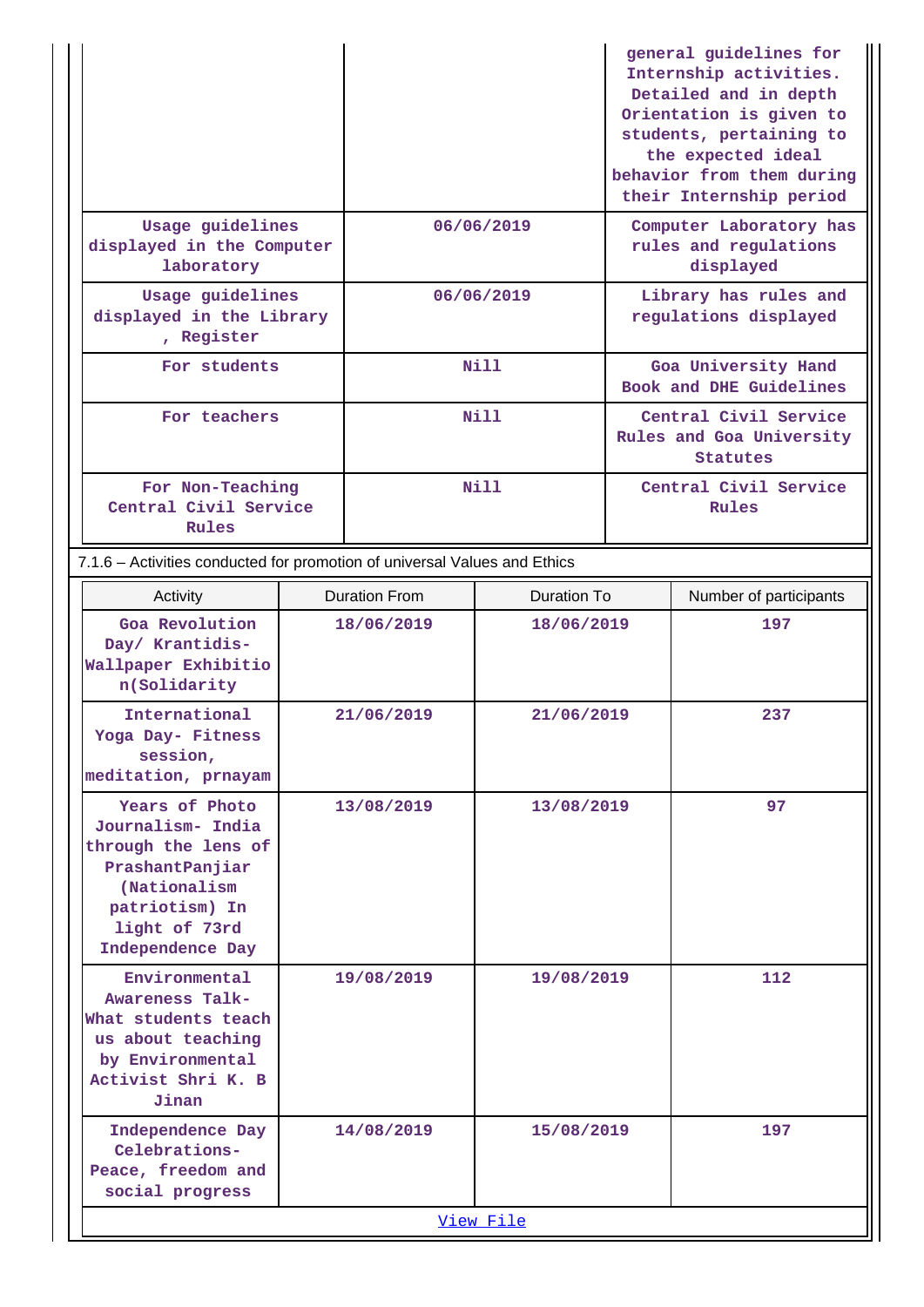7.1.7 – Initiatives taken by the institution to make the campus eco-friendly (at least five)

 **1. Lantern making workshop for all students to enrich Diwali Celebrations by converting corrugated boxes and recycled material into artifacts was a real success and a creative endeavor under the able guideship of Assistant Professor DiptejVernekar. 2. Green Campus practices which includes developing awareness amongst students aswell as practicing the following i) Segregation of waste materials at source in college campus. ii) Establishment sanitary napkin Incinerator and sanitary napkin vending machine. iii) Swacha Pakhwaad under which waste material generated was responsibly disposed through proper channels. iv) Plastic free environment drive and Zero waste awareness talk. 3. Tree Plantation drive on Vriksharopan Divas, 9th September in collaborated with the sister concern institute of GVM's Commerce College , wherein Plant Saplings are distributed to all and one who are interest as well as a few trees are planted on campus too. 4. Environment Exhibition on 16th January is conducted on College Campus, coupled with an environment awareness talk by invited guest speaker. This exhibition is a culmination of Second Year students Project undertaken by them during their 4 month Internship in various schools, as a part of their partial fulfilment of the academic subject EDU-13 Environmental Science. The aim is to create awareness about local environmental issues and instill eco-friendly practices amongst schools students. 5. Various curricular as well as co-curricular events and cultural activities are celebrated with a focus on Eco friendly practices which would include attention paid to minute details pertaining to i) Eco friendly packing of snacks and beverages served. ii) Minimum or zero waste generated during events. iii) Use of eco-friendly material for decoration . iv) Re purpose and reuse of materials. v) Plant Saplings gifted as momento's to Guest speakers and dignitaries. vi) Students are motivated to reuse and repurpose material, (best out of waste) to prepare their Teaching Aids.**

#### **7.2 – Best Practices**

#### 7.2.1 – Describe at least two institutional best practices

 **Best Practice 1 Title of the Practice: Academic Decentralization in Decision Making Objective of the Practice: • To involve teaching staff in decision making in academic matter • To reduce decision making load on the head of the institution on academic matter • To make teachers committed to the institutional activities The Context: Our's being a Teacher Education College lot of practicum oriented activities and programmes needs to be conducted for both the baches of students in consonance with the academic activities of the schools. This cannot be done by one person or two persons. Advance planning in consultation with various stake holders is needed. Execution of the plan also requires constant monitoring and re planning if required. So, the college has adopted delegation of responsibilities on all academic matters to teachers based on their expertise and experience. The Practice: The Staff collectively decide the responsibilities to be given to different staff in a given year. Then this is communicated officially to all and kept the record. This is also**

**put in the staff Notice Board. The Individual staff in charge any programme/activity initiate the planning of it and is then it is discussed in the staff for suggestions. Once it is finalized, it is again notified and acted upon. Evidence of Success: The practice is so beautifully followed that, even if the head of the College is not present for some time, the teachers in charge**

**of various responsibilities manage the assigned work and the college run sm0othly. Problem Encountered and Resource required: No problem is seen in this practice. However. The head of the College should give right work to right person. No resource in terms of fiancé is requiredto implement it. Note: Delegation of responsibility to staff has been the culture of this college and it has workedbeautifully. Rotation of responsibility is also required so that new person get a chance to differentthings. Best Practice 2 Title of the Best**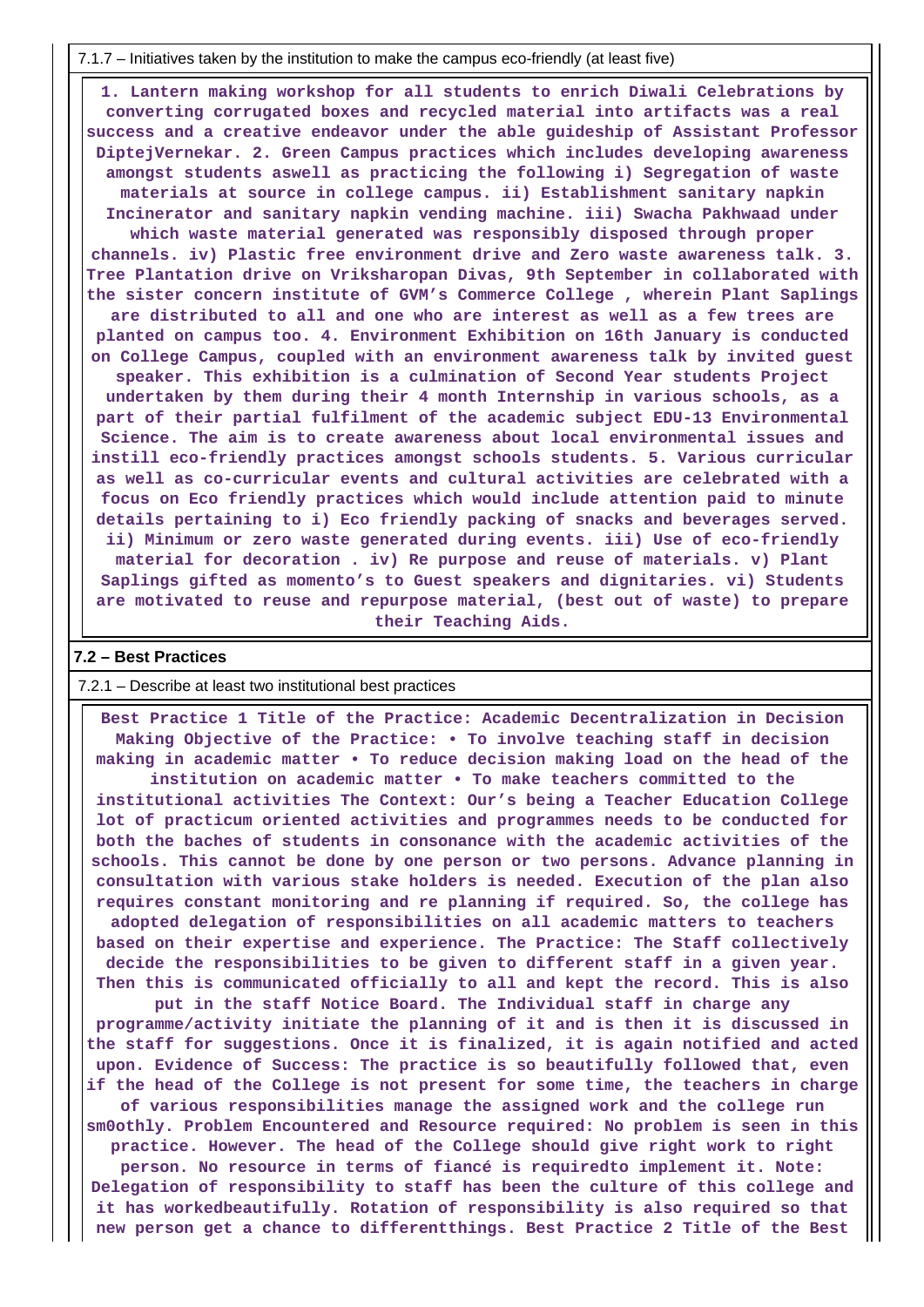**Practice: Celebration of Birth Day of All teaching and Non-teaching staff Objectives of the Practice: • To acknowledge each person (employee of the college) • To make the employee feel important amongst all. • To generate an environment of oneness and acceptance. The Context: Everyone in the institution is working hard and with commitment and sometimes mayfeel ignored and less important. This celebration provides a right atmosphere wherein all cometogether and make each person feel important and acknowledged. The Practice: The institution has collected the list of all its employee with their Birth Day. Every yearwe collect fund from each ( only from Teaching staff) for this purpose. From this fund, we buy asmall bouquet and cake on birth day of the employee. On the day of celebration, a notice iscirculated among all to assemble at a particular place and time for celebration. Cake is cut, B'daysong is sung in different languages. The Head of the College/the head clerk say few good wordsabout the person and his/her contributions. Celebration ends with a cup of tea and snacks. Evidence of Success: It has been an established good practice in this college. The staff come togetherand celebrate the Birth day of each person and this gives a feeling of oneness and acceptance. Thefew words praising the person on that day make a difference in his/her attitude toward other andcollege. Problem Encountered and resources required: No problem in having it. Fund to be collected fromthe staff. No need to expect the institution to provide it. Note: A beautiful practice. Now the college has decided to celebrate the Birth day of its retired employee also if s/he is willing to come to the college on that day.**

 Upload details of two best practices successfully implemented by the institution as per NAAC format in your institution website, provide the link

[https://www.gvmcollege.com/pdfs/Best\\_Practices/Best\\_Practices\\_2019\\_20.pdf](https://www.gvmcollege.com/pdfs/Best_Practices/Best_Practices_2019_20.pdf)

#### **7.3 – Institutional Distinctiveness**

 7.3.1 – Provide the details of the performance of the institution in one area distinctive to its vision, priority and thrust in not more than 500 words

 **GVM's Dr. Dada Vaidya college of Education has the vision of providing quality education in the field of teacher education. In that direction, it has expanded its scope in various areas of teacher education programme. Initially it was providing B.Ed programme of the University. Later it started providing B.Ed programme of IGNOU to the students of Goa and neighbouring states. Again in collaboration with IGNOU, the college is offering MA in Education to students of Goa. The college is also offering Diploma in pre-primary Education to aspiring persons to become teacher in Pre-primaruy school. This is the only university recognized programme in the state of Goa. The college now offering M.Ed and Ph.D in Education. Again these two programmes are offered only in this college in the state of Goa. Over the years Dr. Dada Vaidya College of Education, Ponda has become a learning center in teacher Education in the state of Goa. Goa Vidyaprasarak Mandal, the parent institute of the College, popularly known as GVM was founded by visionaries like Dr. Dada Vaidya, Shri Sitaram Kerkar and Shri Vinayak Sarjyotishi on October 2, 1911 (Vijay Dashami day). The intention of the founders was not merely to impart formal education for white collared jobs but to provide for the future generation, Goans who would be proud of our rich and varied cultural heritage and who would, with confidence, shoulder responsibilities in the task of nation-building. Taking the baton ahead the College has spread its wings to encompass a whole array of educational programs right from Pre Primary education to P.hD in education, to cater to the growing needs of the society and to stay true to its founders vision and mission at large**

Provide the weblink of the institution

[https://www.gvmcollege.com/pdfs/Institutional\\_Distinctiveness\\_2019\\_20.pdf](https://www.gvmcollege.com/pdfs/Institutional_Distinctiveness_2019_20.pdf)